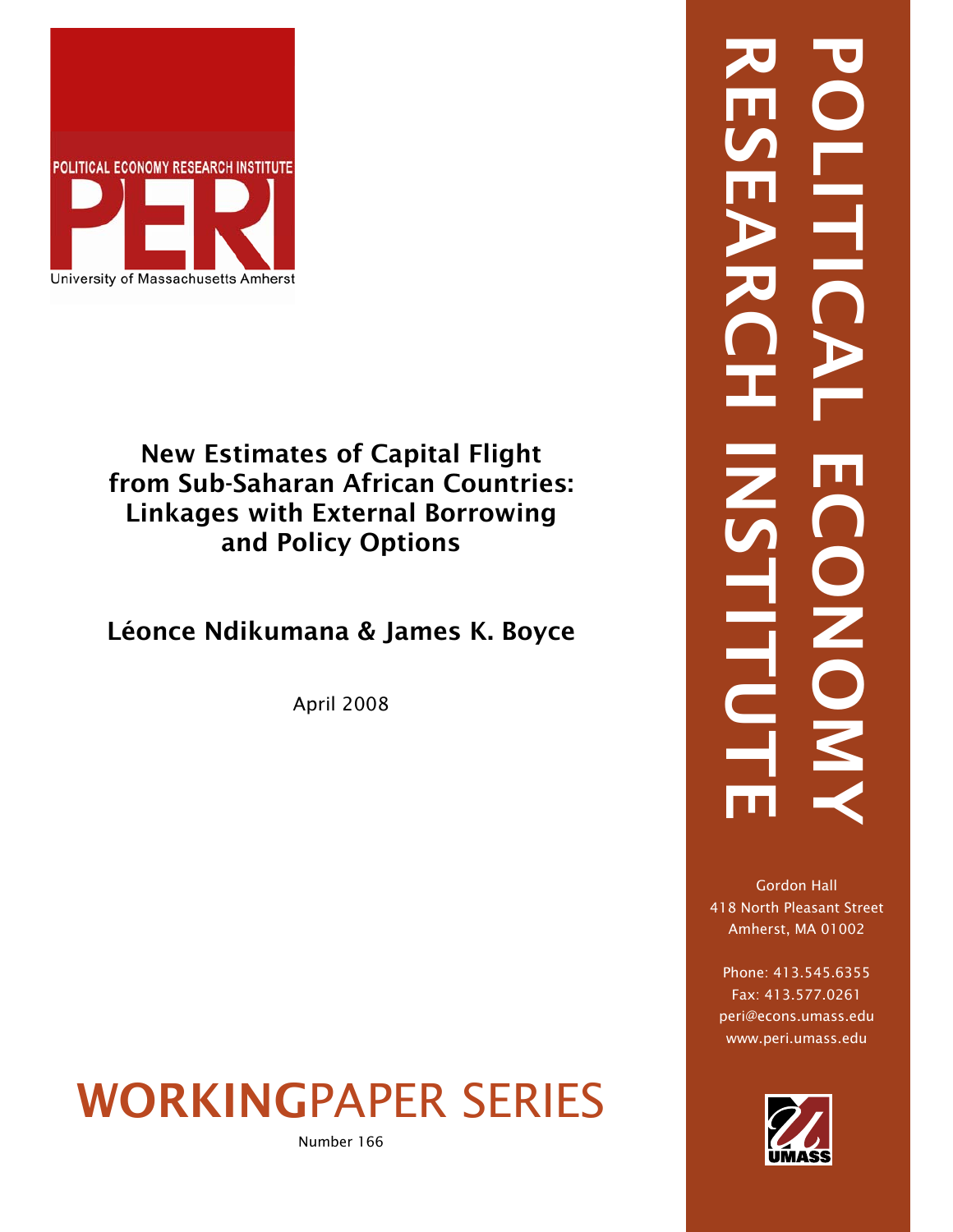### **New Estimates of Capital Flight from Sub-Saharan African Countries: Linkages with External Borrowing and Policy Options**[1](#page-1-0)

Léonce Ndikumana and James K. Boyce Department of Economics and Political Economy Research Institute University of Massachusetts, Amherst [ndiku@econs.umass.edu](mailto:ndiku@econs.umass.edu); [boyce@econs.umass.edu](mailto:boyce@econs.umass.edu)

April 2008

1

<span id="page-1-0"></span><sup>&</sup>lt;sup>1</sup> An earlier version of this paper was presented at the Senior Policy Seminar on "Capital" Flight from Sub-Saharan Africa: Implications for Macroeconomic Management and Growth", jointly organized by the Association of African Central Bank Governors, the Reserve Bank of South Africa, and the World Bank, in collaboration with the African Development Bank, the International Monetary Fund, and the Bank of England, October 30 – November 2, 2007 Pretoria, South Africa. We are grateful to the seminar participants for valuable comments and suggestions.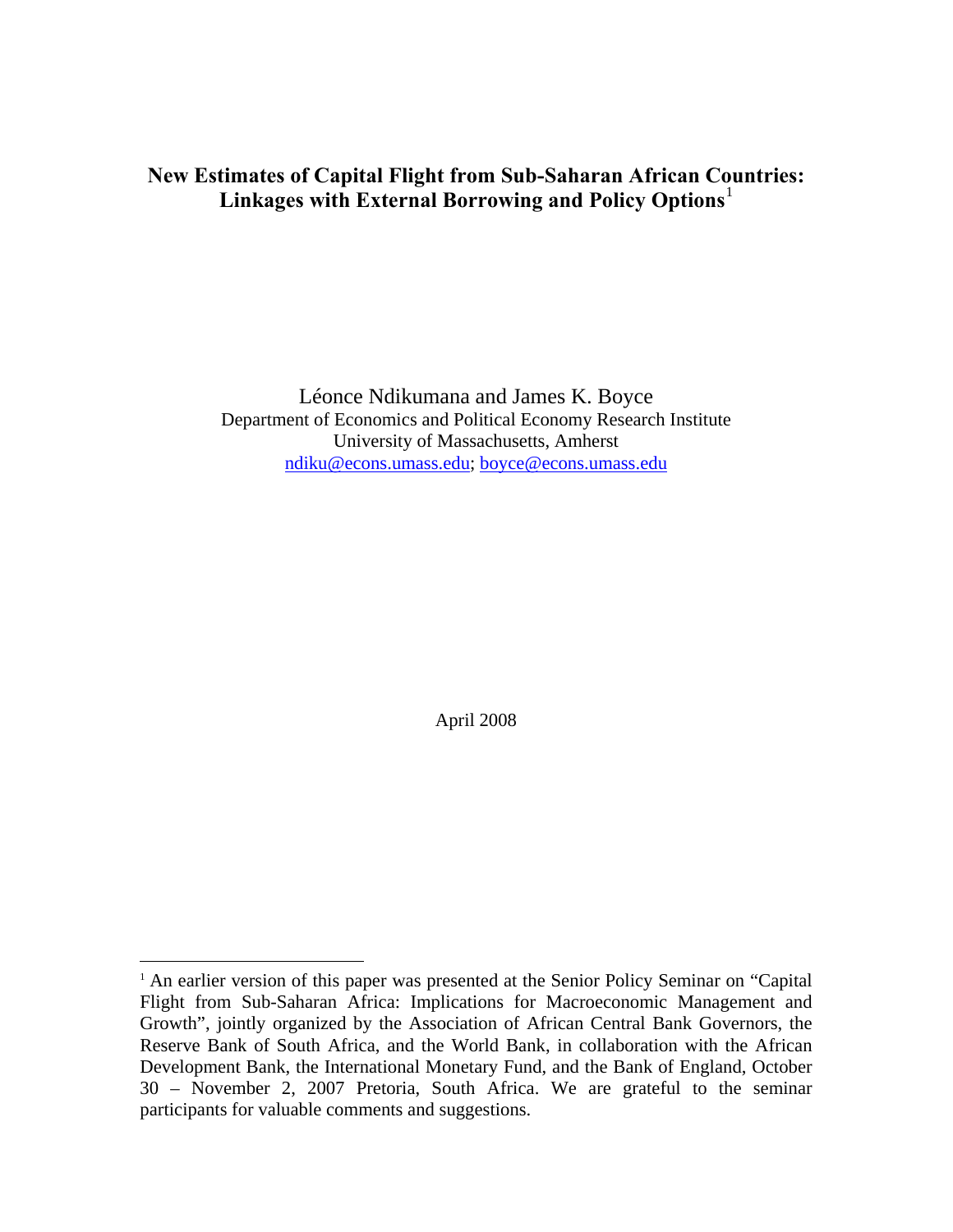#### **1. Introduction**

The analysis of capital flows to and from Africa presents a stunning paradox. On the one hand, African countries are heavily indebted and must make difficult decisions with regard to the allocation of national resources between debt payments and provision of vital social services to their populations. Over the past decades, African countries have been forced by external debt burdens to undertake painful economic adjustments while devoting scarce foreign exchange to debt-service payments. On the other hand, African countries have experienced massive outflows of private capital towards Western financial centers. Indeed, these private assets surpass the continent's foreign liabilities, ironically making sub-Saharan Africa a "net creditor" to the rest of the world (Boyce and Ndikumana 2001). Compared to other developing regions, Africans tend to exhibit a significantly higher preference for foreign assets relative to domestic assets; hence Africa has the highest proportion of private assets held abroad (Collier, Hoeffler, and Pattillo 2001).

Some of the private assets held abroad by Africans may well be legally acquired. But the legitimacy of a significant part of these assets is questionable. This is especially the case for the wealth held by African political and economic élites in international financial centers that provide the coveted secrecy of banking operations. Recently, international pressure on Swiss banks has uncovered large sums of money belonging to former African rulers including Sani Abacha of Nigeria and Mobutu of the Congo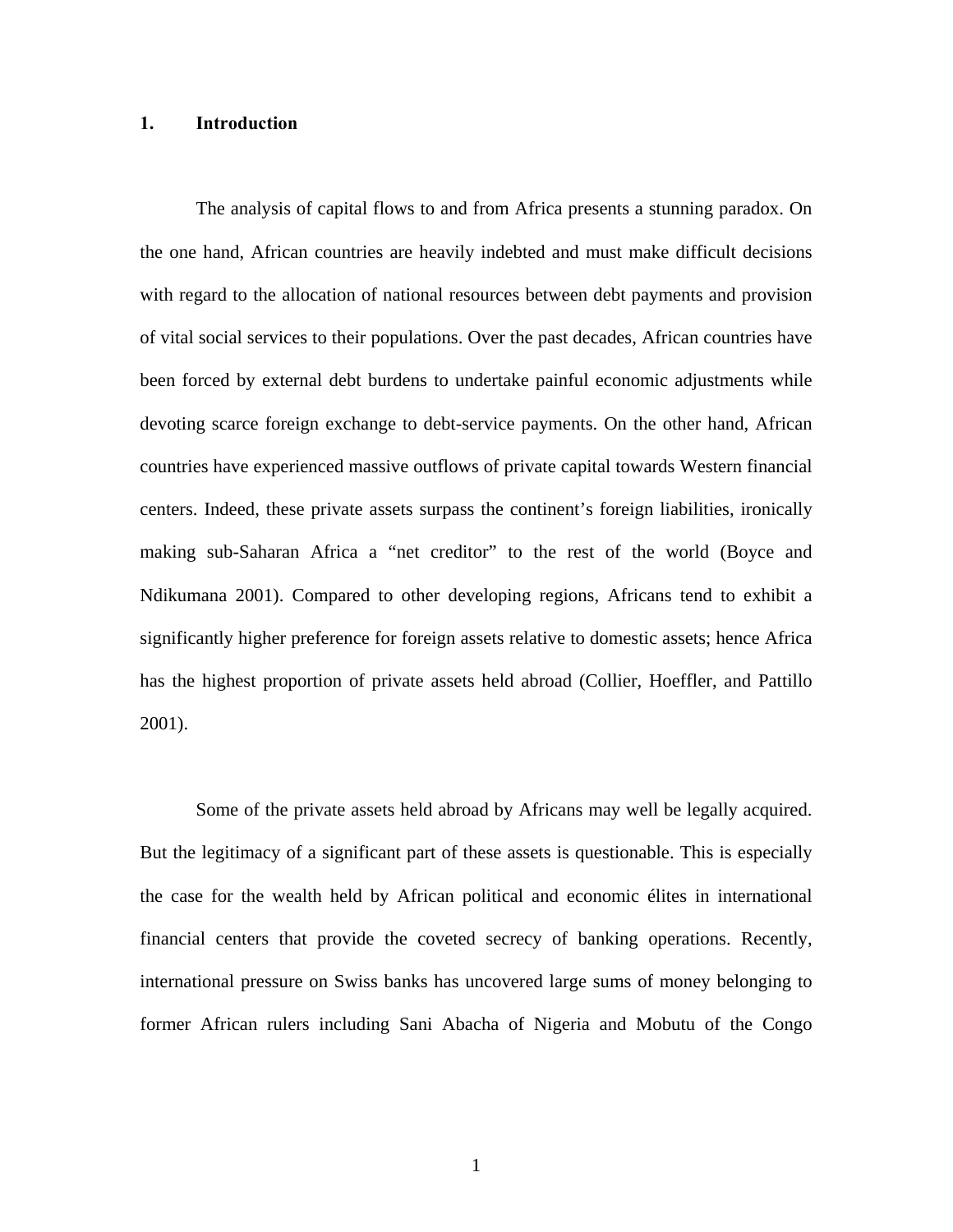(former Zaïre). These may be only the tip of the iceberg of looted African national resources.

The problem of capital flight from African economies deserves serious attention for several reasons. First, capital flight constitutes a diversion of scarce resources away from domestic investment and other productive activities. In recent decades, African economies have achieved significantly lower investment levels than other developing countries (International Financial Corporation, 1998; Ndikumana, 2000). Moreover, evidence in the literature shows that the African continent is the most capital-scarce among all developing regions (Collier, Hoeffler, and Pattillo 2001: 59). Collier, Hoeffler, and Pattillo (2001) estimate that if Africa were able to attract back the flight component of private wealth, domestic private capital stock would rise by about two-thirds. These authors find that capital flight carries high social costs in terms of lost output: Africa's GDP per capita is estimated to be 16 percent lower than it would be if the continent had been able to retain its private wealth at home (p. 60). The hemorrhage of capital is likely to be accompanied by losses of human capital due not only to outmigration but also to missed opportunities for "learning-by-doing" amongst entrepreneurs and financial institutions (Nyarko 2007).

Second, capital flight is likely to have pronounced regressive effects on the distribution of wealth. The individuals who engage in capital flight generally are members of the subcontinent's economic and political élites, who take advantage of their privileged positions to acquire and channel funds abroad. Both the acquisition and the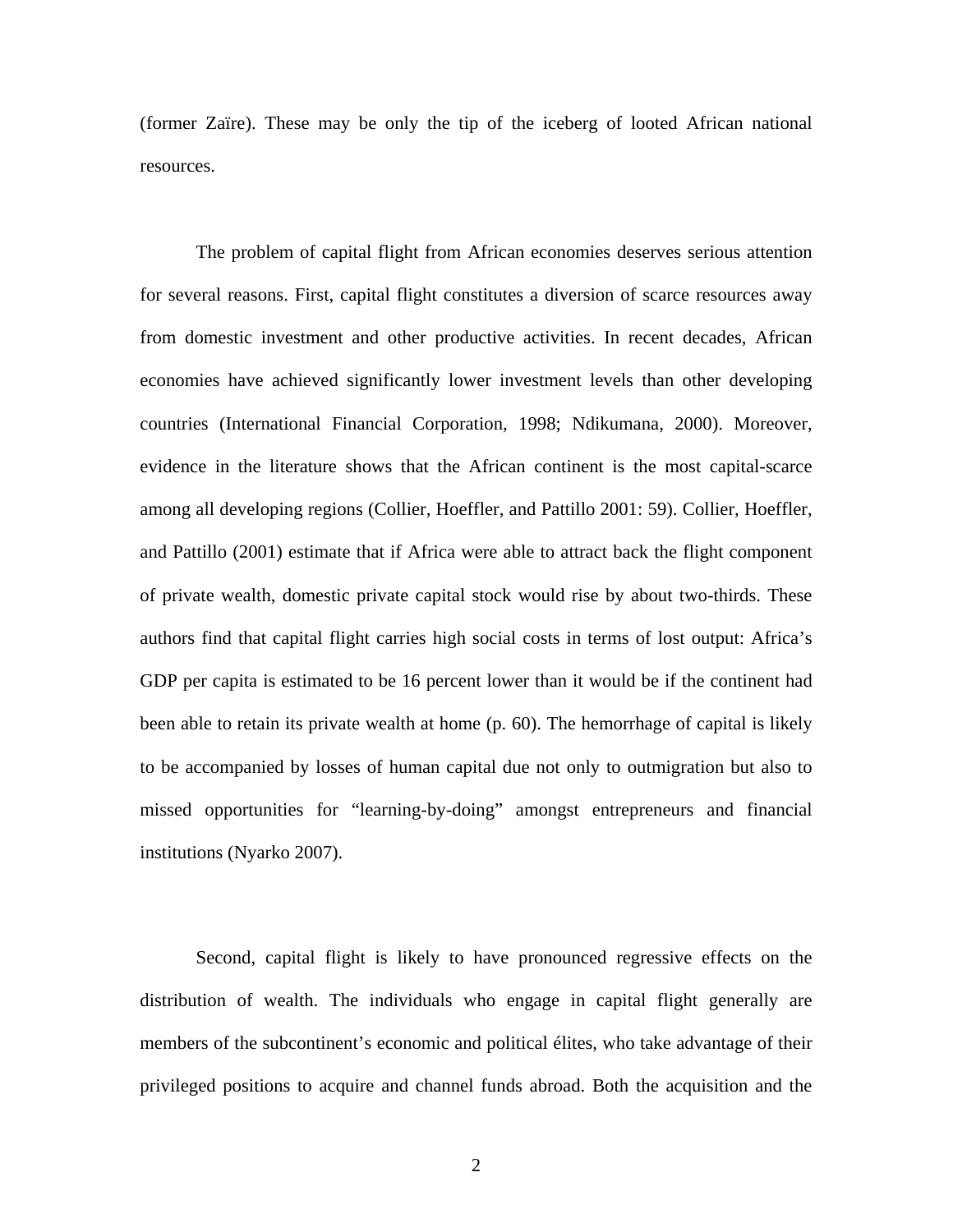transfer of funds often involve legally questionable practices, including the falsification of trade documents (trade misinvoicing), the embezzlement of export revenues, and kickbacks on public and private sector contracts (see, for example, Ndikumana and Boyce, 1998). The negative effects of the resulting shortages of revenue and foreign exchange fall disproportionately on the shoulders of the less wealthy members of the society. The regressive impact of capital flight is compounded when financial imbalances result in devaluation: the wealthy who hold external assets are insulated from the effects, while the poor enjoy no such cushion.

A third reason for greater attention to African capital flight is that most sub-Saharan African countries remain in the grip of a severe external debt crisis. By 2000, debt service amounted to 3.8% of gross domestic product (GDP) for sub-Saharan Africa (SSA) as a whole. By comparison, SSA countries spent 2.4% of GDP on health in that year. Only 55% of the people in SSA have access to clean drinking water, while illiteracy rates and infant mortality rates in SSA are among the highest in the world (UNECA 2007). Insofar as the proceeds of external borrowing were used not to the benefit of the African public, but rather to finance the accumulation of private external assets by the ruling élites, the moral and legal legitimacy of these debt-service obligations is open to challenge. We discuss this issue further in the paper.

The debate over strategies to increase development financing in Africa must include a discussion of the policies to curb the continent's hemorrhage of capital, as well as strategies for inducing repatriation of capital legally held by Africans abroad. Efforts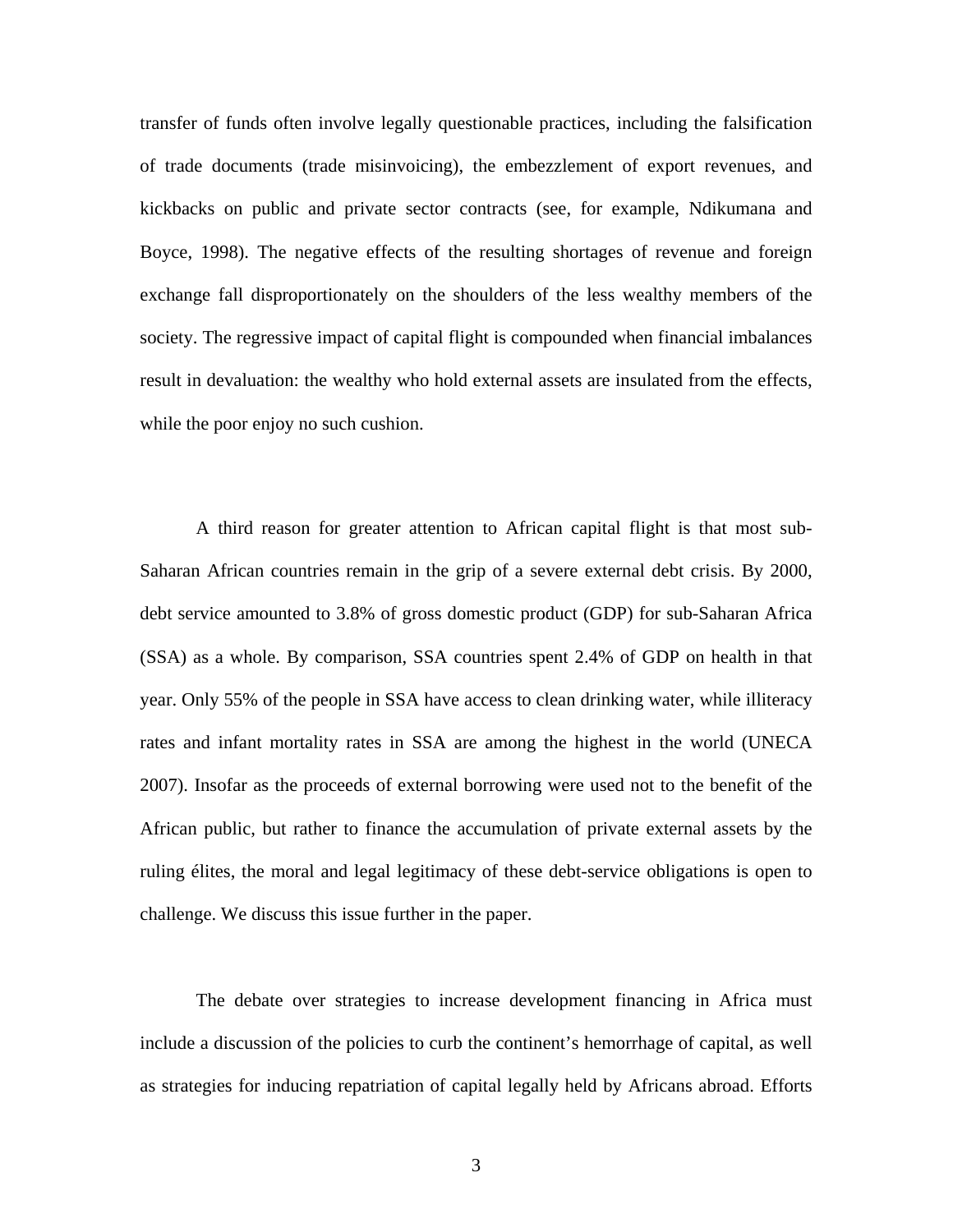to recover African wealth that was acquired illicitly and is now held abroad will meet resistance both from the holders of the assets and from their bankers in the West. While economic reforms in African countries may attract the return of legally acquired assets (as well as foreign direct investment), repatriation of illicit capital and the prevention of future illicit outflows will require a concerted effort by the international political and financial community to increase transparency and accountability in international banking practice.

The first objective of this paper is to provide a comprehensive set of estimates of capital flight for a sample of 40 African countries over the period of 1970-2004 to help in assessing the magnitude of the capital fight phenomenon. Second, the paper reviews the literature on the causes of capital flight from sub-Saharan Africa as a way of identifying the factors that may be reversed by appropriate policy responses. Third, we provide new econometric evidence on the linkages between external borrowing and capital flight, one of the key relationships identified in the empirical literature. We confirm the robustness of the debt-capital flight relationships by estimating the capital flight equation using a proxy of capital flight that is independent of debt in its construction. This proxy is bank deposits held by African non-bank private agents in Western banks. Bank deposits are one of the means by which smuggled funds are held abroad and thus are related to our measure of capital flight. Thus we are able to confidently conclude that the strong relationship between capital flight and external borrowing is not a spurious relationship arising from the definition of capital flight that we use in the paper. Fourth, the paper discusses strategies to prevent and reverse capital flight with a special emphasis on the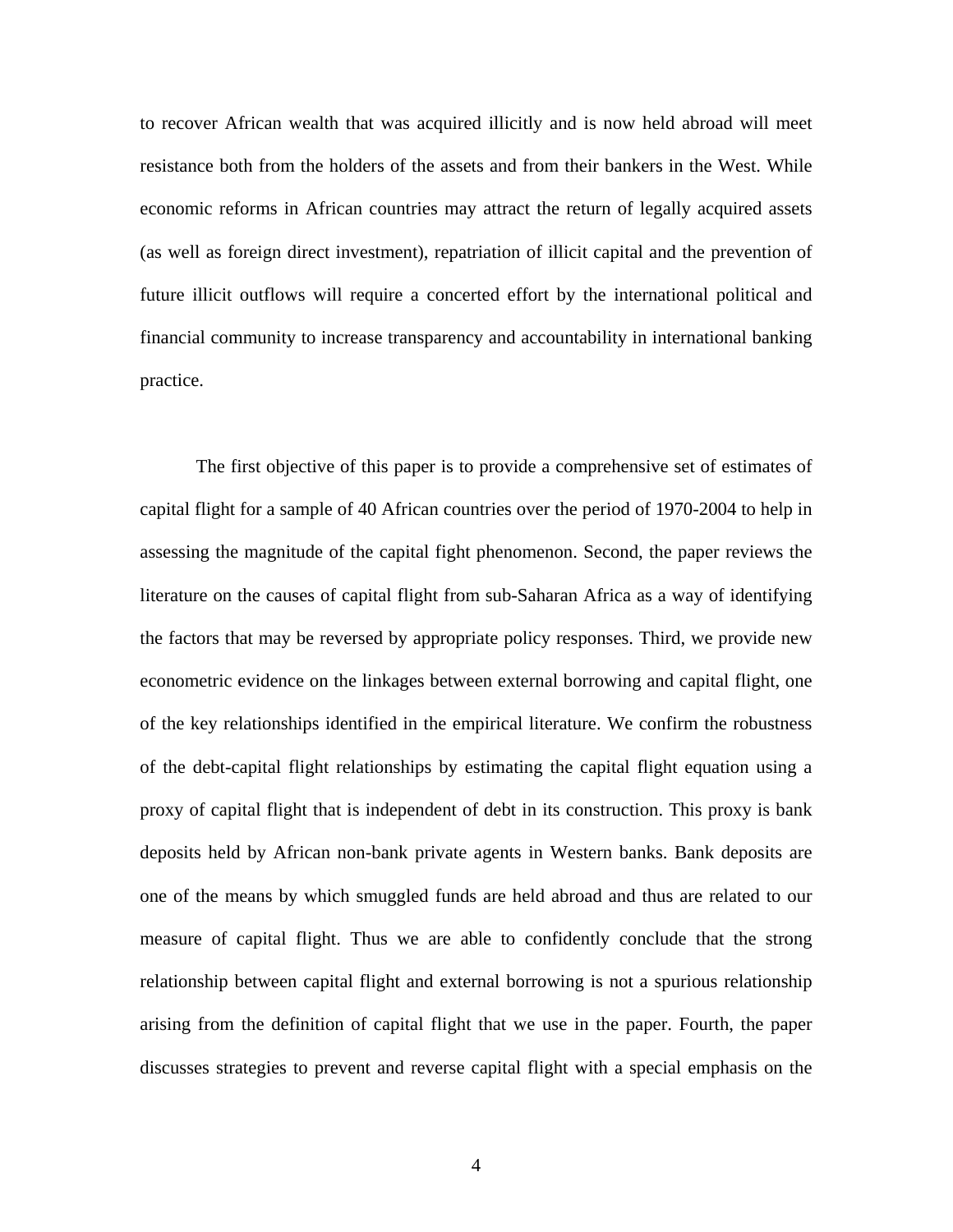rationale for advocating the doctrine of odious debt for the repudiation of illegitimate debts. The paper closes with a summary of the evidence and the arguments.

#### **2. Magnitude of capital flight from sub-Saharan Africa**

#### *2.1 New estimates of capital flight over the 1970-2004 period*

Existing studies reveal large amounts of capital outflows from sub-Saharan African countries over the past decades. The estimated magnitudes of capital flight have varied, primarily due to differences in data and time-period coverage.<sup>[1](#page-6-0)</sup> The standard methodology is to calculate capital flight as the residual difference between capital inflows and recorded foreign-exchange outflows. For country *i* in year *t*, capital flight is computed as follows (Boyce and Ndikumana 2001):

$$
KF_{it} = \Delta DEBTADJ_{it} + DFI_{it} - (CA_{it} + \Delta RES_{it}) + MISINV_{it}
$$
 (1)

where Δ*DEBTADJ* is the change in the country's stock of external debt (adjusted for cross-currency exchange rate fluctuations, so as to take into account the fact that debt is denominated in various currencies and then aggregated in US dollars); DFI is net direct foreign investment; CA is the current account deficit; Δ*RES* is the change in the stock of international reserves; and MISINV is net trade misinvoicing. This method is a variant of the one used by the World Bank (1985) among others, based on the difference between the inflows of foreign exchange from external borrowing (as reported in the World Bank's *World Debt Tables*) and the uses of foreign exchange reported in the IMF's

 $\overline{a}$ 

<span id="page-6-0"></span> $1$  For discussions of the methodology for the computation of capital flight, see Lessard and Williamson (1987); Ajayi (1997); and Boyce and Ndikumana (2001).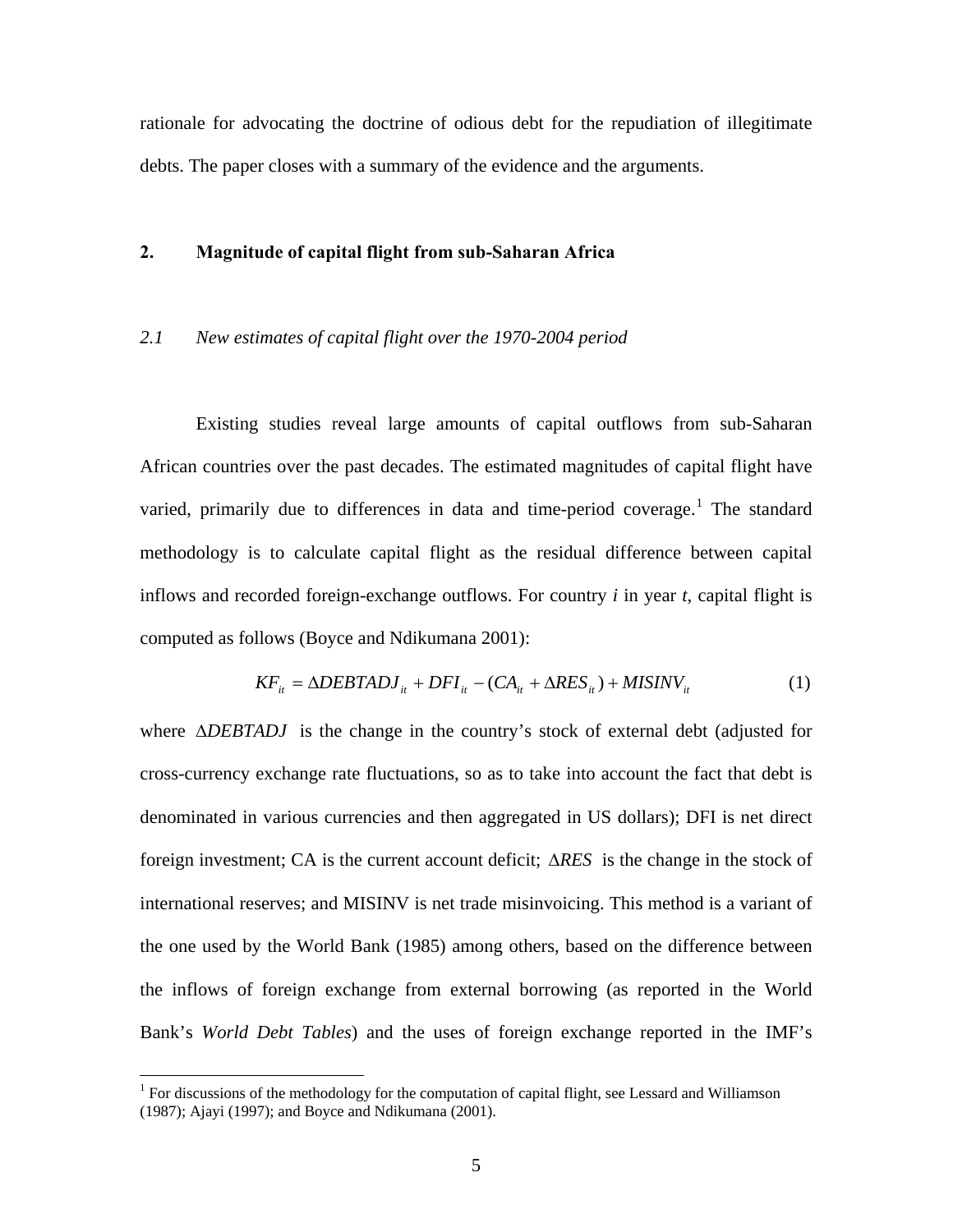*Balance-of-Payments Tables*. Boyce and Ndikumana (2001) refine this measure by incorporating adjustments for trade misinvoicing and for the impact of exchange rate fluctuations on the dollar value of external debt.

In this study, we include two further innovations to the method of computation of capital flight. First, we adjust the change in debt to account for debt write-offs. Debt write-offs reduce the stock of debt although they have no corresponding flow of debt service. Hence, they lead to an overstatement of debt service and an understatement of the change in debt obtained as the change in annual debt stocks over consecutive years. Second, we include an adjustment for underreporting of remittances. A detailed description of the algorithm we use to compute capital flight is provided in Appendix A.

The annual flows of capital flight for the 40 sub-Saharan African countries over the 1970-[2](#page-7-0)004 period (in million of 2004 dollars) are given in Table B1 in the appendix.<sup>2</sup> Table 1 summarizes these data. Real capital flight over the 35-year period amounted to about \$420 billion (in 2004 dollars) for the 40 countries as a whole. Including imputed interest earnings, the accumulated stock of capital flight was about \$607 billion as of end-2004. Together, this group of SSA countries is a "net creditor" to the rest of the world in the sense that their private assets held abroad, as measured by capital flight including interest earnings, exceed their total liabilities as measured by the stock of external debt. Their net external assets (accumulated flight capital minus accumulated external debt) amounted to approximately \$398 billion over the 35-year period. To give a sense of the

 $\overline{a}$ 

<span id="page-7-0"></span> $2^{2}$  Boyce and Ndikumana (2003) report estimates of capital flight for the period 1970-96 for a sample of 30 countries included in this study. For these countries and this period, we simply convert these series to 2004 dollars, and add the further adjustments for debt write-off and unrecorded remittances.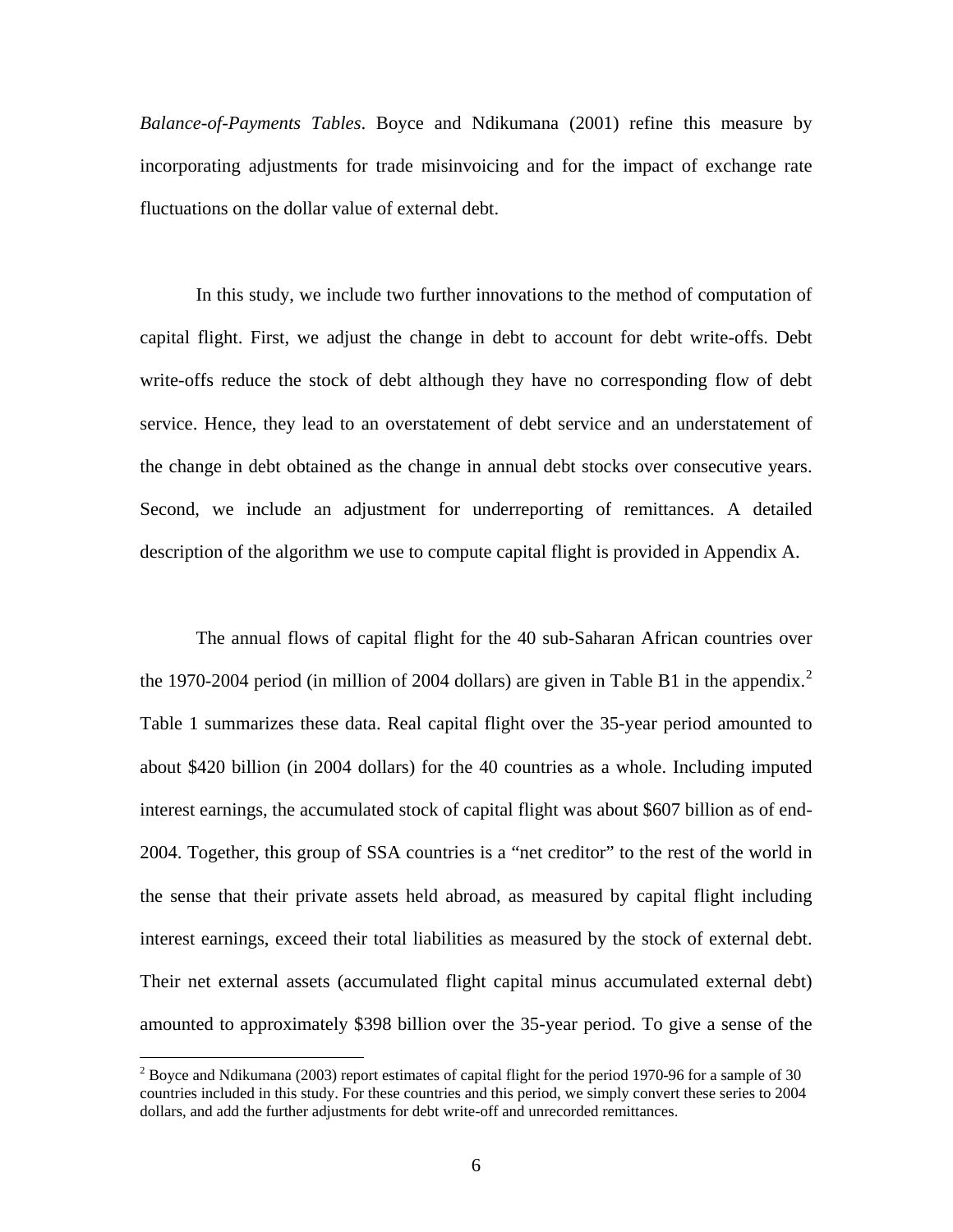relative magnitude of the region's net external position, the region's external assets are 2.9 times the stock of debts owed to the world. For some individual countries, the results are even more dramatic: for Côte d'Ivoire, Zimbabwe, Angola, and Nigeria the external assets are 4.6, 5.1, 5.3, and 6.7 times higher than their debt stocks, respectively. For some countries, the stock of capital flight is negative implying that inflows outweigh outflows over the period.

The data indicate that capital flight is not solely a phenomenon dating from the onset of the debt crisis of the 1980s (see Ndikumana and Boyce 2003). The outflows of the 1970s were often comparable to, and in some cases greater than, those of more recent decades. Over the period, a number of countries appear to have experienced episodes of capital flight reversal (that is, net outflows followed by net inflows), but in the period as a whole, outflows more than outweigh inflows for all but seven countries in the sample (Benin, Comoros, Mali, Mauritius, Niger, Senegal, and Togo).

#### *2.2 International comparisons*

The existing evidence suggests that capital flight from African countries constitutes a heavier burden compared to that of other developing regions, even though the absolute volumes are arguably lower. Chang and Cumby (1991) examined a sample of 36 African countries from 1976 to 1987 and found that with the exception of Nigeria, the absolute levels of capital flight from individual African countries were smaller than those from Latin American countries, but that relative to external debt and GDP, African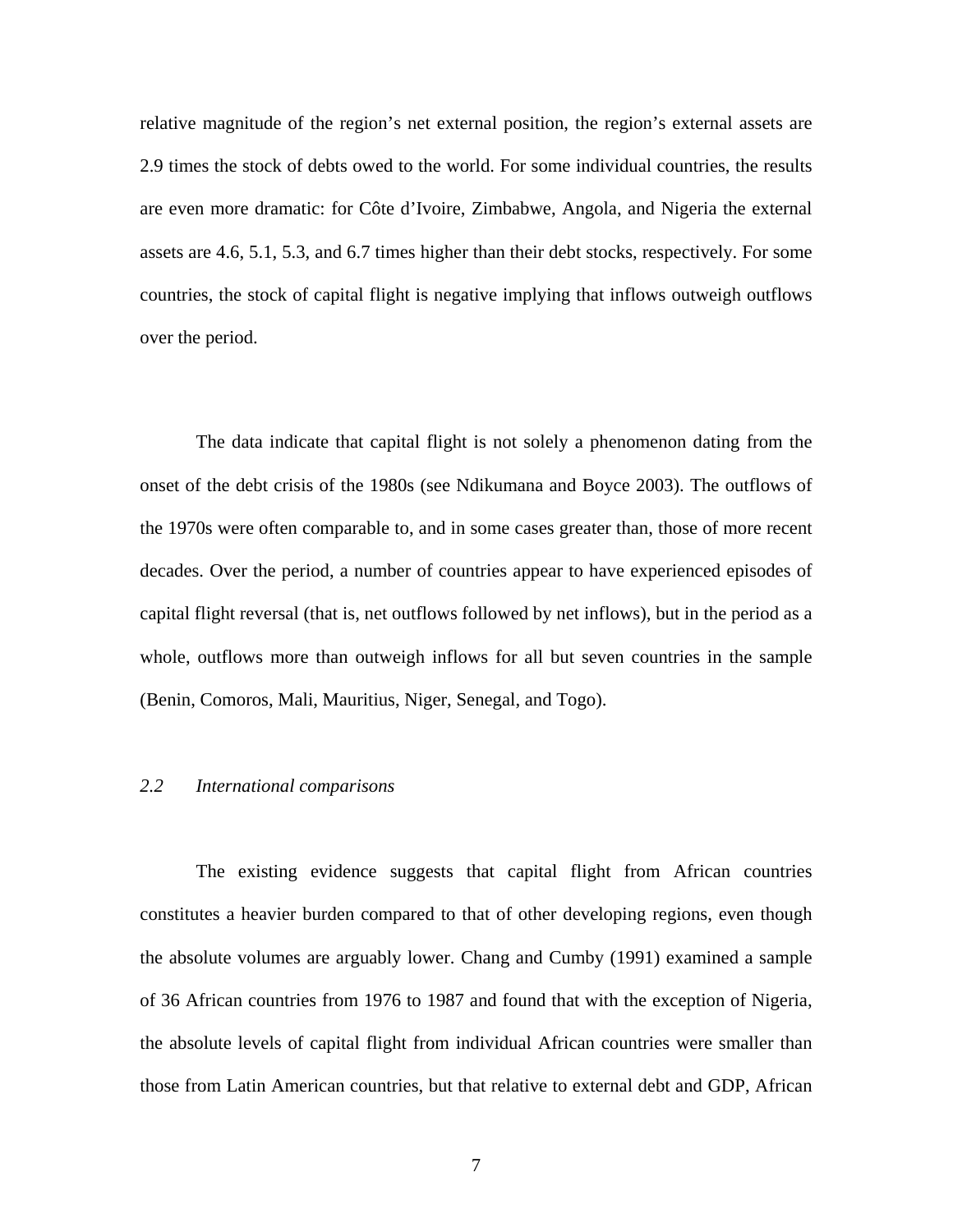<span id="page-9-0"></span>countries experienced higher capital flight than their Latin American counterparts. Hermes and Lensink  $(1992)^3$  $(1992)^3$  also found that while total capital flight from sub-Saharan African countries is smaller than that from Latin American countries, the burden of capital flight (as a percent of GDP) is higher: 61% for the sub-Saharan sample compared to 22% for Latin America (also see Murinde, Hermes, and Lensink, 1996).

Empirical evidence also shows that sub-Saharan Africa has the highest ratio of private capital held abroad in the form of capital flight. Collier, Hoeffler, and Pattillo (2001) find that in 1990 about 40 percent of African private capital was held abroad, the highest ratio in the developing world. In a subsequent study, these authors find that capital flight increased in the 1990s compared to the 1980s and that Africa continues to lead other regions in capital flight (Collier, Hoeffler and Pattillo, 2004).

#### **3. Causes of capital flight from Africa: Literature review**

 $\overline{a}$ 

To devise strategies for curbing capital flight and inducing the repatriation of private wealth held outside of Africa, it is important to understand the forces that drive capital flight from the continent in the first place. In this section, we review the existing econometric evidence on the determinants of capital flight to shed light on factors that may be influenced by appropriate policy initiatives. The review is by no means exhaustive, as we limit ourselves to the findings that are most prominent (robust) and

 $3$  The study by Hermes and Lensink (1992) covers six countries (Congo-Zaïre, Côte d'Ivoire, Nigeria, Sudan, Tanzania, and Uganda) over the period 1976 to 1989. They used the somewhat narrower 'nonbank' definition of capital flight proposed by Morgan Guaranty Trust (1986), which excludes assets held abroad by domestic banks.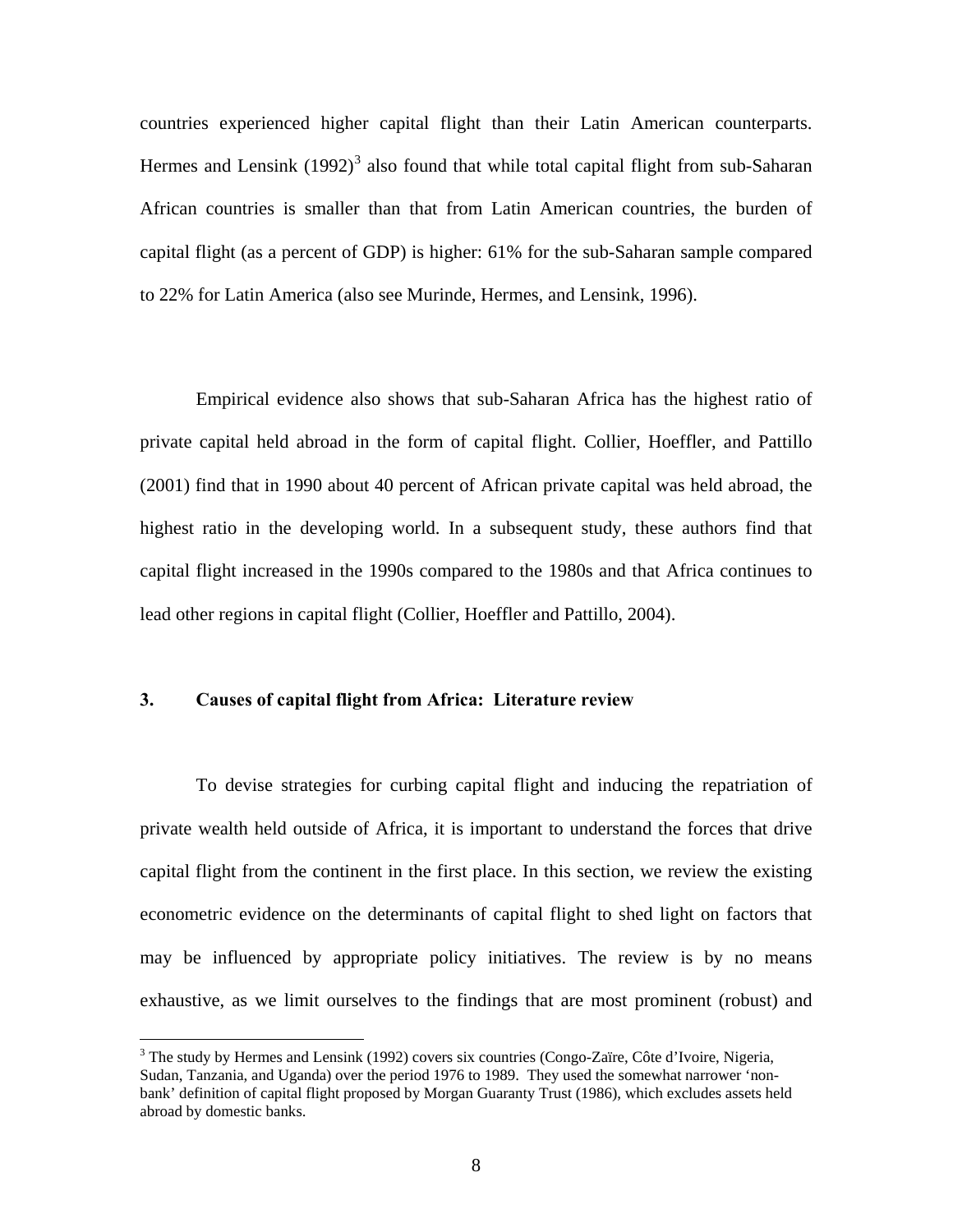most closely linked to policy. For a more extensive review of the empirical evidence, see Ndikumana and Boyce (2003).

#### *3.1 Debt and capital fight: a two-way relationship*

Empirical evidence indicates that the annual flows of external borrowing constitute the most consistent determinant of capital flight. In a sample of 30 sub-Saharan countries over the period 1970-96, Ndikumana and Boyce (2003) found that for every dollar of external borrowing by a SSA country in a given year, on average, roughly 80 cents leave the country as capital flight. Their results also support the hypothesis that debt overhang has an independent effect on capital flight: a one-dollar increase in the stock of debt adds an estimated 3.5 cents to annual capital flight in subsequent years. Collier, Hoeffler, and Pattillo (2004) report an almost identical result, with a one dollar increase in the stock of debt leading to 3.2 cents of capital flight.

The causal relationships between capital flight and external debt can run both ways; that is, foreign borrowing can cause capital flight, while at the same time capital flight can lead to more external borrowing. Boyce (1992) distinguishes four possible causal links. First, foreign borrowing causes capital flight by contributing to an increased likelihood of a debt crisis, worsening macroeconomic conditions, and the deterioration of the investment climate. In such cases of *debt-driven capital flight*, "capital flees a country in response to economic circumstances attributable to the external debt itself" (Boyce 1992: 337). High levels of debt also may be interpreted as a signal of higher tax rates in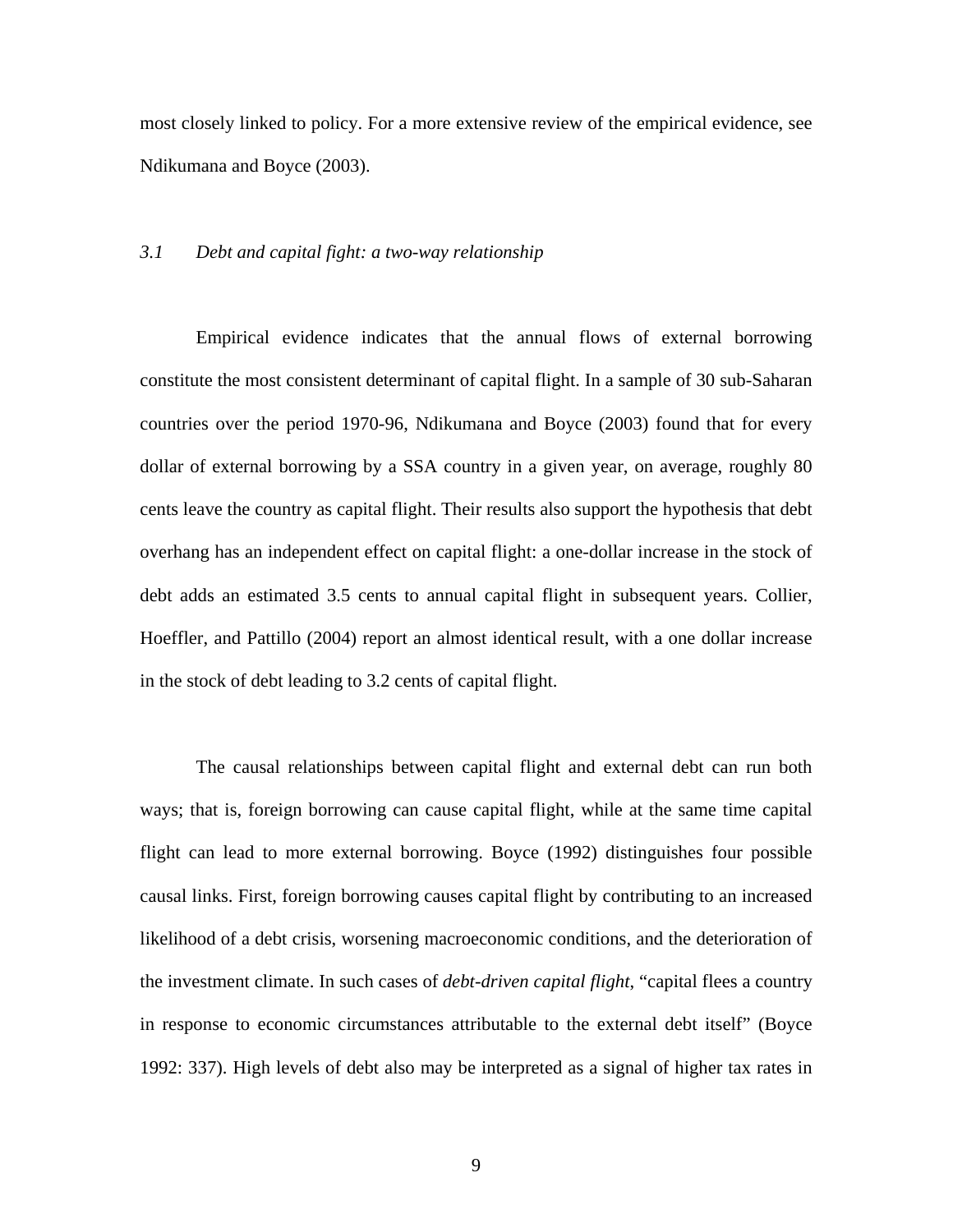<span id="page-11-0"></span>the future as the government seeks to service the debt. These effects will deter domestic investment while inducing capital flight.

Secondly, foreign borrowing provides the resources as well as a motive for channeling private capital abroad, a phenomenon Boyce (1992: 338) terms *debt-fueled capital flight*. In such cases, funds borrowed abroad (by the government or by private borrowers with government guarantees) are re-exported as private assets. In some cases, the funds may never even leave the creditor bank, simply being transferred into an international private banking account at the same institution (Henry 1986).

In the other two linkages, capital flight causes foreign borrowing. In the case of *flight-driven external borrowing*, capital flight drains national foreign exchange resources, forcing the government to borrow abroad.<sup>[4](#page-11-0)</sup> In the case of *flight-fueled external borrowing*, flight capital directly provides the resources to finance foreign loans to the same residents who export their capital, a phenomenon known as "round-tripping" or "back-to-back loans," motivated by the desire to obtain government guarantees on foreign borrowing, or by the need to devise a pretext for unexplained wealth.

#### *3.2 Hysteresis in capital flight*

The evidence in the literature reveals that capital flight tends to persist over time: all else equal, past capital flight "causes" more capital flight, which suggests *hysteresis* in

<sup>&</sup>lt;sup>4</sup> Kahn (1991, p. iv) suggests that in the South African case, in some periods "the need to finance capital flight might account for all the accumulation of external debt."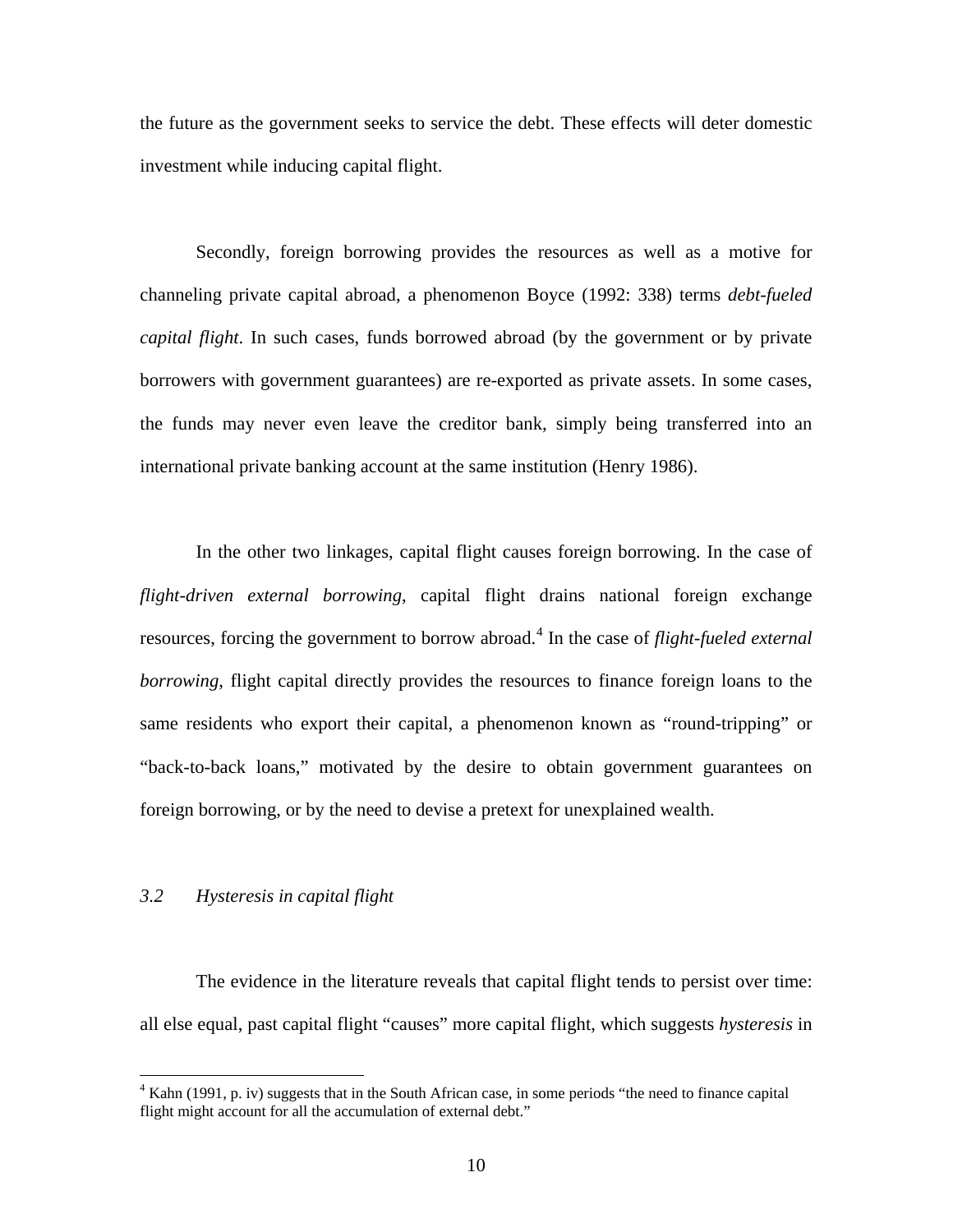the dynamics of capital flight. Ndikumana and Boyce (2003) interpret this result as a *habit formation effect*, as private actors gain experience in smuggling capital abroad. The result may also reflect a *contagion effect*, as capital flight corrodes the legitimacy of capital controls, particularly if the flight capitalists include government authorities. At the same time, capital flight may contribute to the deterioration of the macroeconomic environment, in turn sparking further capital flight. Collier, Hoeffler, and Pattillo (2004) find that the effects of past capital flight last up to a decade, suggesting that portfolio adjustment is a slow process. This suggests that it may take a long time before countries are able to reap the dividends from policy reforms aimed at curbing capital flight.

#### *3.3 Good economic performance as a deterrent of capital flight*

Good economic performance, measured simply in terms of higher economic growth, is associated with lower capital flight (Ndikumana and Boyce 2003). Higher economic growth is a signal of higher expected returns on domestic investment, which induces further domestic investment and thus reduces capital flight. High and sustained economic growth also gives confidence to domestic investors about the institutional and governance environment of the country. It constitutes the most palpable evidence that the country's institutions and governance system are favorable for private economic activity, whereas stagnation and economic decline are an indication that the government has lost control over the economy.

#### *3.4 Political risk induces capital flight*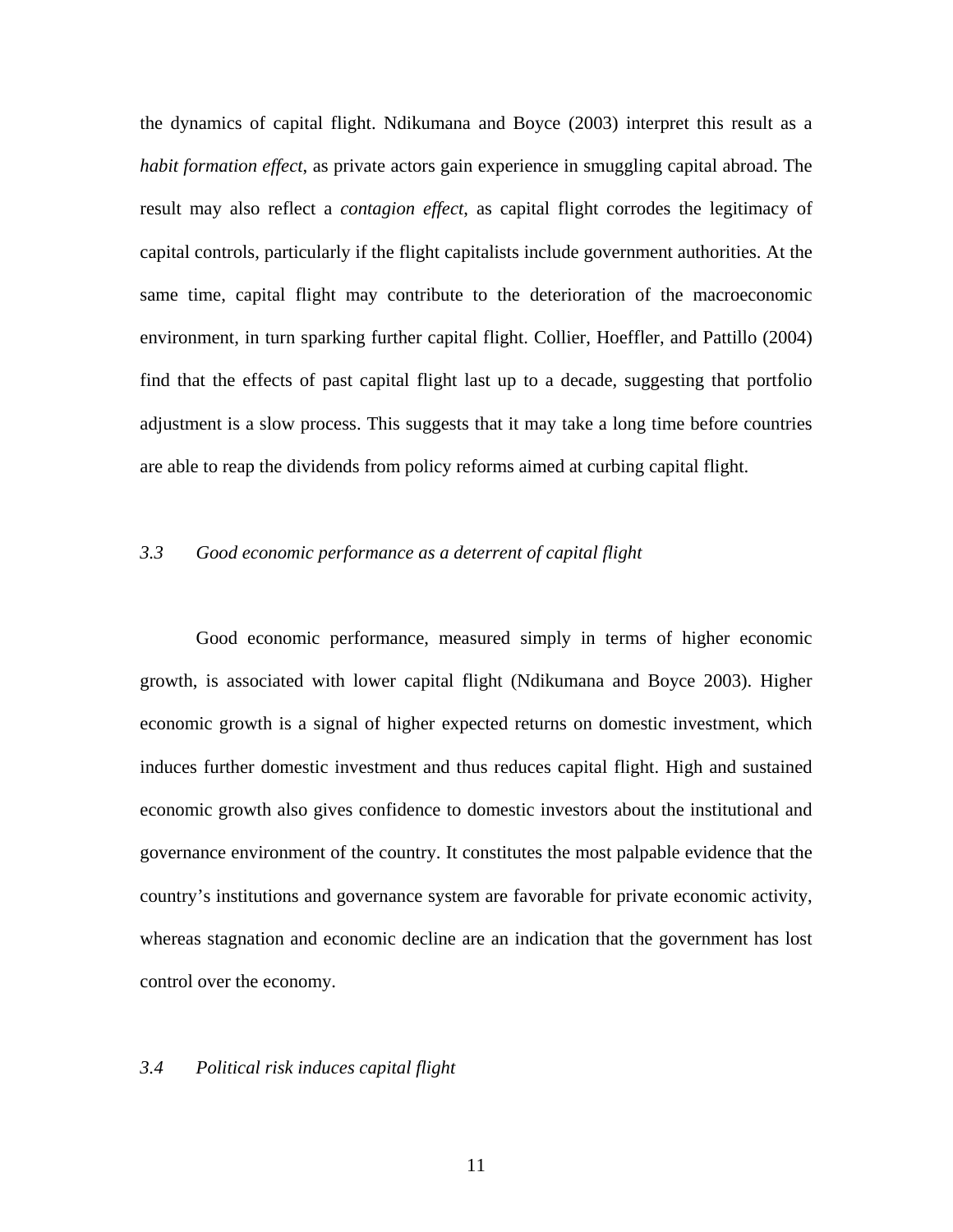High political risk has played a significant role in the capital hemorrhage experienced by sub-Saharan African countries over the past decades. In a case study of South Africa, Fedderke and Liu (2002) find that both the change in political rights dispensation and an index of political instability are positively related to capital flight. In a cross-country study, Collier, Hoeffler, and Pattillo (2004) find that more durable regimes experience significantly less capital flight, while countries prone to civil wars experience higher capital flight. However, the result on the effects of regime durability should be taken with some caution given the history of political change in Africa. Frequent regime changes are typically associated with higher political instability, which discourages domestic investment and induces capital flight. It does not necessarily follow, however, that durable regimes are associated with a better political environment. Some regimes in Africa have persisted because they were able to establish an oppressive apparatus that suppressed demand for political opening. Examples include the regimes of Mobutu in the Congo and Mugabe in Zimbabwe. Such regimes are associated with high risk of expropriation and uncertainty, which deters domestic investment and induces capital flight. Moreover, under such regimes, capital flight is high as government leaders engage in smuggling the country's assets, including natural resources, borrowed funds, and official aid (for evidence on the case of the Congo, see Ndikumana and Boyce, 1998).

#### *3.5 Corruption induces capital flight*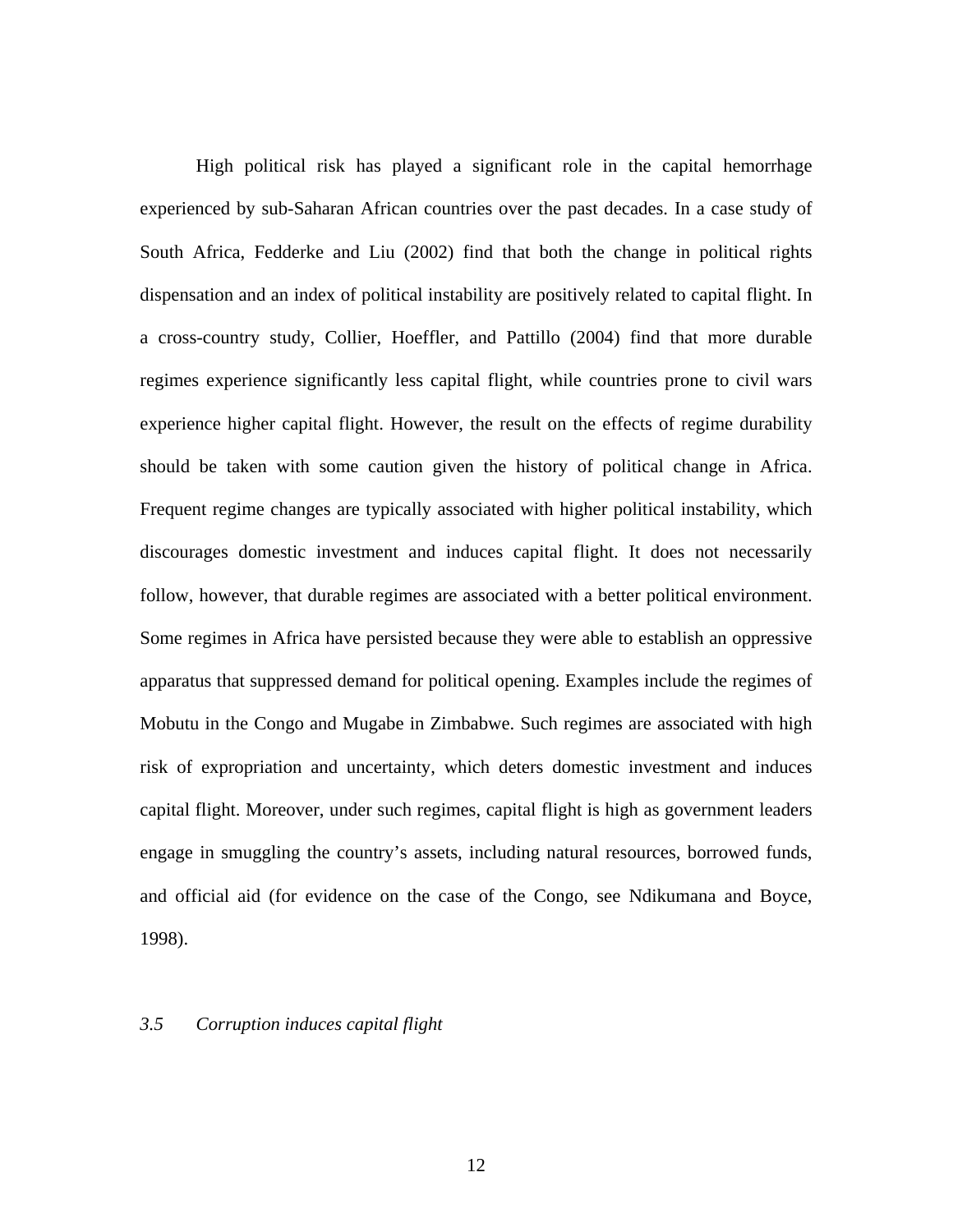<span id="page-14-0"></span>Corruption has figured prominently in discussions of the problem of capital flight from sub-Saharan Africa. There are various ways to understand the effects of corruption on capital flight. First, capital flight consists of assets which often are acquired illegally domestically and channeled abroad illegally as well. Corruption facilitates both the illegal acquisition as well as the illegal transfer of private assets. Secondly, countries experience high capital flight partly as a result of its "contagious" nature. As government officials engage in capital smuggling and embezzlement of national resources, private agents are induced to engage also in illicit transfers of assets abroad as a result of the collapse of the mechanisms of control and accountability. In general, high levels of corruption are a symptom of failure of the governance system, which results in high economic risk. In such an environment, private agents cannot fully internalize the costs of corruption and choose to hold assets abroad as a means of hedging against uncertainty.

Collier, Hoeffler and Pattillo (2004) suggest that the role of corruption may explain the differential behavior of financial capital flight relative to that of human capital flight from Africa. Their study finds that "the Africa dummy" is significant for financial capital flight, but not for human capital flight. That is, Africa tends to have higher financial capital flight than predicted by their model, but that this is not the case for human capital flight. One possible explanation is that while financial capital is related to corruption as discussed above, the relationship between corruption and human capital flight is weaker. $5$ 

 $\overline{a}$ 

 $<sup>5</sup>$  Note also that the lower human capital flight in sub-Saharan Africa is partly due to the fact that the</sup> authors consider immigration to the United States only. In practice, African migration is primarily an intra-Africa phenomenon, due not only to geographic distance but also political distance vis-à-vis the West.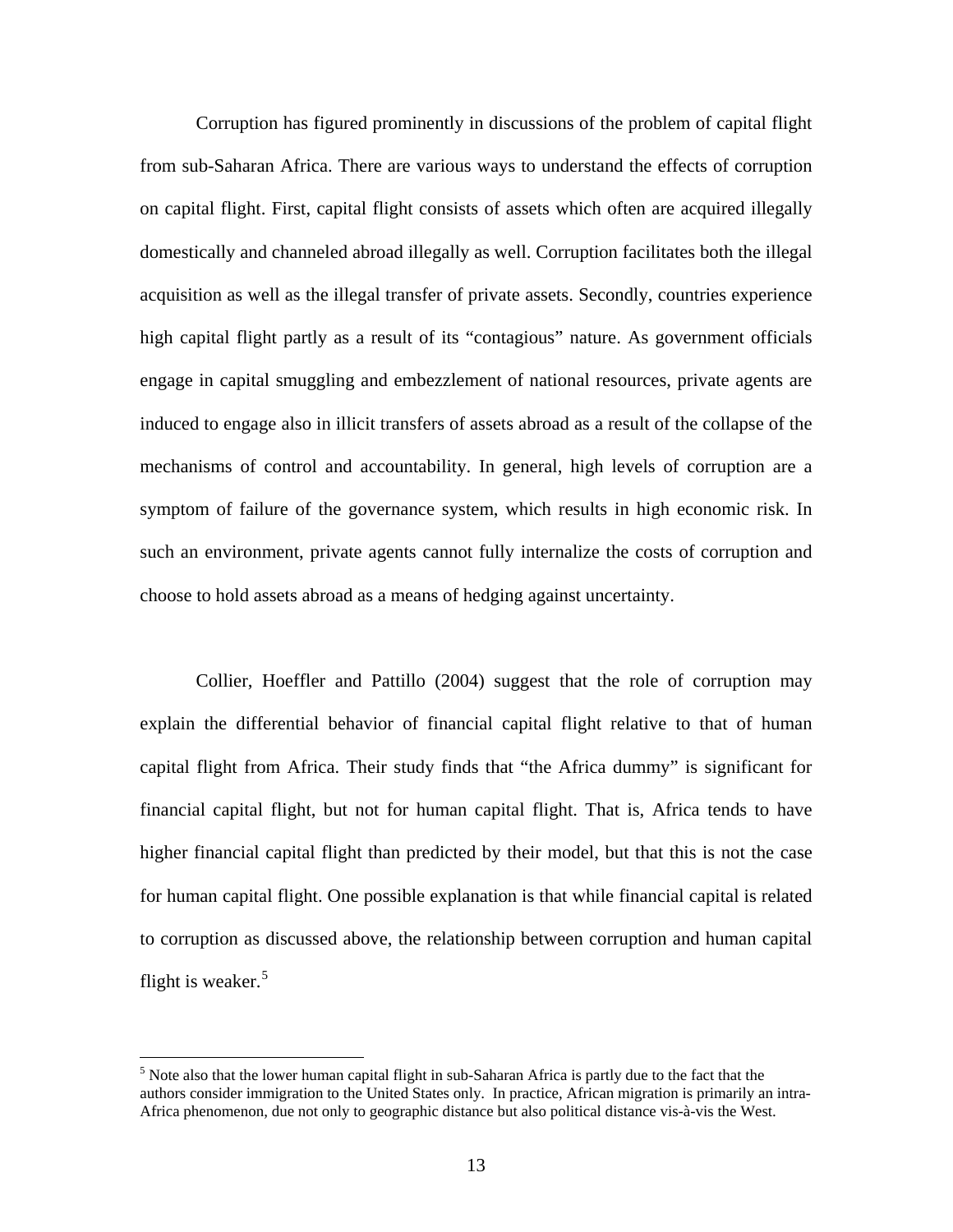#### *3.6 Price distortions induce capital flight*

Agents choose to hold assets abroad to shield their portfolios from the effects of changes in relative returns arising from external shocks and policy uncertainty. Empirical studies have found a significant effect of the black market premium on capital flight (see Collier, Hoeffler, and Pattillo, 2004). The black market premium constitutes an effective subsidy on assets held abroad and symmetrically a levy on assets held domestically. Market distortions therefore can have important regressive effects, disproportionately hurting the general public relative to the political and economic élites who are able to hold assets abroad.

# **4. External debt and capital flight: New evidence for sub-Saharan African countries**

#### **4.1 Estimation methodology**

The econometric analysis in this study builds on existing research on the determinants of capital flight from sub-Saharan African countries. In particular we explore further our earlier findings that show a positive and significant relationship between capital flight and both annual flows of external borrowing and the cumulative stock of external debt, suggesting that capital flight is both *debt-fueled* and *debt-driven*  (Ndikumana and Boyce 2003). In other words, external borrowing appears to provide resources for capital flight while growing indebtedness provides a motive for private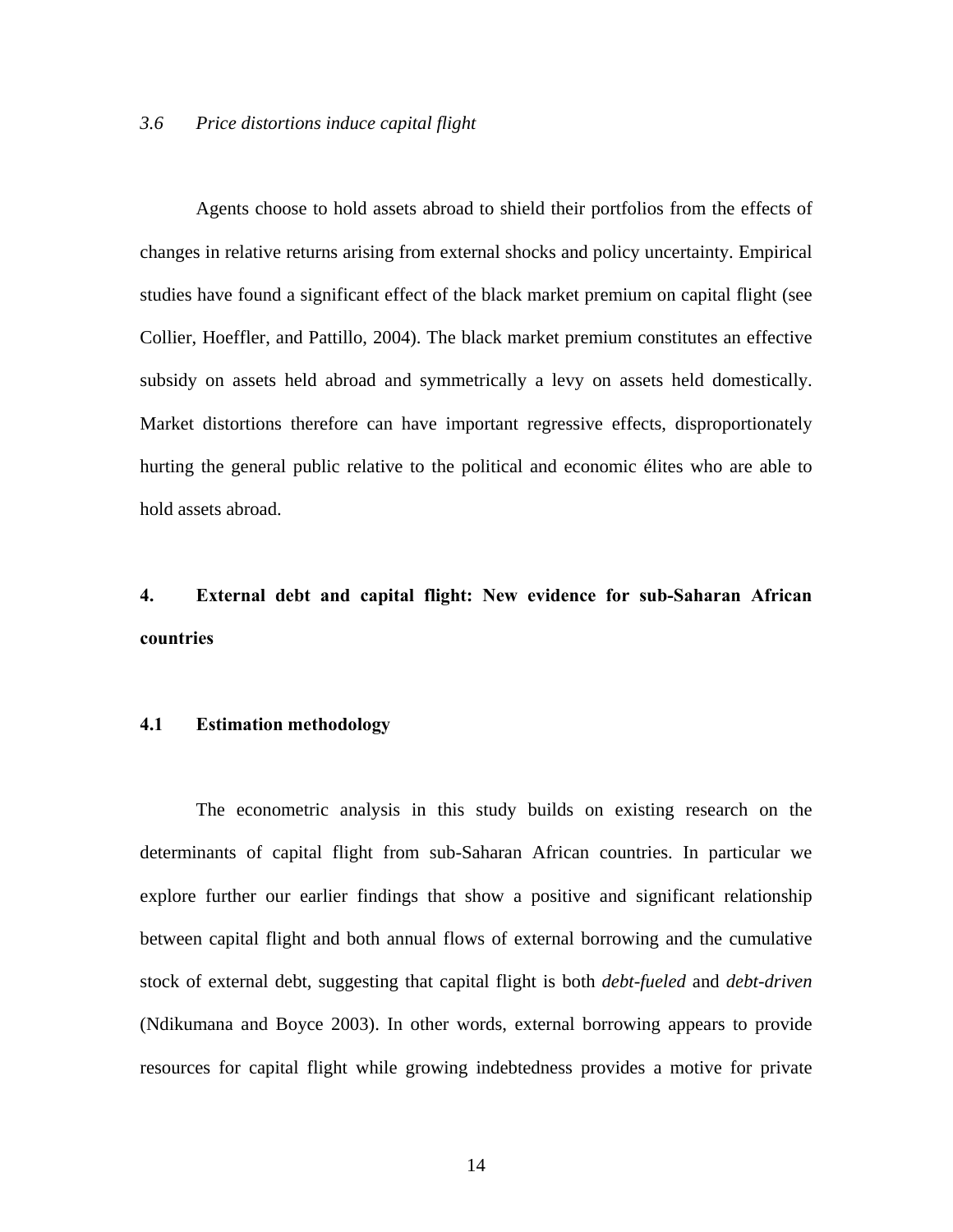agents to export capital. Earlier evidence also shows that capital flight exhibits a high degree of *hysteresis*, or persistence. Furthermore, it is negatively related to the growth rate of per capita GDP, possibly implying that growth is a signal for returns to domestic capital so that high growth is a disincentive for exporting capital and an incentive for investing domestically.

Based on this evidence, we formulate the econometric model as follows:

$$
KF_{it} = \sum_{j=1}^{q} \theta_j K F_{i,t-j} + \alpha_1 DEBT_{it} + \alpha_2 growth + \beta' \mathbf{X}_{it} + \eta_i + \varepsilon_{it}
$$
 (2)

where for a country *i* at time *t*,  $KF$  is the ratio of real capital flight to GDP (and  $j = 1...q$ is the number of lags), *DEBT* is alternatively the ratio of the annual inflows of debt (change in debt stock) to GDP or the ratio of the debt stock to GDP (we also run regressions with change in debt and the stock of debt simultaneously), *growth* is real GDP growth rate, **X** is a vector of control variables,  $\eta_i$  is a country-specific intercept representing unobservable individual country characteristics, and ε is a white-noise error term.

Among control variables we explore are the effects of the macroeconomic environment, interest rate differentials, financial development, natural resources, and governance. An unstable macroeconomic environment increases uncertainty over expected returns to domestic capital, which reduces incentives for investing domestically, thus inducing capital flight. We proxy macroeconomic uncertainty by inflation variability, measured as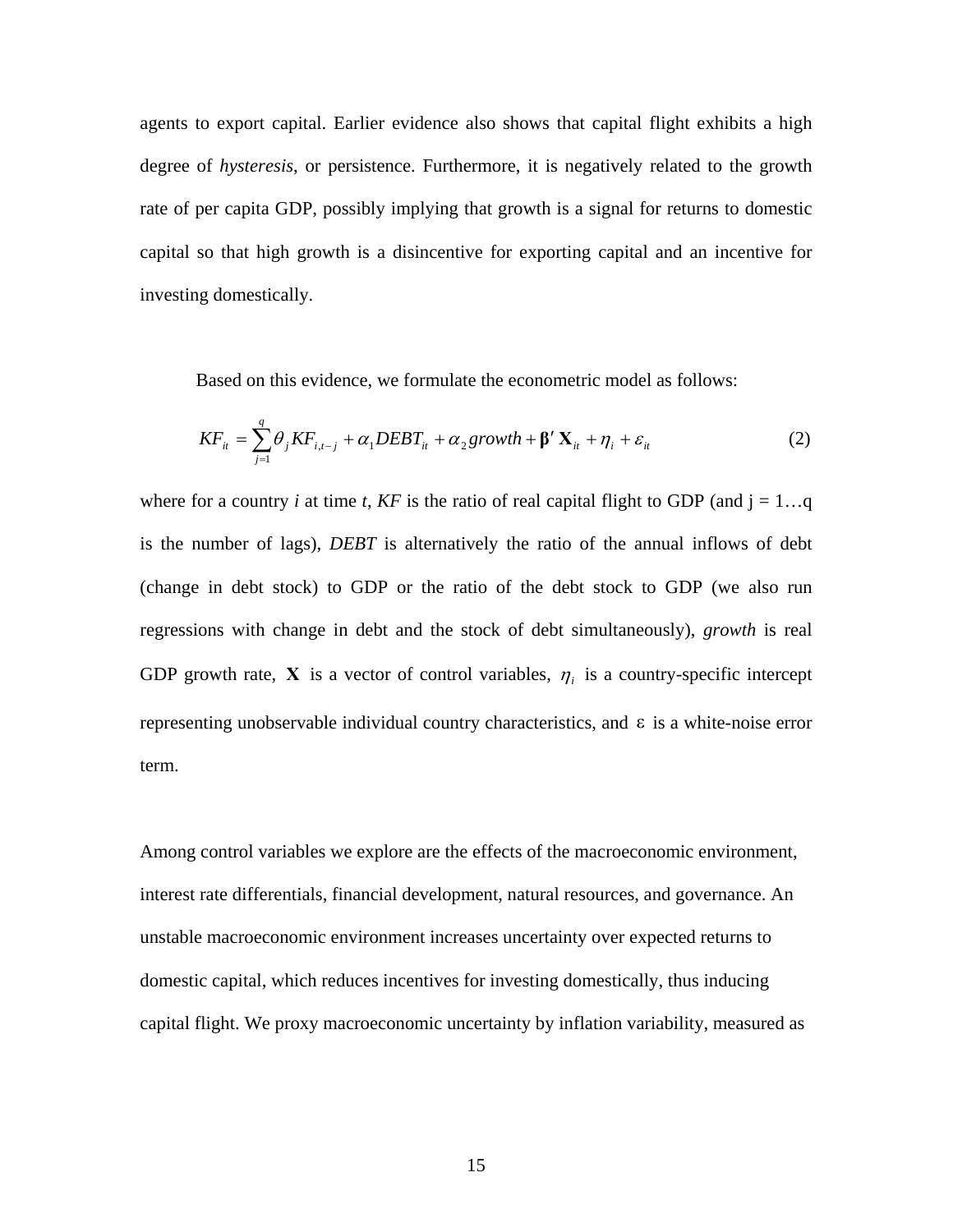<span id="page-17-0"></span>the absolute value of the difference between actual inflation and predicted inflation<sup>[6](#page-17-0)</sup>. Including the real interest rate differential – proxied by the real US Treasury bill rate minus the African country's real deposit rate – permits us to test whether the conventional portfolio theory assumption that capital flight is driven by higher world interest rates relative to domestic rates. As a measure of financial development, we use bank credit to the private sector as a ratio of GDP. The natural resource endowment is included as a potential source for both exportable funds and embezzlement of exports. As a proxy for this, we use the share of fuel exports in the country's total exports. We <sup>[7](#page-17-0)</sup> explore the role of governance<sup>[8](#page-17-0)</sup> by interacting natural resources with a polity measure. The rationale for this interaction is that a natural resource-rich country with a corrupt regime will experience more capital flight as the leaders embezzle the proceeds of exports and channel them into private assets held abroad. Summary statistics for the regression variables are provided in Table B2 in the Appendix.

In the estimation of the above equation, we pay due attention to potential causes of biases in the estimates, which especially arise in the context of panel data. In addition to country-specific fixed effects, we account for outliers by using the robust ordinary least squares estimation technique.. We also account for potential simultaneity between external borrowing and capital flight. As discussed above and more extensively in past studies (Boyce and Ndikumana 2001; Ndikumana and Boyce 2003), the relationship

 $\overline{a}$ 

<sup>&</sup>lt;sup>6</sup> Predicted inflation is obtained from a linear regression of inflation on time.

<sup>&</sup>lt;sup>7</sup> "Fuel exports" consist of "mineral fuels" (SITC Section 3) as reported in the World Bank Africa Database (and World Development Indicators).

 $8$  As a proxy of governance we used the Polity2 index from Polity IV Project's database which ranges from  $-10$  (strongly autocratic) to  $+10$  (strongly democratic).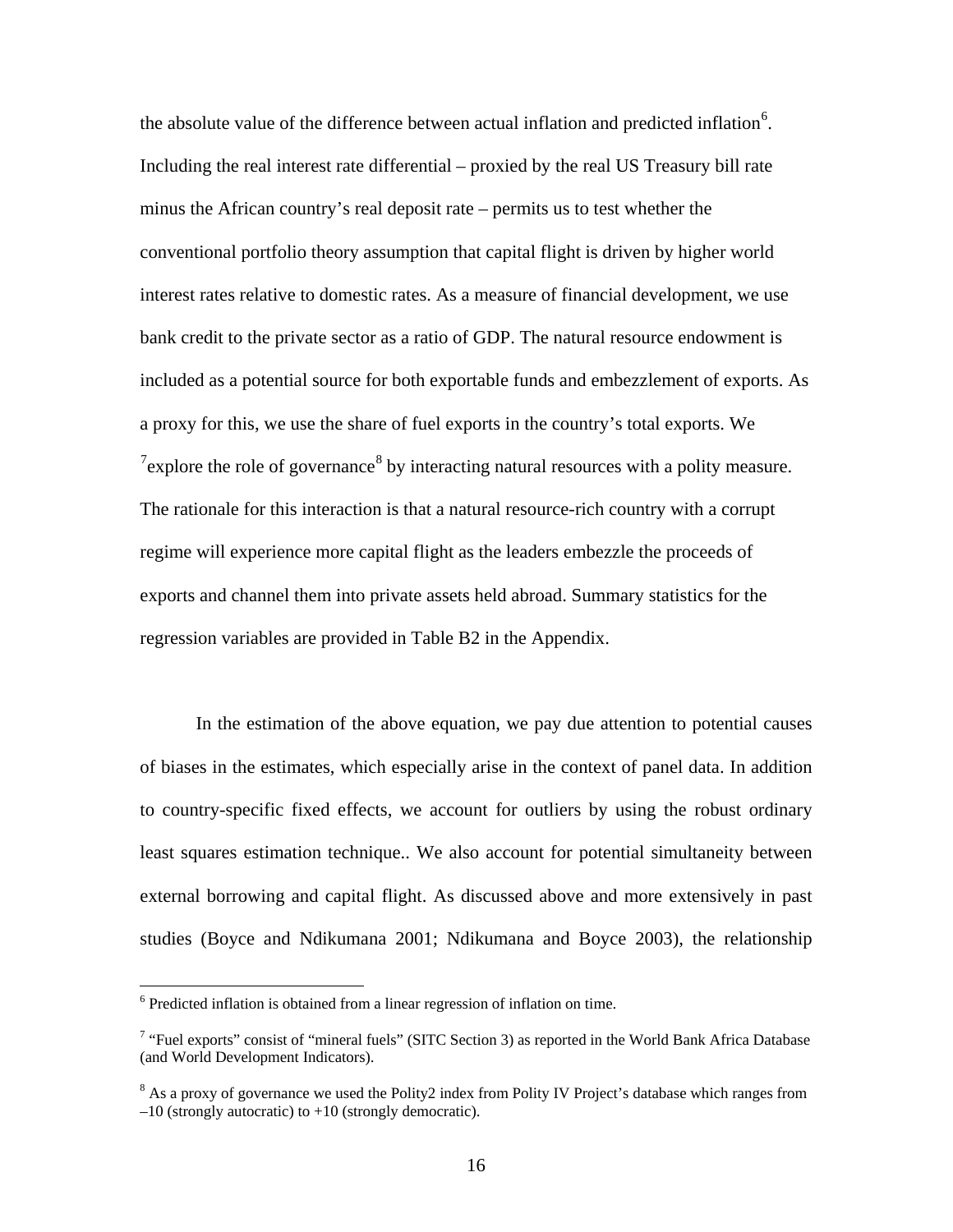<span id="page-18-0"></span>between capital flight and external borrowing can run both ways. While external borrowing provides both resources and a motivation for capital flight, the latter in turn can cause more external borrowing as it drains government resources. We account for this potential source of bias by using the instrumental variable estimation technique (where debt is considered endogenous).<sup>[9](#page-18-0)</sup>

#### **4.2 Discussion of the results**

 $\overline{a}$ 

#### *The revolving door effects: Debt flows and capital flight*

The results in Table 2 clearly indicate a positive and significant relationship between capital flight and the annual inflows of external debt (change in the stock of debt). The first column of the table contains results with robust OLS estimation, the second regression results adding country fixed effects, and the last results from the instrumental variable approach where change in debt is considered endogenous.

The results in all cases show a statistically significant and economically large effect of external borrowing on capital flight. The estimated coefficient on change in debt implies that up to 62 cents out of each dollar borrowed abroad between 1970 and 2004 has left sub-Saharan Africa in the form of capital flight. The results provide strong

 $9$  We also attempted the more general instrumental method, the GMM technique, which however performed poorly for this sample of countries: diagnostic tests fail to reject the null hypothesis that the instruments are invalid and also fail to reject the hypothesis that second-order autocorrelation coefficient is significant. The results are not reproduced here.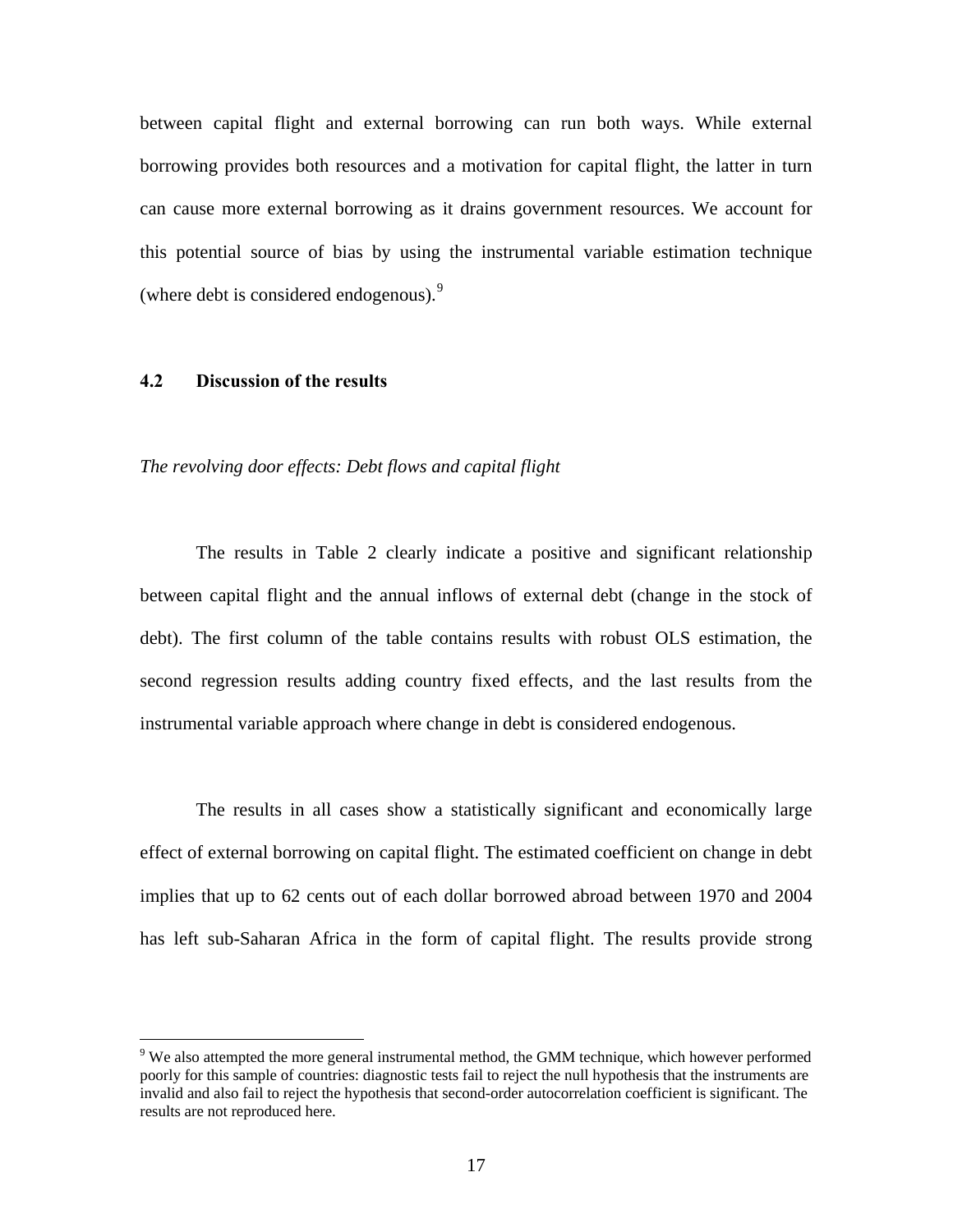support for the revolving door phenomenon, or debt-fueled capital flight, whereby borrowed funds are captured and converted into private assets in foreign banks.

#### *The debt overhang effect: Debt stock and capital flight*

The results reported in Table 2 also show a strong positive effect of the stock of external debt on capital flight. The results again are robust to country-specific effects and any potential two-way causation between capital flight and debt as can be seen in the regressions with the instrumental variable approach where external debt is considered endogenous (column 6).

These results also indicate that the effect of external debt on capital flight is economically meaningful. They suggest that an increase in the stock of debt by one dollar leads to 3 to 4 cents of capital flight in subsequent years. There are two related possible explanations for this effect. First, in a highly indebted country, investors may expect that future economic performance will be lower, implying lower overall returns to investment. This reduces incentives for investing domestically, encouraging capital flight. Second, private agents may expect that high future debt service obligations associated with high debt stock will force the government to raise more taxes to meet debt service commitments. Higher future taxes reduce expected after-tax returns to capital, which further reduce incentives for investing domestically, leading to higher capital flight.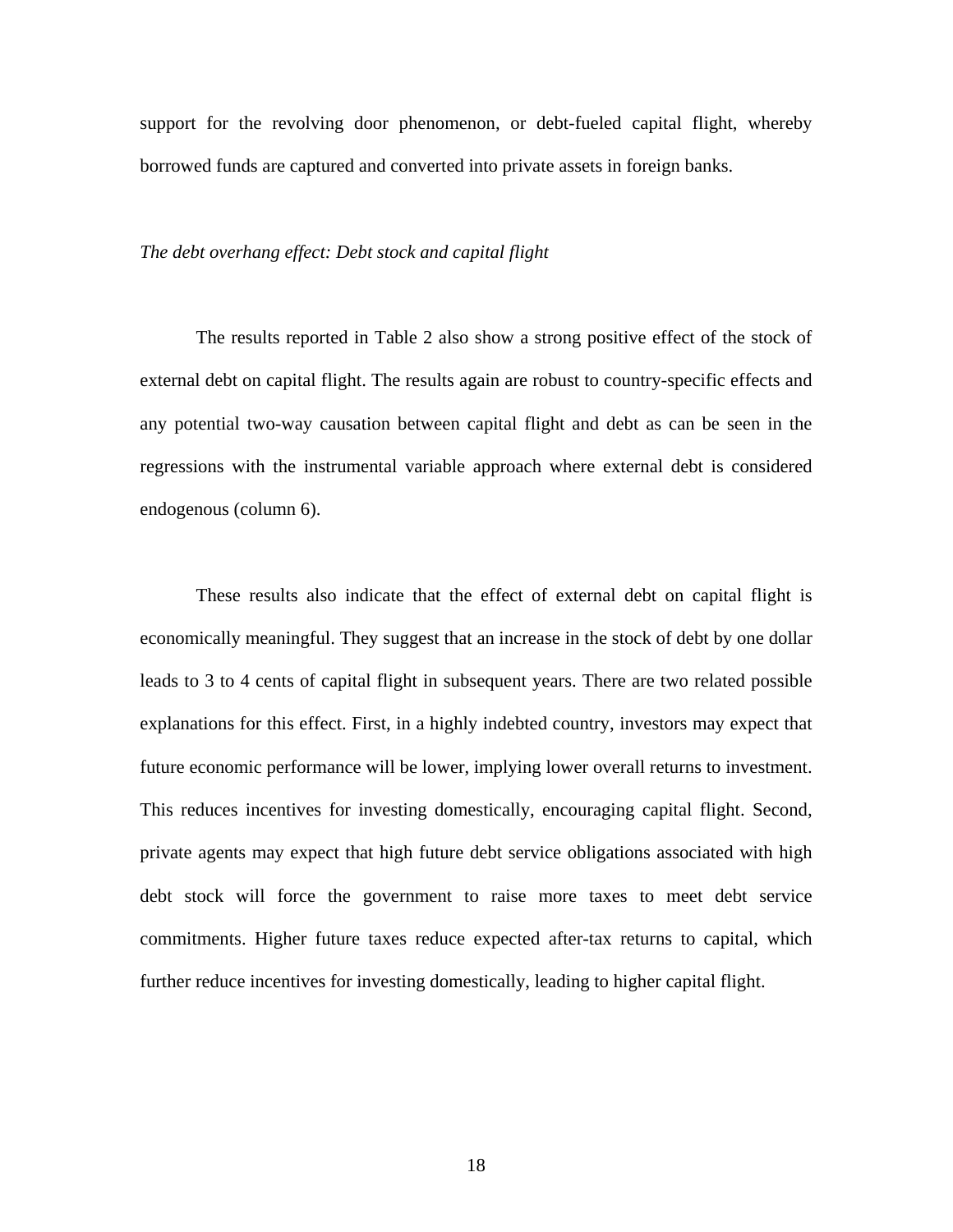In the last column of Table 2, both the debt flow and debt stock are included simultaneously in the regression. The coefficients on both the flow and the stock measures are statistically significant. This specification incorporates both the *debt-fueled*  capital flight (with change in debt) and *debt-driven* capital flight (with debt stock) channels. As the results indicate, the linkages between capital flight and external borrowing in this sample of African countries operate through both channels. In the following exploration of the effects of other factors, we use this specification that includes both the flow and stock of debt and apply the fixed-effects estimation methodology.

#### *Other factors*

The regression results show that other factors also play an important role in explaining capital flight from sub-Saharan countries. Consistent with evidence in past studies (Ndikumana and Boyce 2003), the results indicate that capital flight is a phenomenon with a high tendency to persist over time. High levels of capital flight in the past are associated with high levels of capital flight in the future. This is illustrated by the large positive and significant coefficients on lagged capital flight.

Also consistent with evidence in the literature, economic growth acts as a deterrent to capital flight. This may be because investors interpret high growth performance as an indicator of high overall returns to capital in the country, thus discouraging capital flight.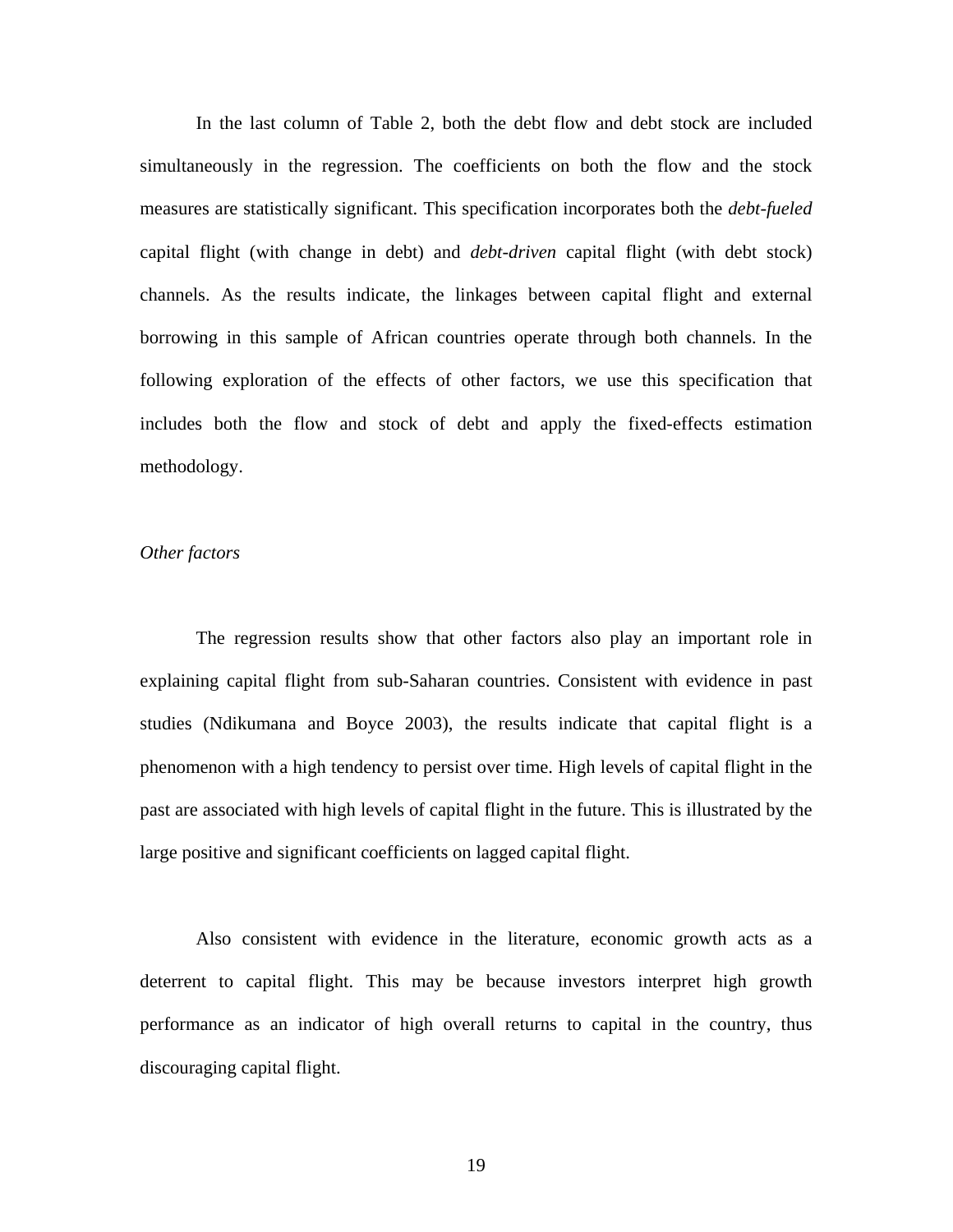Table 3 reports the results for the effects of measures of macroeconomic instability (inflation variability), the real interest rate differential, financial development (credit/GDP), natural resource endowments (fuel exports), and governance. The results indicate that the inflation effect is positive and statistically significant at the 10% level. This suggests that to some extent, macroeconomic instability plays an important role in portfolio decisions by investors. High uncertainty over inflation discourages domestic investment by raising the discount rate applied to expected profitability of investment. As a result, more savings flow into foreign assets. Investors may also interpret inflation variability as a sign of lack of control by the government over the macroeconomic policy, which reduces confidence in the performance of the local economy.

 Somewhat surprisingly, the results show that the real interest rate differential does not have a statistically significant impact on capital flight. This suggests that other motivations – such as the desire to safeguard illicit wealth – have been more important than conventional portfolio investment criteria in explaining capital flight from sub-Saharan Africa.

The results indicate that financial development has no impact on capital flight. Financial development is proxied by the ratio of bank credit to the private sector over GDP. The evidence does not support the presumption that the development of the financial system, and the ease of conducting transactions that accompany it, may facilitate the export of capital. Indeed, the SSA countries with the most developed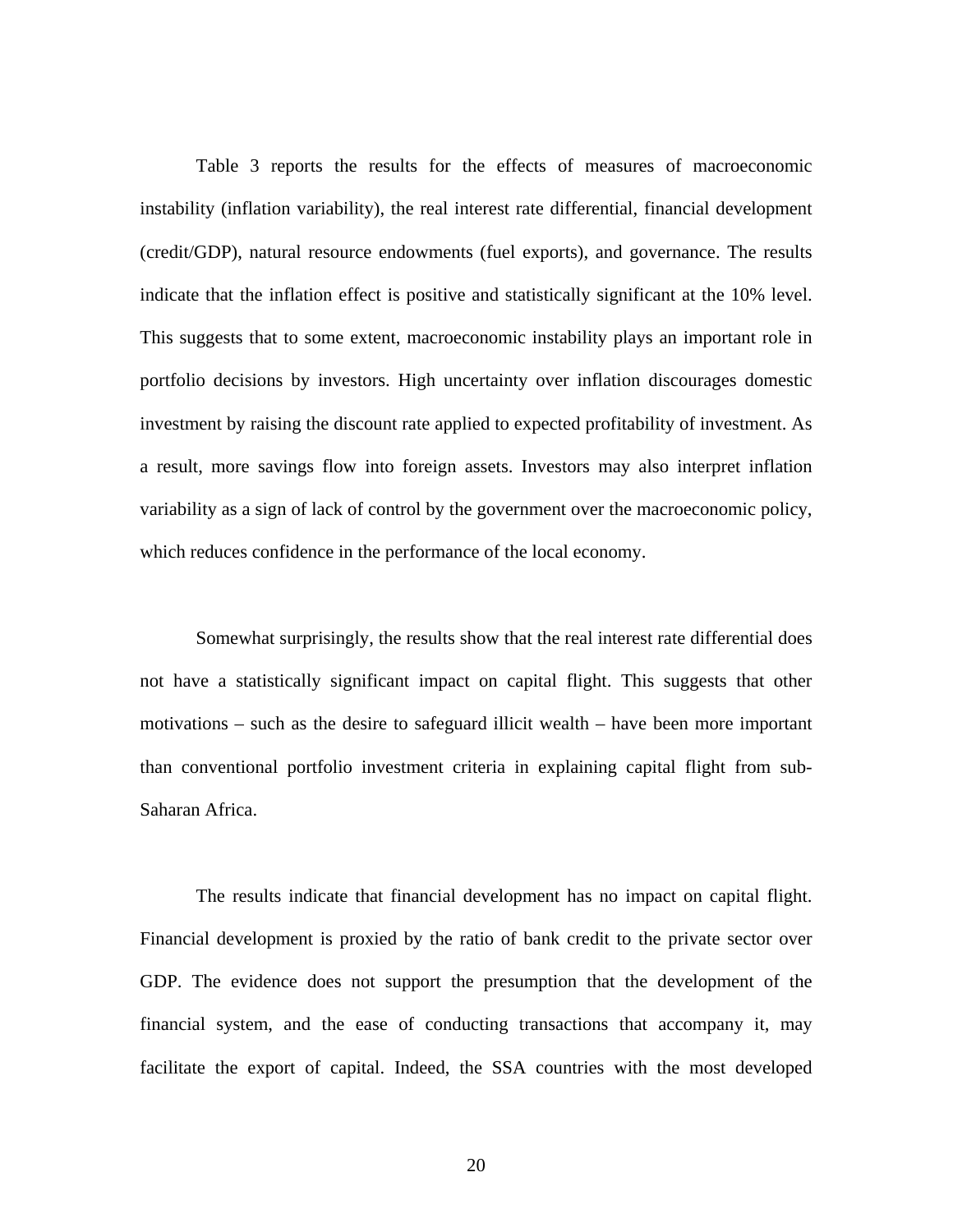financial systems have relatively low levels of capital flight (e.g., Kenya, Mauritius, Seychelles, South Africa).

We investigated the effects of natural resource endowment on capital flight, under the premise that natural resource exports are subject to embezzlement by leaders as well as smuggling and misinvoicing by private operators, which would lead to a high correlation between natural resource endowment and capital flight. This exercise is severely hindered by the poor quality of data on natural resource exports. We experimented with various measures of natural resource endowment, including the share of various natural resources in total exports as well as a dummy taking the value of one if the share of natural resources in total exports is greater than 75% and zero otherwise. The coefficient on the share of fuel exports in total exports is positive and statistically significant in robust OLS estimations (not reported here), but it becomes statistically insignificant (and negative) when country-specific fixed effects are included (Table 3). This is not surprising given that natural resource endowment is likely to be one of the key country fixed effects that is unaccounted for in the OLS.

One possible linkage between capital flight and natural resource endowments is that the exports proceeds are embezzled by leaders. This would imply that the link would be stronger under non-democratic regimes, suggesting that the nature of the quality of governance affects the resource-capital flight link. We explore this possibility by adding to the regression the polity index of the quality of governance and its interaction with the share of fuel exports. We expect the coefficient on the polity indicator to be negative,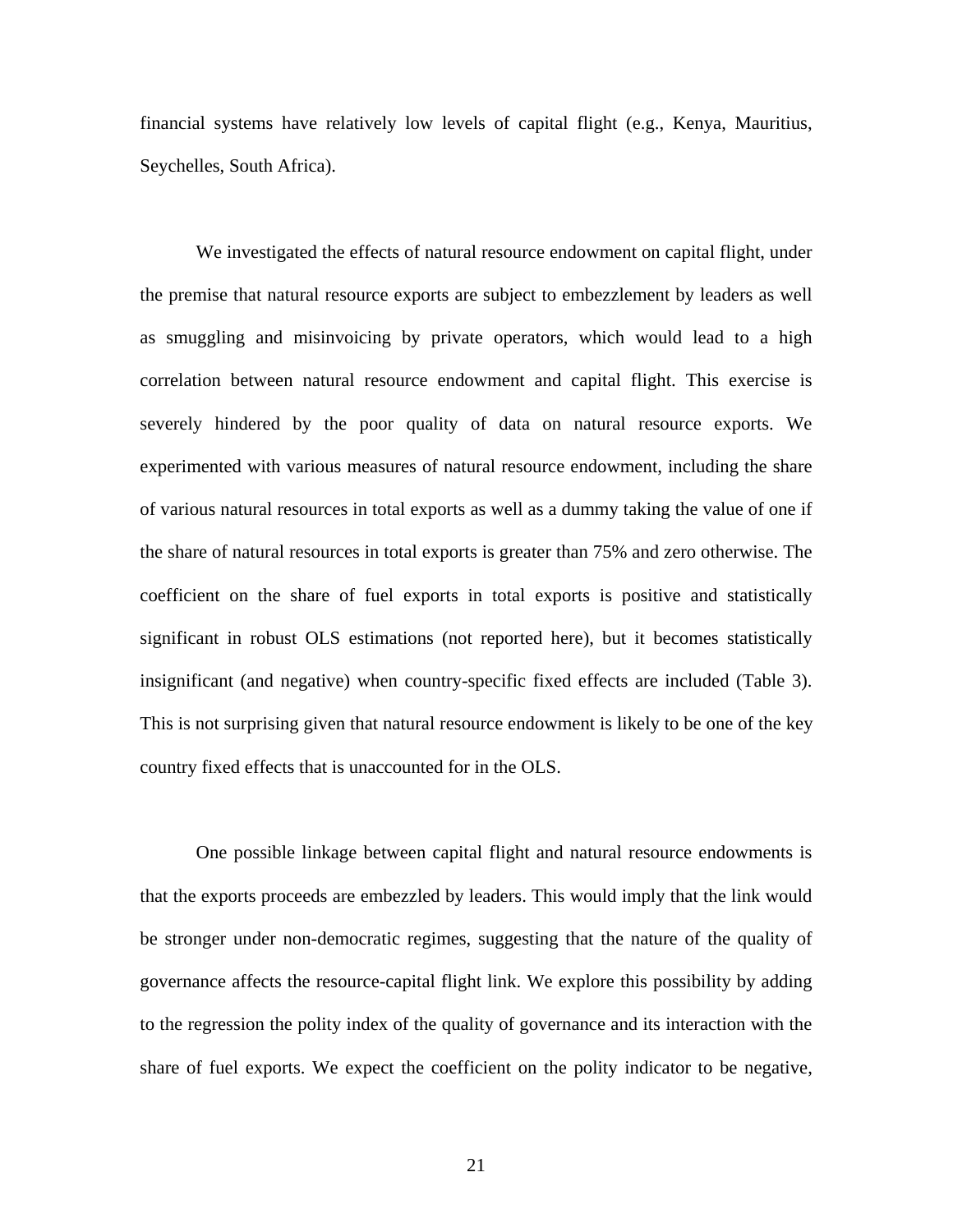<span id="page-23-0"></span>implying that more democratic regimes (with a higher value of the index) experience less capital flight than more autocratic ones. Contrary to this expectation, the estimated coefficient on the polity indicator is positive and statistically significant.<sup>[10](#page-23-0)</sup> The coefficient on fuel exports and the interaction term both are statistically insignificant (Table 3).

#### *Further robustness tests of the debt-capital flight link*

One possible concern with our econometric estimates of the relationship between capital flight and external borrowing is that the results may be driven by the way in which our measure of capital flight is constructed. Given that the change in the stock of debt is one component of the capital flight measure, errors in this variable could lead to a spurious relation. To address this concern, we re-estimate the model using a proxy for capital flight that is unrelated to the data on debt. This proxy is the deposits held by nonbank African agents in Western banks (that is, the liabilities of foreign banks vis-à-vis the African non-bank private sector.<sup>[1](#page-23-0)1</sup> Reported holdings in Western banks represent only a fraction of capital flight; this measure omits non-bank financial holdings, real estate and other property holdings, and bank holdings for which the African identity of the depositor is concealed, as well as capital flight that was used to finance overseas consumption. Hence the proxy measure is much smaller than our measure of total capital flight. For the 40 African countries in our sample, recorded bank deposits in 2004 amounted to \$35.3

 $\overline{a}$ 

 $10$  Again the use of country fixed effects, which mask inter-country differences in the polity index, may be part of the explanation. Summary statistics for our sample show that capital flight is lowest in countries with either the most democratic or the most autocratic regimes, and highest in countries in the intermediate range.

 $11$  These data are published by the Bank for International Settlements, available online at http://www.bis.org/statistics/bankstats.htm.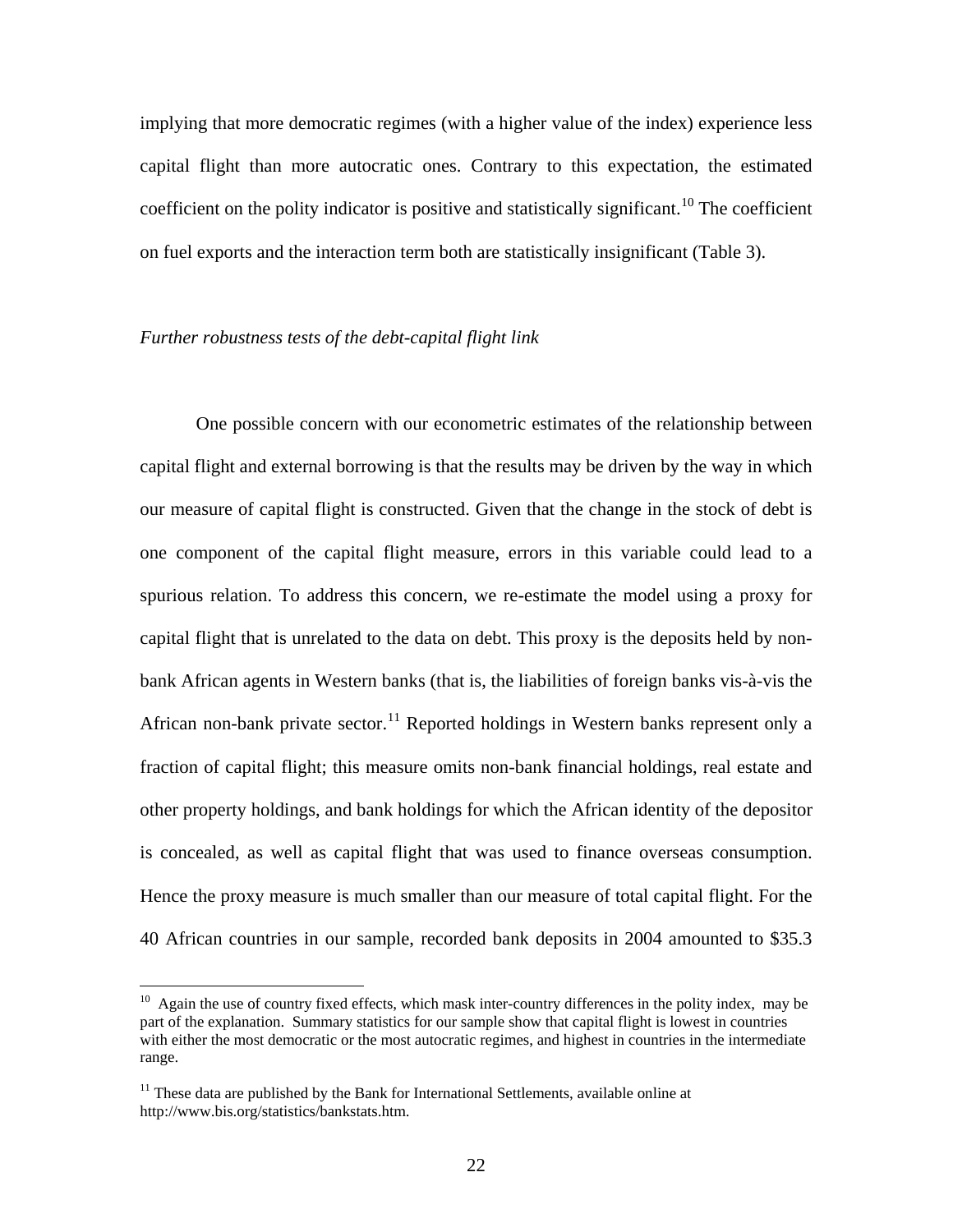<span id="page-24-0"></span>billion, less than 10 percent of our measure of cumulative capital flight for the 1970-2004 period (\$420 billion in 2004 dollars). $^{12}$  $^{12}$  $^{12}$ 

The results of the regressions with the foreign bank liabilities vis-à-vis the African private sector are reported in Table 4. The results confirm the positive effects of external debt, both for annual flows and stock of debt, on capital flight, although as expected the estimated magnitude is much smaller. Considering the regression including both the flow and stock of debt, the coefficients imply that one dollar of new borrowing results in 15 cents of deposits by Africans in foreign banks and 10 extra cents in subsequent years. These results support the finding in this study and our earlier studies (see Ndikumana and Boyce 2003) that there is a clear positive and significant relationship between capital flight and external borrowing.

#### **5. Policies to address the problem**

 $\overline{a}$ 

 Policy initiatives to address the problem of capital flight from sub-Saharan Africa must have two prongs. The first consists of measures to induce repatriation of private assets now held abroad by Africans. Here we must distinguish between assets that originated in legal activities and assets acquired illicitly, as different policy measures will be needed for their repatriation. The second prong consists of policies to prevent future

 $12$  This proxy of capital flight is positively correlated with our measure of capital flight. The correlation coefficient (using time series, i.e., including time and cross-sectional dimensions) between capital flight and foreign bank liabilities is 0.33 (significant at 1% level); the correlation of the two variables as ratios of GDP is 0.08 (significant at 10% level).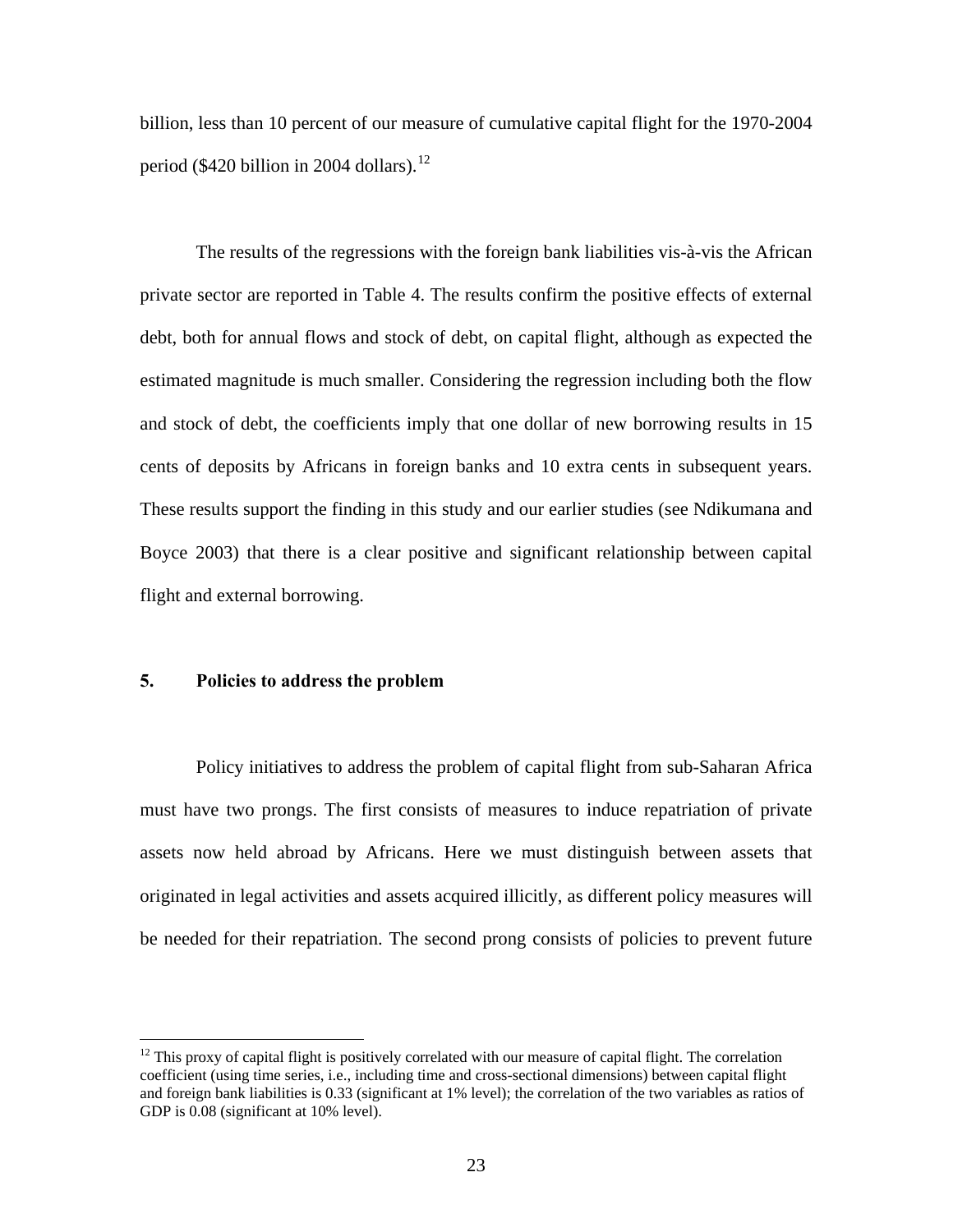capital flight. Here a key issue is how to shut the "revolving door" between external borrowing and capital flight.

#### **5.1 Inducing repatriation of flight capital**

Private assets held abroad by Africans include legally acquired assets as well as illicitly obtained assets. Different strategies may be required to repatriate the two types of assets. Legally acquired assets are held abroad for purely portfolio choice considerations; that is, the savers choose to hold foreign assets to maximize the risk-adjusted returns. These assets will be repatriated as domestic risks diminish and domestic returns to assets rise relative to foreign returns; that is, as the domestic investment climate improves relative to the rest of the world.

Illegally acquired assets are held abroad not so much to maximize the returns on assets, but to evade the law. These assets are likely to be held predominantly by individuals directly or indirectly connected to the government, who are able to use their political power both to acquire the assets and to smuggle them abroad. Owners of these assets will be enticed by higher domestic returns only if they have some guarantees of immunity against prosecution for fraud and penalties for unpaid taxes. Such guarantees would have perverse incentive effects by rewarding malfeasance. Alternatively, these assets could be impounded and repatriated by legal action.

#### *Repatriation of legally acquired assets: Improving the domestic investment climate*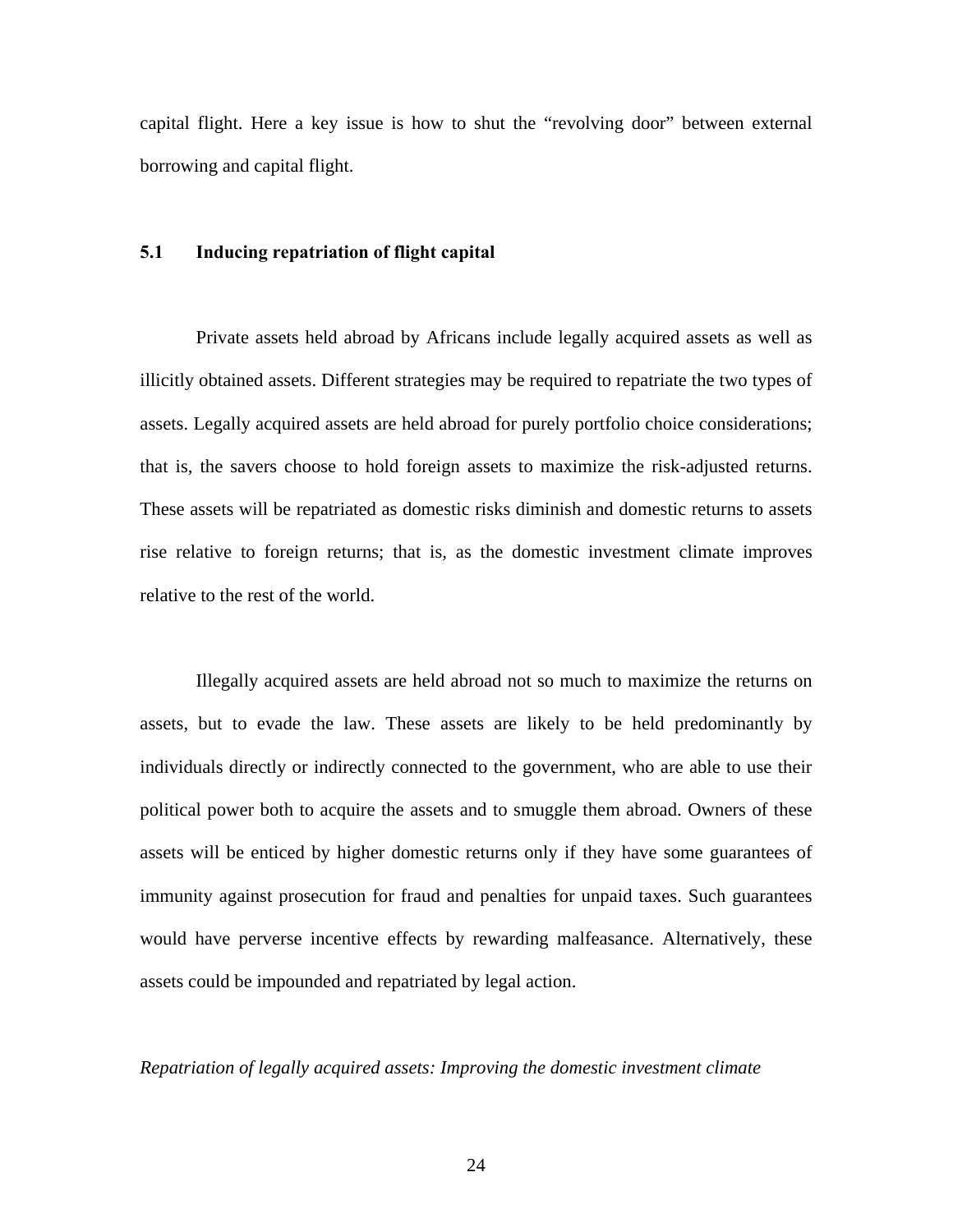Strategies for inducing repatriation of legitimate private assets held abroad by Africans revolve around improvement of the domestic investment climate. As these are basically the same strategies recommended for attracting foreign direct investment, we can draw some lessons from the literature on the determinants of FDI in Africa. The literature on foreign direct investment in Africa has emphasized three categories of factors that have hindered capital inflows and that need to be addressed in order to improve Africa's *locational advantage* in the eyes of investors: openness to investment, the availability and efficiency of the economic infrastructure, and the quality of institutions (see Asiedu 2004a, 2004b; Asiedu and Lien 2003; Morisset 2000). Although many sub-Saharan African countries significantly improved these attributes of the domestic investment climate in recent years, progress in this respect has been much less than what has been observed in other developing regions (Asiedu 2004a). As a result, SSA countries in general have become relatively less attractive to international investors. In other words, the *locational disadvantage* of African countries with regard to foreign investment has increased.

African countries may need to make some concessions in order to attract private assets from abroad. For instance, even legally acquired assets held abroad may be liable for unpaid taxes, which may be sizeable enough to constitute a deterrent for disclosure and repatriation. One possibility is to grant tax amnesties, or at least tax breaks, to repatriated assets. Following the launching of tax amnesty scheme in favor of private foreign asset holders in 2001, Italy recorded \$30 billion of repatriated funds from Swiss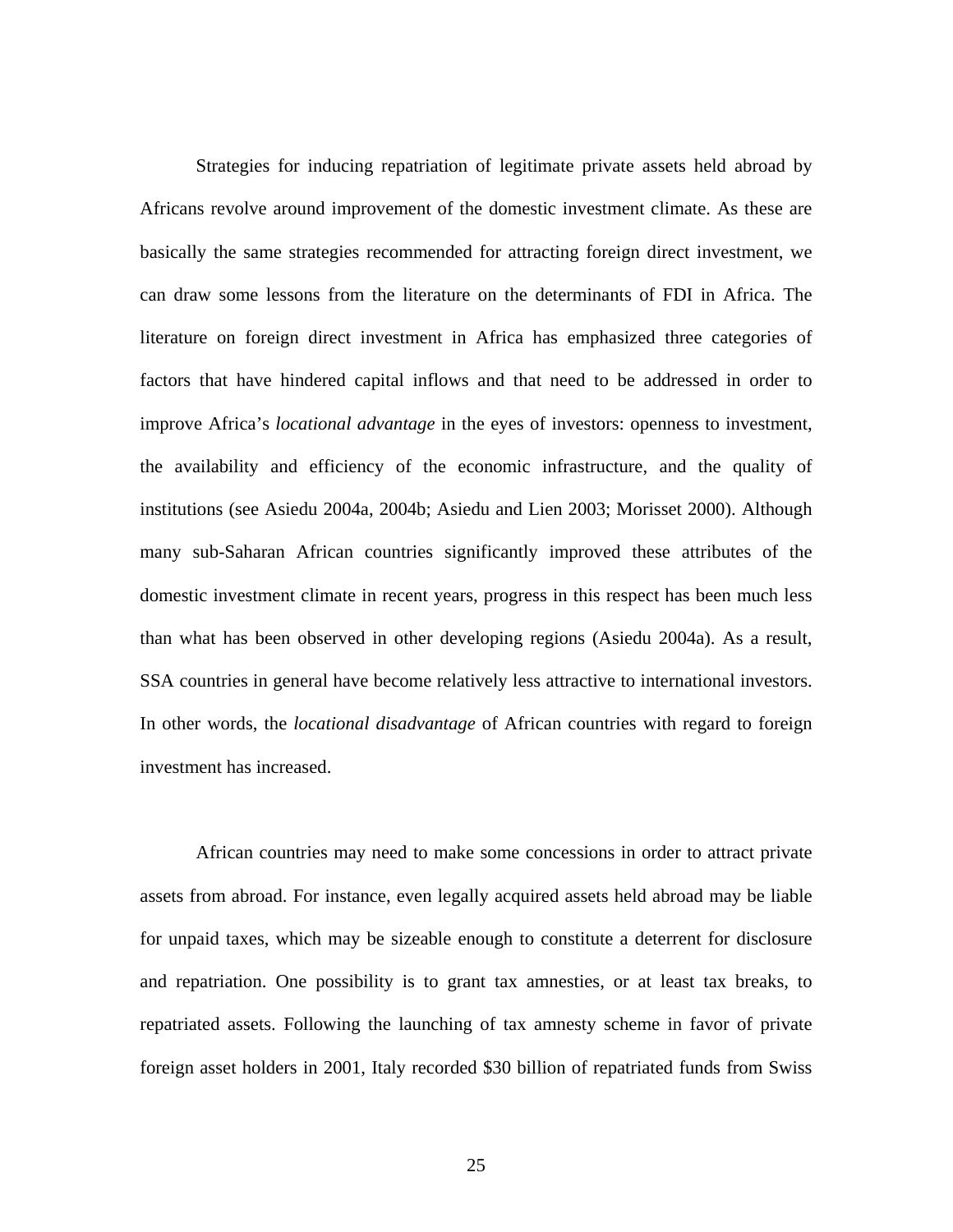banks (Watts 2002). Although the gains may not be as large for African countries, the strategy still deserves serious consideration.

#### *Impoundment and forcible repatriation of illicit assets*

The economic policies described above aimed at creating an attractive domestic investment environment are not likely to entice the repatriation of illegally acquired assets held abroad by Africans. For this category of assets, African countries will have to use coercive methods, asserting the people's moral and legal right to recover these assets. The main problem is that such assets generally are carefully concealed with the cooperation of Western banks and individuals.

Illicit assets held abroad by Africans are to a large extent the product of the theft and smuggling of public funds, including borrowed money. While these assets benefit their private individual owners, corresponding liabilities – the debts that financed them – fall on the shoulders of the debtor country's populations. Efforts to recover and repatriate illicit private fortunes are one way in which African people and their governments can attempt to repair the disjuncture between public external debts and private external assets. This is a difficult route, however, since it places the burden of proof squarely on the African governments to locate and reclaim the money. The Stolen Asset Recovery (STAR) initiative, launched in 2007 by the World Bank and the United Nations Office of Drugs and Crime, may help improve prospects for asset recovery. Even so, forcible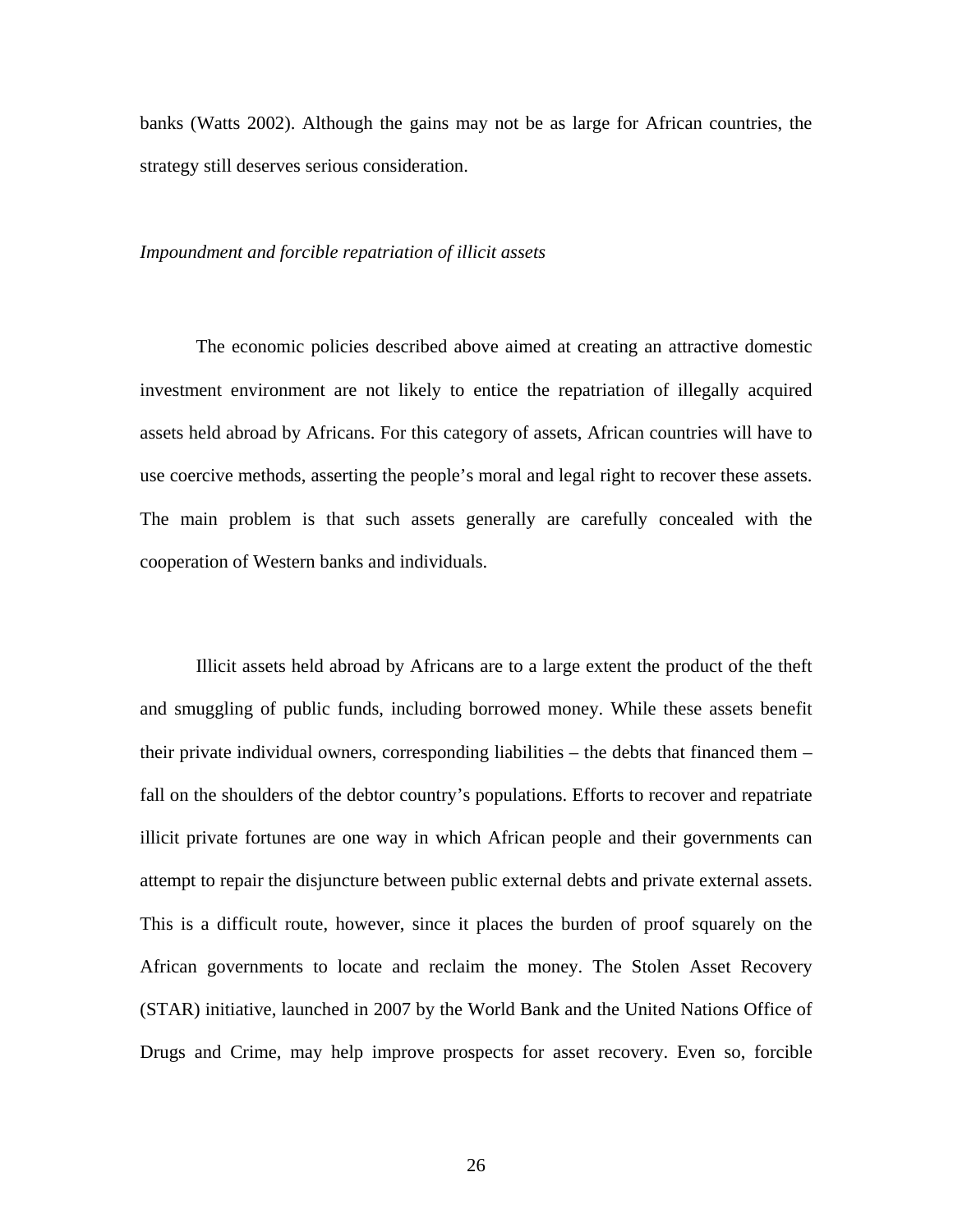repatriation efforts offer only limited possibilities for easing sub-Saharan Africa's public external debt burden.

A complementary strategy would be for African countries to repudiate debts that financed these private assets, on the ground that these debts are *odious*. This is equivalent to asset repatriation in that it blocks completion of the final step in the "revolving door" circuit between external borrowing and capital flight. For Africa, the net capital loss from debt-fueled capital flight (and from flight-fueled external borrowing) comes not from the initial two-way flows but rather from the resulting debt-service payments (both amortization and interest) in subsequent years. While African countries cannot close the stable door after the horse has bolted, they can cut their losses insofar as they haven't yet paid for the horse. As discussed below, odious debt repudiation would also help to deter future capital flight.

#### **5.2 Preventing future capital flight**

The evidence discussed in this paper and earlier studies (Boyce and Ndikumana 2001; Ndikumana and Boyce 2003) shows that sub-Saharan Africa is a net creditor to the rest of the world, in the sense that private assets held abroad exceed the continent's liabilities to the rest of the world. Then the question is, if Africa is a net creditor, why are so many of its people so poor? The answer, of course, is that the subcontinent's private external assets belong to a narrow, relatively wealthy stratum of its population, while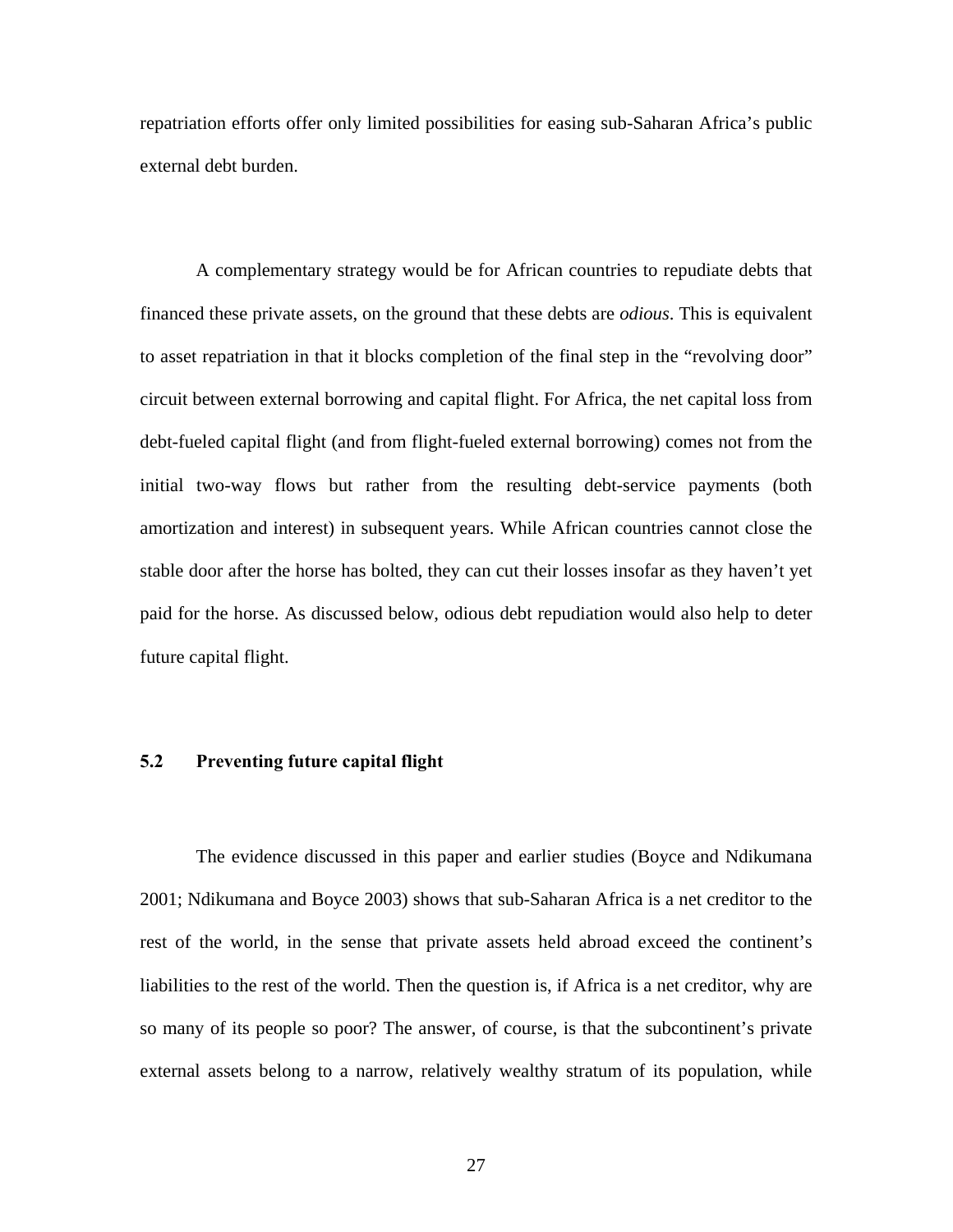<span id="page-29-0"></span>public external debts are borne by the people through their governments. To the extent that these private assets were accumulated using the external borrowings that were intended to develop the countries, this raises the question of the legitimacy of much of the debts owed by African countries. In other words, there is legal basis for claiming that a substantial fraction of Africa's debts are "odious."

A country's debts are considered "odious" if three conditions hold (see Sack 1927; Khalfan 2003; King 2007; and Howse 2007): (1) *absence of consent:* the debts were incurred without the consent of the people, which is typically the case when the debts were borrowed by an undemocratic regime; (2) *absence of benefit:* the borrowed funds were used not for the benefit of the people, but instead for the interests of the rulers, possibly including for repression against the same people that these funds were nominally intended to help;<sup>[13](#page-29-0)</sup> (3) *creditor awareness*: creditors were aware or should have been aware of conditions (1) and (2).

The doctrine of odious debt draws from both international law and domestic law, including that of the United States and United Kingdom, to whose jurisdiction dispute resolution often is assigned in loan agreements. One particularly strong backing of the doctrine is the principle of *domestic agency*, which states that "every power of making a binding commitment for another person carries with it the special responsibility of acting

1

 $13$  A good example is the case of debt issued to the apartheid regime in South Africa which by and large was used to consolidate the oppressive regime. Since all the lenders knew very well that the regime was illegitimate and violated all human rights, the post-apartheid regime could have claimed that past debts are odious. See Walker and Nattrass (2002) for a discussion of the South African case.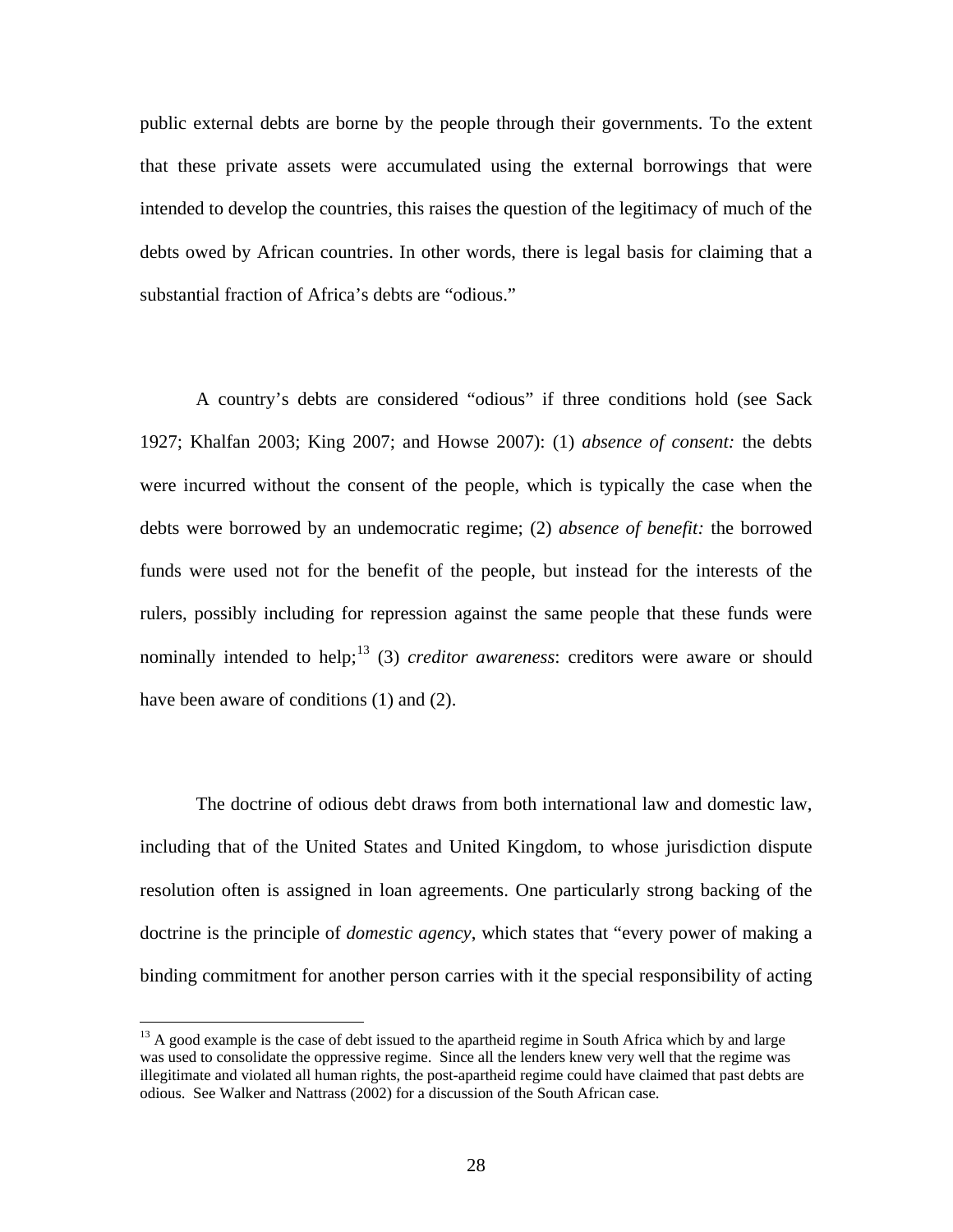<span id="page-30-0"></span>in the interest of that person" (Khalfan 2003: 3). Thus, while the agent (the government) has the power to make binding debt commitments in the name of the principal (the people), it also has the fiduciary obligation of doing so in the latter's interest. When it fails to do so, there is a well-established legal basis for challenging the legitimacy of the resulting liability. Moreover, under domestic law in most countries, a third party can be held liable for assisting an agent in the breach of his obligation toward his principal. This implies that if a bank knowingly assists a government official or private citizen in robbing a country, the bank is liable for the losses incurred by the nation and its people.<sup>[1](#page-30-0)4</sup>

The practice of servicing external debts regardless of the uses to which the borrowed money was put gives rise to a moral hazard problem: insured against the risk of malfeasance, creditors lack adequate incentives to act to minimize this risk. One way to improve international financial governance would be to improve the institutional arrangements for repudiation of odious debts. This would encourage due diligence by creditors and curtail the phenomenon of debt-fueled capital flight in future years.

The literature on odious debts has outlined two main strategies with regard to the question of repayment of debts that are presumed odious. The first strategy is for debtor countries to repudiate past debts unilaterally. We refer to this as the *ex post* strategy. In the second strategy, odious debts are defined as loans issued to a government that has been designated as "odious" *ex ante* by an international institution. Under this scenario, governments can repudiate those debts incurred after the "odious government" status has

<u>.</u>

<sup>&</sup>lt;sup>14</sup> For discussion, see Jochnick (2006) and Buchheit *et al.* (2007).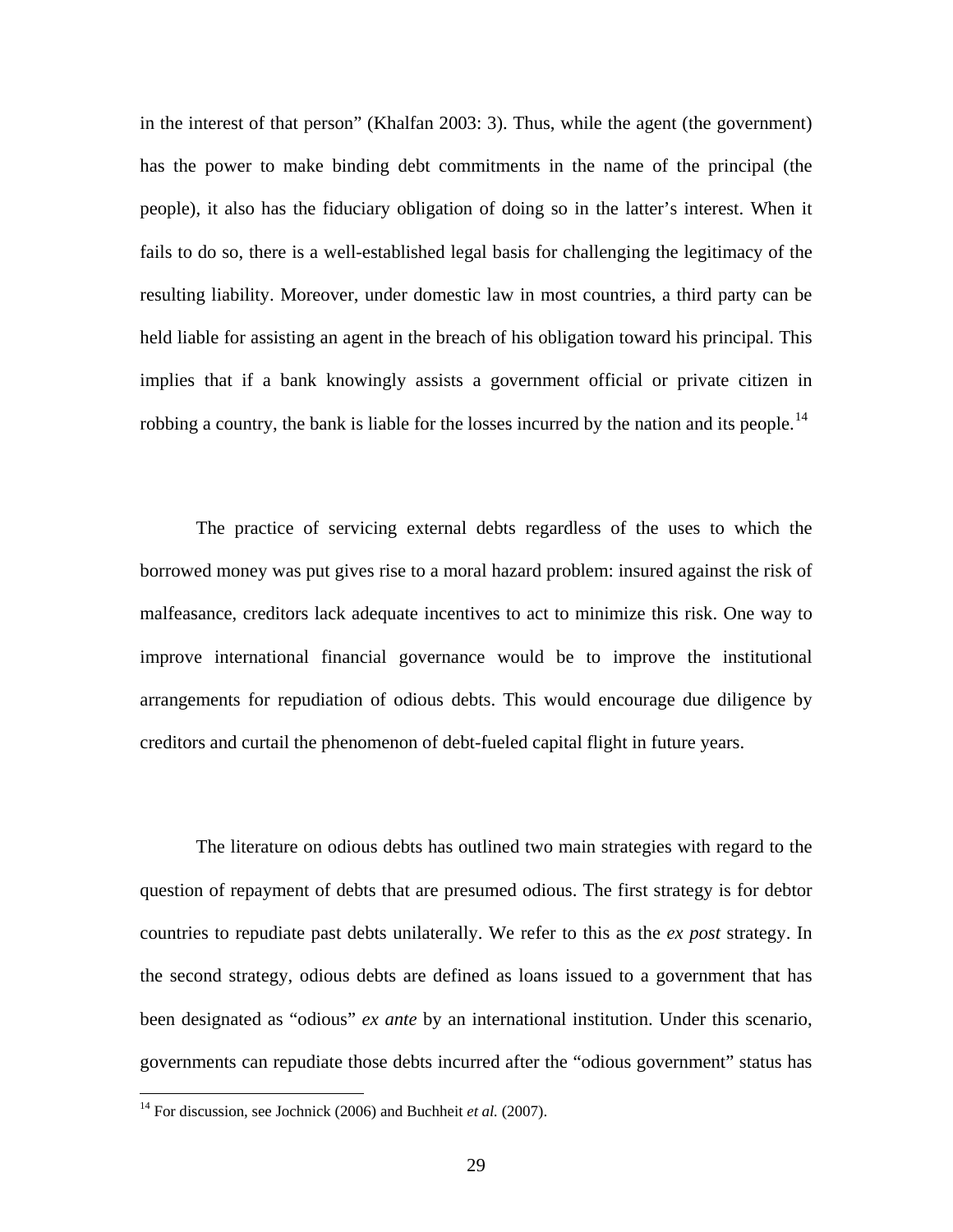<span id="page-31-0"></span>been established and made public by the appropriate international institution. Here we discuss both strategies and their implications for African countries.

#### *The* ex post *repudiation of odious debt*

 $\overline{a}$ 

Just as in the case of private assets held abroad by Africans, it is difficult to distinguish between legitimate debts and odious debts. Putting the burden of proof on the shoulders of debtor countries to establish the "odious" nature of debts in many cases could impose insuperable transaction costs. An alternative approach would be to put the burden of proof on the creditors to demonstrate the legitimacy of the debts contracted by previous dictatorial regimes.[1](#page-31-0)5 Sub-Saharan African governments would inform their creditors that outstanding debts will be treated as legitimate if, and only if, the real counterparts of the debts can be identified and shown to have benefited the people of the country. If the creditors can document where the money went, and show when and how it benefited citizens of the borrowing country via investment or consumption, then the debt would be regarded as a *bona fide* external obligation of the government (and hence an external asset of the creditor bank or government). But if the fate of the borrowed money cannot be traced, then the present African governments must infer that it was diverted into private pockets associated with the former regimes, and possibly into capital flight. In such cases, it can be argued that the liability for the debt lies not with the current

<sup>&</sup>lt;sup>15</sup> Referring to domestic law, Buchheit *et al.* (2007, p. 1252) write: "We believe that governmental corruption in some countries is so suffocatingly ubiquitous that a U.S. court could legitimately shift onto the plaintiff [i.e., a creditor seeking redress for non-repayment] the burden of showing that a particular transaction was *not* tainted by corruption…. Against a showing of pervasive corruption, is it unreasonable to ask the plaintiff/lender to explain how it alone had managed to preserve its virtue in dealing with the corrupt regime?"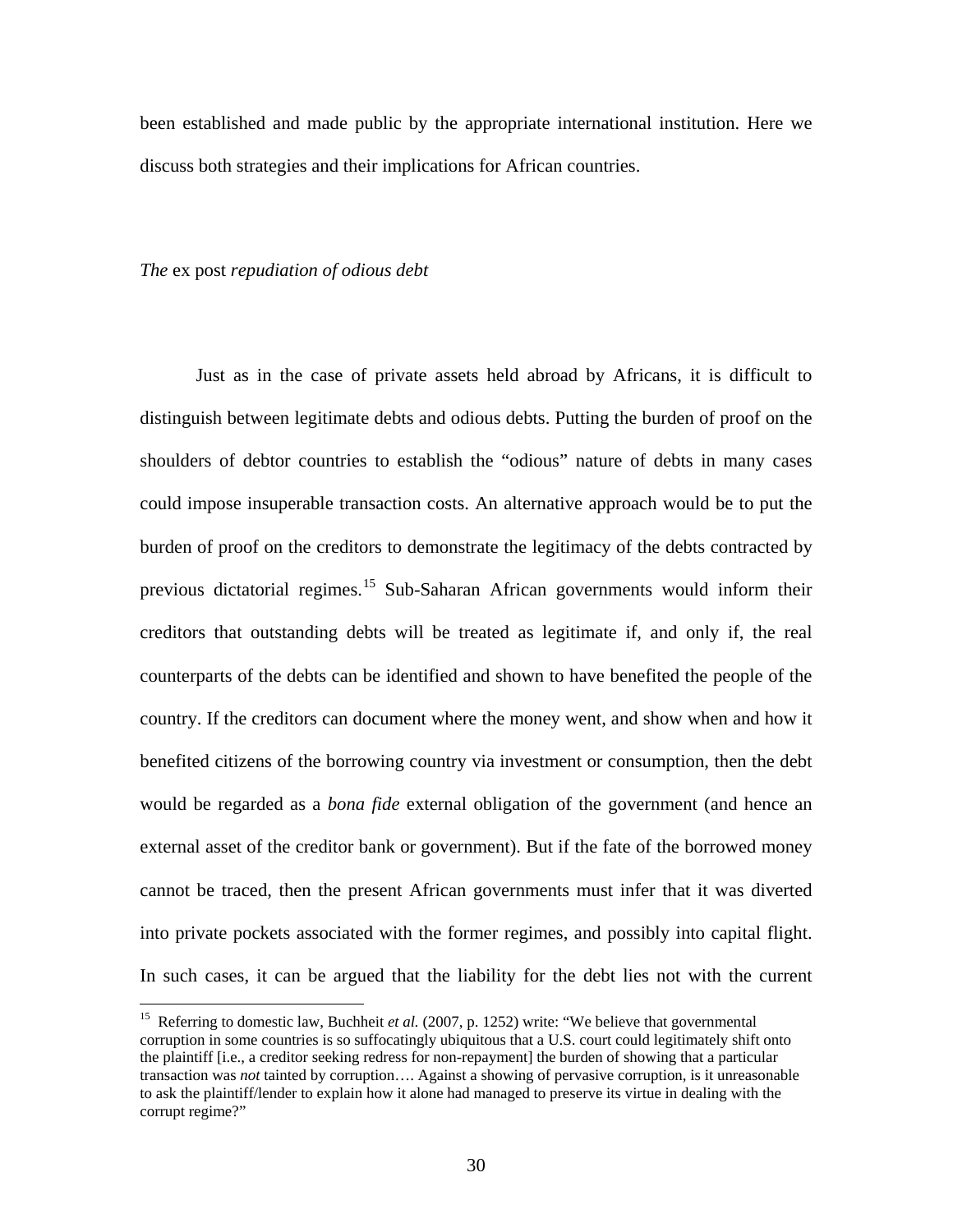<span id="page-32-0"></span>government, but with the private individuals whose personal fortunes are the real counterpart of the debt.

In adopting such a strategy, Africans can invoke as a precedent the US government's stance a century ago toward the creditors of the erstwhile Spanish colonial regime in Cuba after the Spanish-American war: the creditors knew, or should have known, the risks they faced when they made the loans to the predecessor regime, and they "took the chances of the investment."[1](#page-32-0)6 Regarding the burden of proof, they can invoke the further precedent of the Tinoco Arbitration, in which U.S. Supreme Court Justice William Howard Taft ruled in favor of the Costa Rican government in a dispute over external credits that had been diverted for the personal use of the dictator Federico Tinoco and his brother: Taft required the creditor "to discharge the burden of proving that the Costa Rican governments had used the money for legitimate purposes, something which it could not do."<sup>[17](#page-32-0)</sup>

In effect, this strategy would accord symmetric treatment to Africa's external assets and liabilities. On both sides of the balance sheet, the burden of proof in establishing the legitimacy of claims and realizing their face value would lie with the creditors: African governments seeking to reclaim flight capital, and banks and creditor governments seeking to collect debt-service payments. The case for symmetry is reinforced by the past complicity of sub-Saharan Africa's external creditors in sustaining

 $\overline{a}$ 

<sup>&</sup>lt;sup>16</sup> For discussion, see Hoeflich (1982) and Ndikumana and Boyce (1998).

<sup>&</sup>lt;sup>17</sup> Howse (2007, p. 15); for discussion, see also Buchheit *et al.* (2007).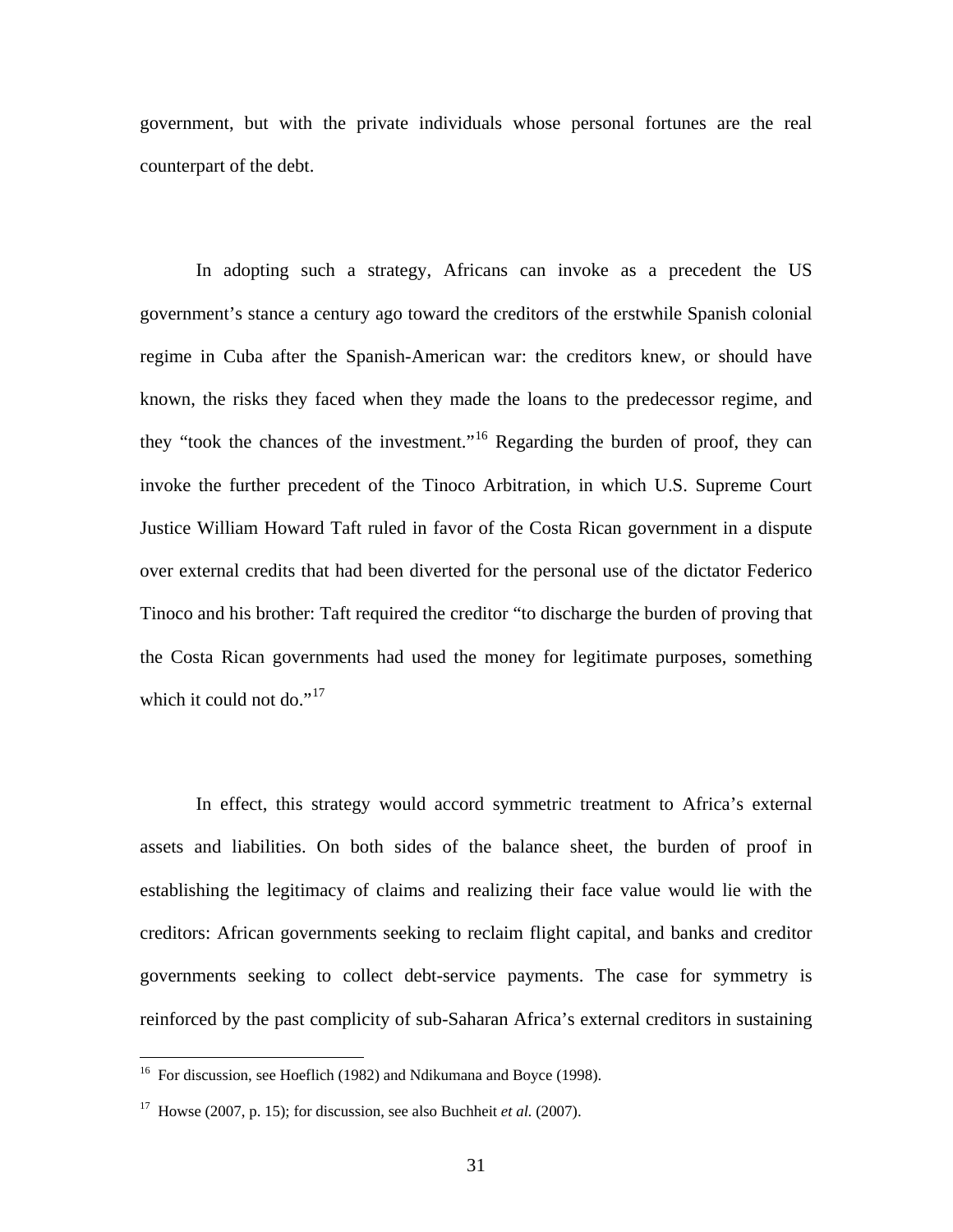the power of corrupt rulers and in helping them to spirit their ill-gotten gains abroad. As *The Financial Times* (2000) remarks, in an editorial comment on the freezing of General Abacha's Swiss bank accounts, "Financial institutions that knowingly channeled the funds have much to answer for, acting not so much as bankers but as bagmen, complicit in the corruption that has crippled Nigeria." Capital flight from Nigeria under the Abacha regime was simply a particularly egregious example of a more widespread phenomenon in the subcontinent.

One concern with debt repudiation is the potential retaliation by lenders who may refuse to lend to countries whose governments opt to exercise the odious debt doctrine. However, this concern may be exaggerated. First, many African countries currently in fact receive little in terms of net flows of debt; indeed many are experiencing negative net transfers, paying more in debt service than they receive in new money. Thus such debtor countries can easily endure the "punishment" of credit rationing. Second, the invocation of the odious debt doctrine is not equivalent to unilateral across-the-board debt repudiation. Legitimate creditors have no reason to fear, given that all legitimate loans will be duly repaid. Applying the odious debt doctrine will enforce and reward responsible lending practices by western financial centers as well as transparent and responsible debt management by leaders in the South. Thus with respect to future lending the strategy will yield in a win-win outcome for lenders and borrowers.

On the other hand, there is a risk that debtor countries would adopt an overly expansive definition of what constitutes an "odious debt" if they could repudiate such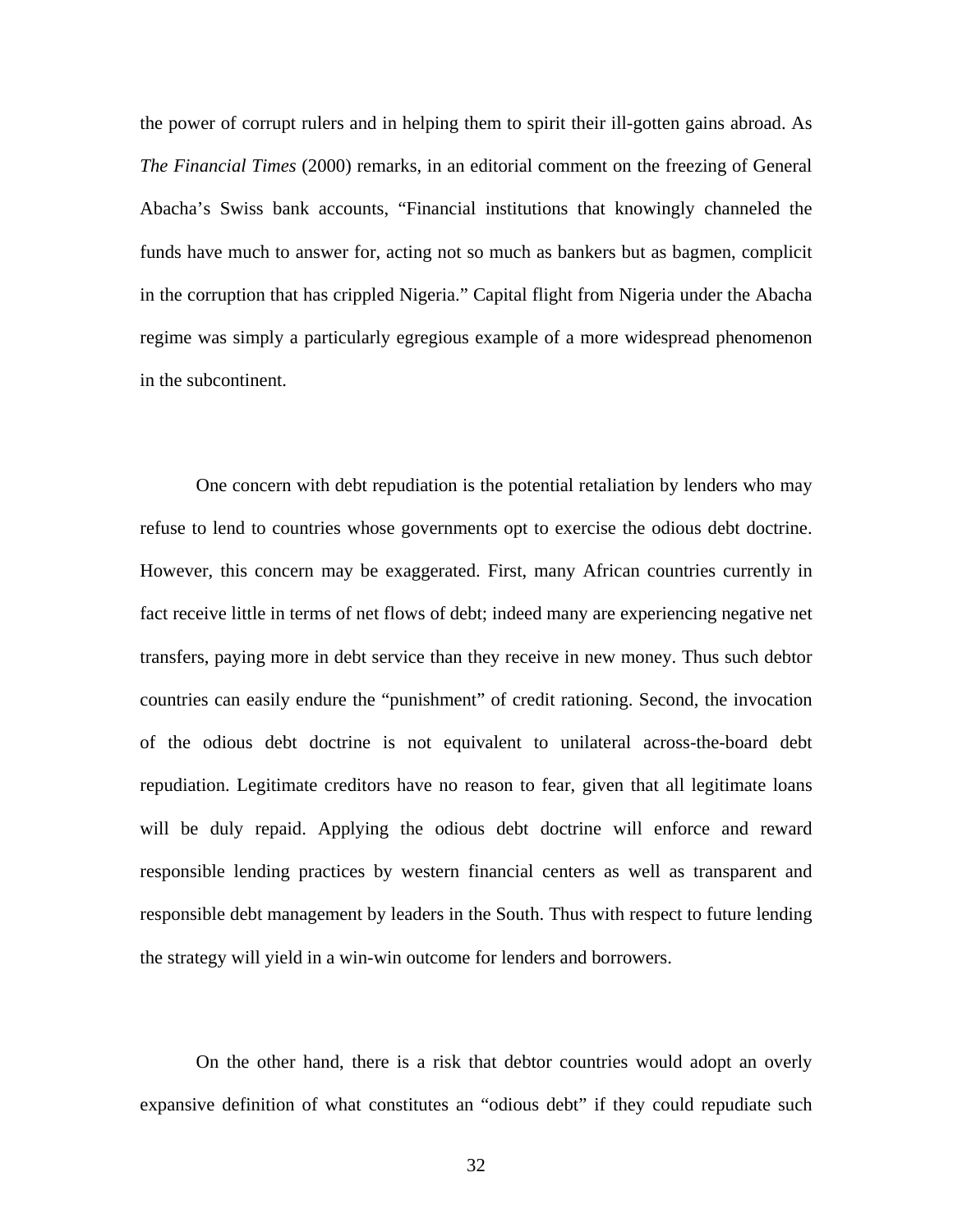<span id="page-34-0"></span>debt unilaterally, without no recourse to legal proceedings to assess the merits of the case. Governments that abused the odious debt doctrine presumably would be denied further credit even for legitimate purposes, but this may not be a strong deterrent for the reason stated above. To address this concern, it would be useful to establish an international institution to adjudicate questions of debt legitimacy in postwar countries.<sup>[18](#page-34-0)</sup>

#### *The* ex ante *designation of "odious government" and "odious debt"*

Under the alternative strategy, an international referee "truthfully" announces whether a regime is odious or not. Creditors may lend to a government that has been designated odious, but they do so at their own risk. Successor governments not only can repudiate any such loans, but in fact would be *required* to repudiate all debts subsequently issued to the odious government, so as to prevent new loans and aid from being squandered on servicing odious debts. Kremer and Jayachandran (2002, 2003) claim that if the referee indeed assesses the legitimacy of the government truthfully and creditors act rationally, no or little odious debt will be issued in the market. The authors also argue that this mechanism is superior to conventional economic sanctions as it is less likely to affect adversely the population in the debtor country.

 $\overline{a}$ 

<sup>&</sup>lt;sup>18</sup> The Norwegian government has called for the creation of an 'international debt settlement court' for this purpose. See the Soria Moria Declaration on International Policy, October 2005; available at http://www.dna.no/index.gan?id=47619&subid=0. In making a case for an *ex ante* instead of *ex post* odious debt strategy, Jayachandran and Kremer (2006, p. 83) express the worry that "any adjudicating body that had the power to declare debt void might nullify legitimate debt if it placed a high value on the welfare of the debtor country," thereby shutting down access to legitimate loans and presumably harming the country. But actions yielding this result would seem to be a rather perverse form of favoritism.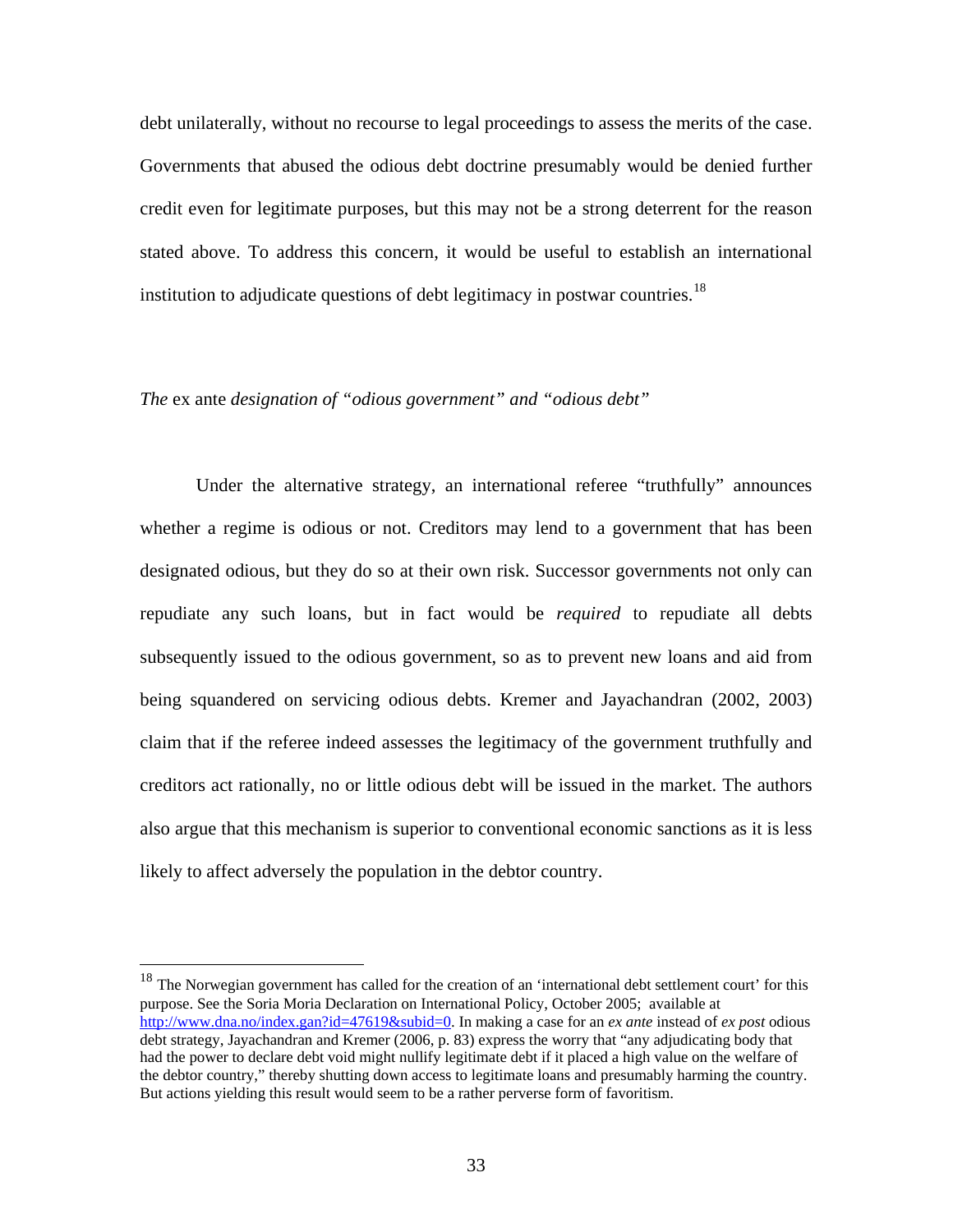This approach has several weaknesses as a strategy for addressing the problems of odious debt and capital flight. First and foremost, the strategy leaves the burden of past debts, a large portion of which may be odious, on the shoulders of the population of the debtor countries. On its own, this strategy would leave African countries trapped in the current debt crisis that resulted in large part from irresponsible borrowing by past regimes and complacent lending by Western financiers. The strategy therefore lets both beneficiary parties (past corrupt governments and their financiers) off the hook at no cost.

Second, this approach may increase the risk of moral hazard in the debt market. Myopic rulers may borrow excessively if they have the green light to access external debt and if lenders have been assured that their loans are safe from being regarded as odious debts. Regimes not designated as odious may also divert some borrowing to private pockets, not only impairing the ability to repay the loans but also raising the issue of the responsibility of the population at large to service the resulting debts.

Third, there may be some scope for legitimate lending even to regimes designated as odious, if such lending would benefit the people of the country. To ensure legitimacy, creditors would need to exercise due diligence, monitoring uses of the loan proceeds and suspending disbursements in case of misuse. By virtue of its all-or-nothing character, *ex ante* designation of odious governments would deter such lending; *ex post* repudiation, by contrast, could be selective.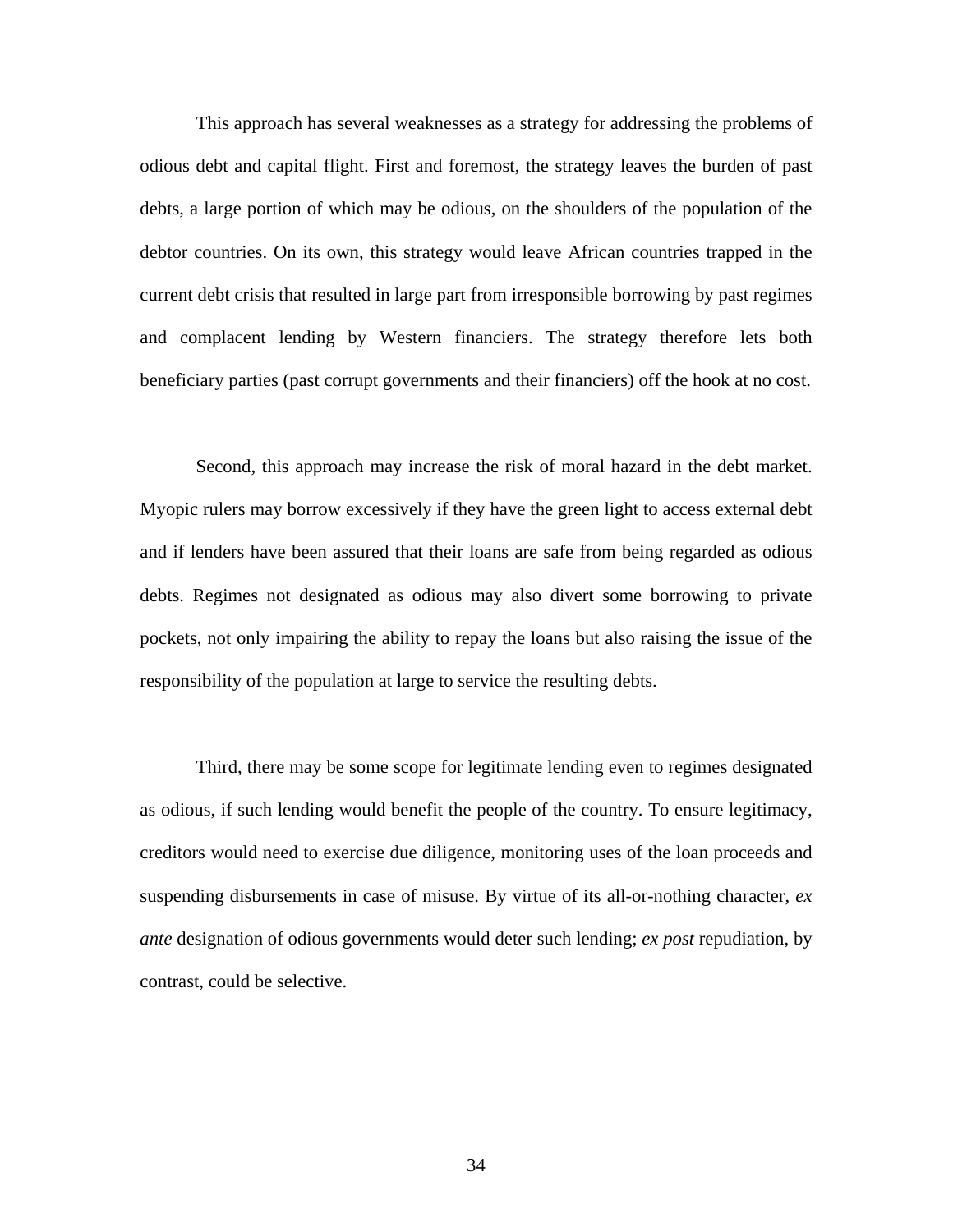Finally, it is difficult to find a competent and impartial institution that will assess "truthfully" the nature of existing governments. Western governments, multilateral institutions, and non-governmental organizations often have specific political interests in supporting client regimes, regardless of whether these regimes are democratic or not. Influential governments may paralyze the functioning of the referee institution by exercising their veto power when a ruling is likely to go against a client regime or when they want to enforce a particular outcome for a disfavored regime. In addition to obvious political interests, bias may arise in favor of economically powerful countries. For instance, any institution will hesitate to classify the government of a country like China or India as odious, given their importance in the international economic arena. In contrast, smaller countries, especially African countries, are likely to be disproportionately rationed out of the debt market under this approach. Consequently, such a strategy could increase the marginalization of Africa.

#### **6. Summary and conclusion**

This paper has presented new evidence on the dramatic financial hemorrhage of African economies through capital flight countries over the past four decades. The estimates indicate that for the sample of 40 countries as a whole over the period 1970- 2004, real capital flight amounted to \$420 billion (in 2004 dollars). Including imputed interest, the stock of capital flight for this group of countries reached a staggering \$607 billion dollars in 2004. This exceeds the countries' combined external debt by \$398 billion, making Africa a "net creditor" to the rest of the world. For some countries,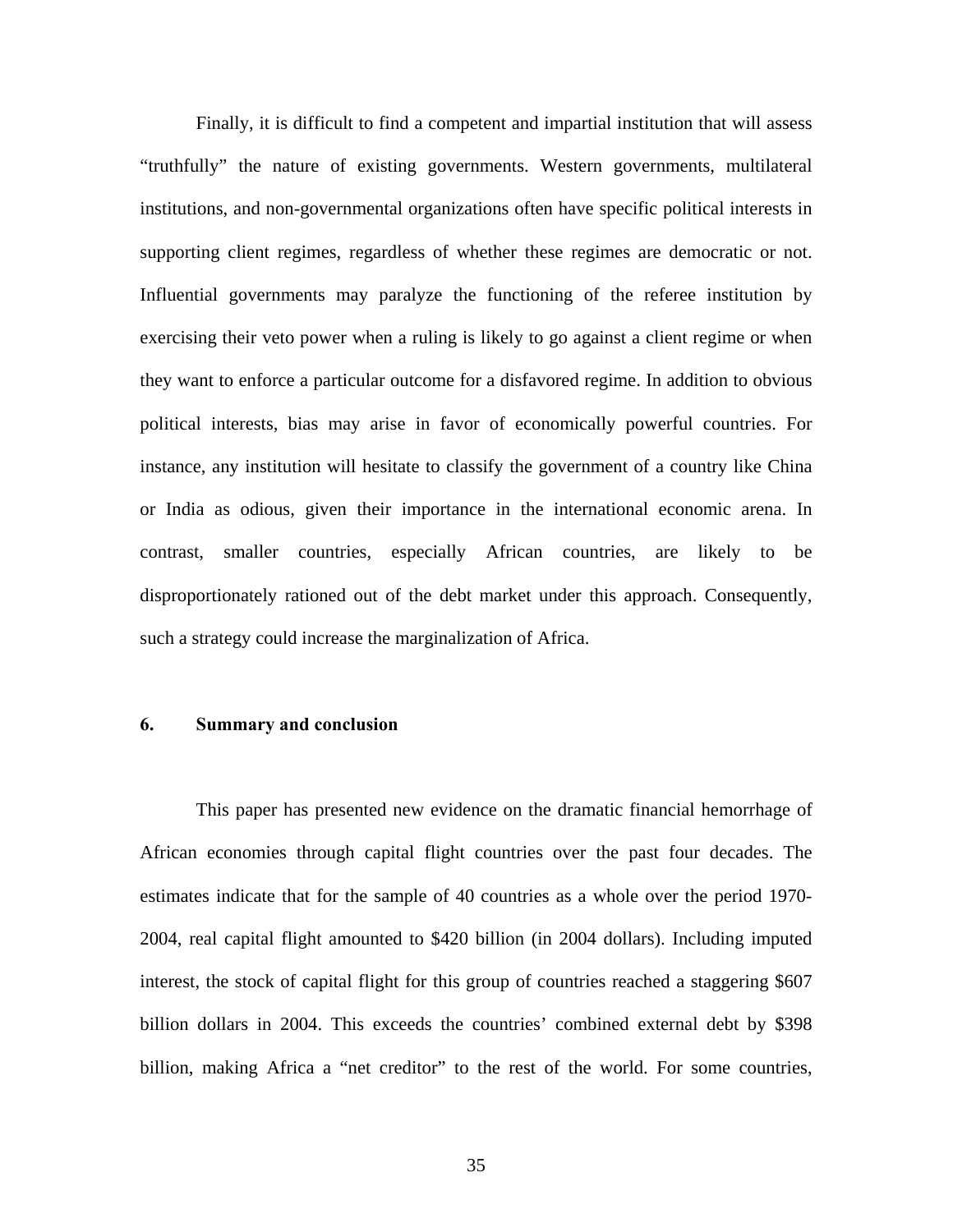including Angola, Côte d'Ivoire and Nigeria, the stock of capital flight is more than four times the stock of external debt.

The paper investigated the causes of capital flight and, consistent with past studies, found strong linkages between capital flight and external borrowing. The regression results suggest that out of every dollar of new borrowing, as much as 60 cents left the country in the form of capital flight the same year. Furthermore, a one-dollar increase in the stock of debt resulted in 3 to 4 cents of capital flight in subsequent years. The evidence has clear policy implications for addressing the challenge of heavy indebtedness for African countries. It suggests that a solution to the problem includes a combination of better management of debt by African governments, prevention of capital flight, and repatriation of African assets held abroad.

The paper has advanced the strategy of challenging the legitimacy of parts of African debts based on three crucial arguments. First, the evidence of strong year-to-year correlations between external borrowing and capital flight implies that a substantial proportion of the borrowed funds ended up in private assets through debt-fueled capital flight. Thus, past borrowing practices failed the test of benefiting to the people. Second, historical evidence gives strong indications for complicity of the lenders, who in many instances were aware (or should have been aware) of the embezzlement and mismanagement of borrowed funds and the corrupt nature of the borrowing regimes. Thus, historical evidence establishes the test of creditor awareness. Third, the debts were borrowed in the name of the people without their consent, which is obvious in the case of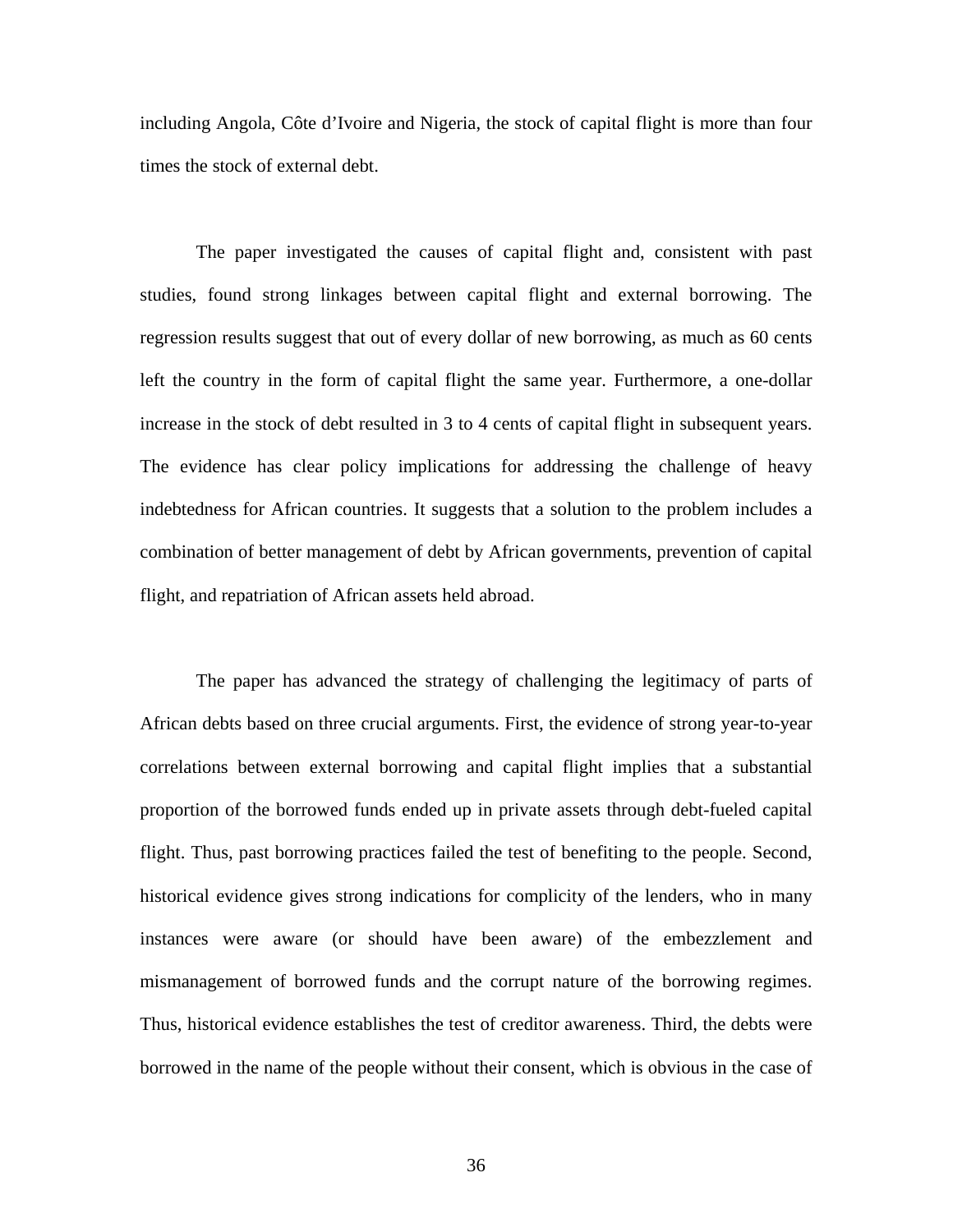undemocratic regimes. These regimes only exercised their prerogatives of agents of the people in committing the nations to binding debt obligations, while reneging on their attendant obligation of acting in the interest of the people. Thus, borrowing practices did not meet the condition of consent by the people. Consequently, much of Africa's accumulated debts may be deemed as odious and their legitimacy challenged by the people of debtor nations.

We argue that the burden of proof of legitimacy of debts must rest on the lenders. Indeed given the practices of secrecy in western financial centers, it will be impossible for African governments to locate more than a very small fraction of the stolen funds that are stashed in foreign banks or other investments. Enforcing the doctrine of odious debt will result in a win-win situation for borrowers and lenders in future years. By inducing responsible lending by Western financial institutions and accountable debt management by African governments, the strategy will both maximize the gains from external resources for African economies and minimize the risk of default, maximizing profits for western bankers. As the African continent searches for ways to reach financial stability and increase resources for development financing, we believe that the strategies outlined in this paper for addressing the problem of capital flight must feature prominently in debates at the national level as well as in the international development assistance community.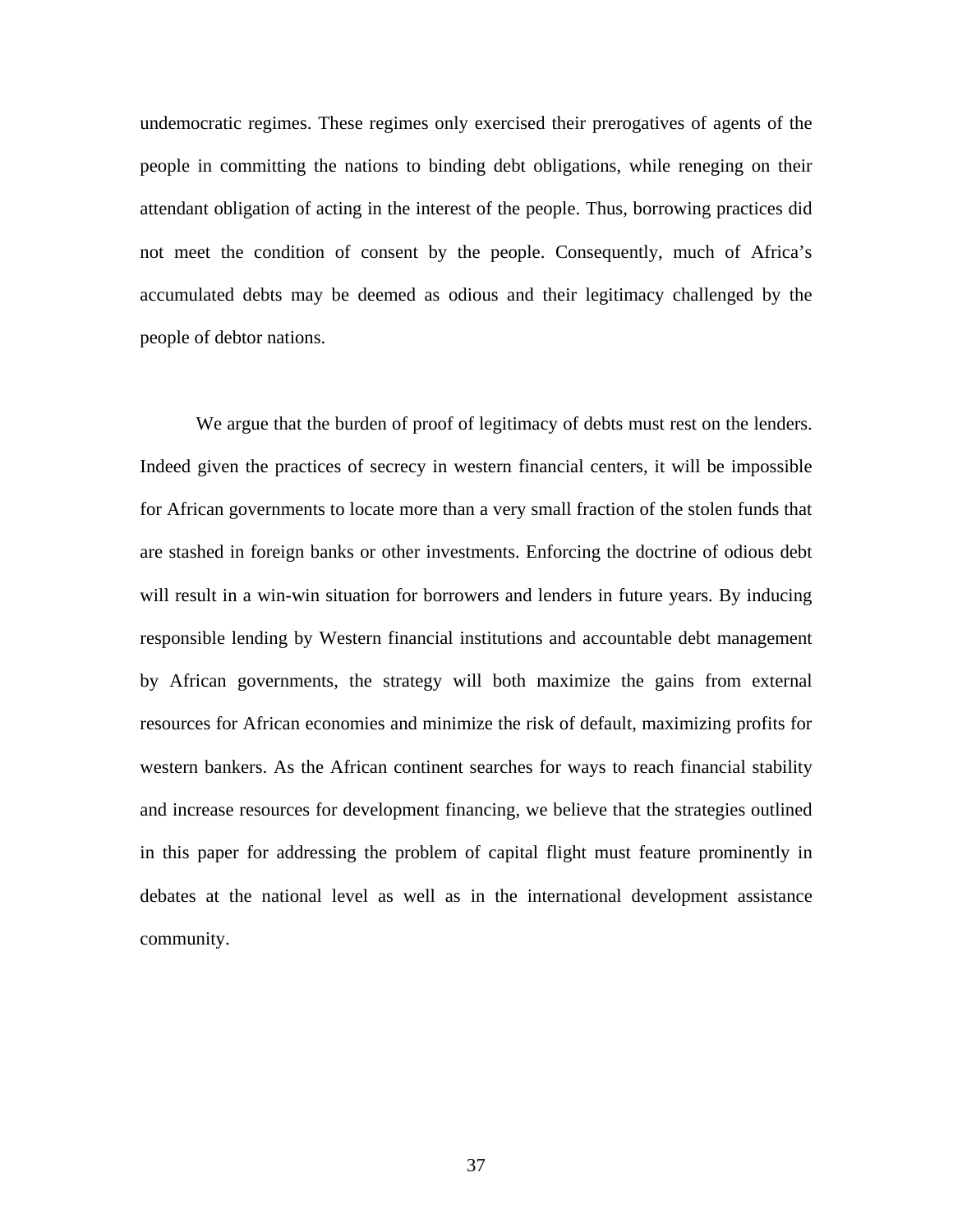#### **References**

- Ajayi, I. S., 1997. "An Analysis of External Debt and Capital Flight in the Severely Indebted Low Income Countries in Sub-Saharan Africa," IMF, Working Paper WP/97/68.
- Asiedu, E. and D. Lien, 2003. "Capital controls and foreign direct investment." Mimeo, Department of Economics, University of Kansas.
- Asiedu, E., 2004a. "Policy reform and foreign direct investment to Africa: absolute progress but relative decline." *Development Policy Review,* 22 (1): 41-48.
- Asiedu, R., 2004b. "The determinants of employment of affiliates of US multinational enterprises in Africa." *Development Policy Review*, 22 (4): 371-380.
- Bank for International Settlement, 2007. "Locational Banking Statistics", available online at http://www.bis.org/statistics/bankstats.htm
- Boyce, J. K. and L. Ndikumana, 2001. "Is Africa a net creditor? New estimates of capital flight from severely indebted sub-Saharan African countries, 1970-1996." *Journal of Development Studies,* 38(2): 27-56.
- Boyce, J.K., 1992. "The revolving door? External debt and capital flight: a Philippine case study." *World Development,* 20 (3): 335-349.
- Buchheit, L.C., G.M. Gulati and R.B. Thompson, 2007. "The dilemma of odious debts." *Duke Law Journal,* 56: 1201-1262.
- Chang, K.P.H., and R.E. Cumby, 1991. 'Capital flight in sub-Saharan African countries,' in Ishrat Husain and John Underwood, eds., *African External Finance in the 1990s*. Washington, DC: World Bank, 162-187.
- Collier, P., A. Hoeffler, and C. Pattillo, 2001. "Flight capital as a portfolio choice," *World Bank Economic Review,* 15 (1): 55-80.
- Collier, P., A. Hoeffler, and C. Pattillo, 2004. "Africa's exodus: Capital flight and the brain drain as portfolio decisions." *Journal of African Economies*, 13(2): 15-54.
- Fedderke, J.W. and W. Liu, 2002. "Modeling the determinants of capital flows and capital flight: with an application to South African data from 1960 to 1995." *Economic Modeling* 19: 419-444.
- Henry, J., 1986. "Where the money went: Third World debt hoax," *The New Republic*, (April 14), 20-23.
- Hermes, N. and R. Lensink, 1992. "The magnitude and determinants of capital flight: the case for six sub-Saharan African countries." *De Economist,* 140 (4): 515-530.
- Higgins, M.L., A. Hysenbegasi, and S. Pozo, 2004. "Exchange-rate uncertainty and workers remittances." *Applied Financial Economics*, 14: 403-411.
- Hoeflich, M.E., 1982. "Through a glass darkly: reflections upon the history of the international law of public debt in connection with state succession." *University of Illinois Law Review* 1: 39-70.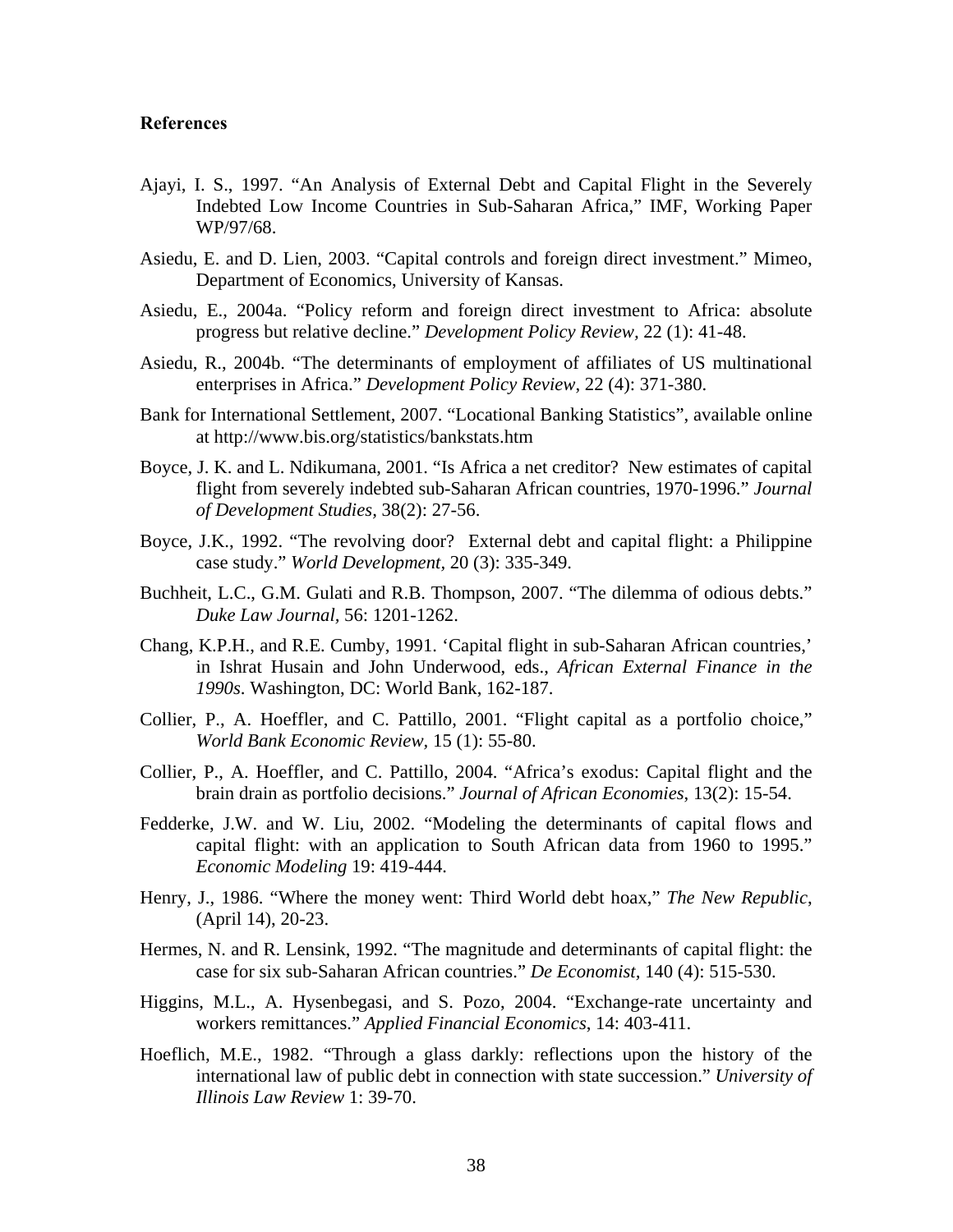- Howse, R., 2007. "The concept of odious debt in public international law." Geneva: United Nations Conference on Trade and Development (UNCTAD), Discussion Paper No. 185.
- Howse, R., 2007. "The concept of odious debt in public international law." Geneva: United Nations Conference on Trade and Development (UNCTAD), Discussion Paper No. 185.
- International Fund for Agricultural Development (IFAD), 2007. *Sending Money Home: Worldwide Remittance Flows to Developing and Transition Countries.* Rome: IFAD. Available at [http://www.ifad.org/events/remittances/maps/brochure.pdf.](http://www.ifad.org/events/remittances/maps/brochure.pdf)

International Monetary Fund 2007, *Balance of Payment Statistics*, CDROM edition.

International Monetary Fund, 2007. *Direction of Trade Statistics*, CDROM edition.

- Jayachandran, S. and M. Kremer, 2006. "Odious debt." *American Economic Review,*  96(1): 82-92.
- Jochnick, C., 2006. "The legal case for debt repudiation." In C. Jochnick and F.A. Preston, eds., *Sovereign Debt at the Crossroads.* Oxford: Oxford University Press, 132-157.
- Kahn, B., 1991. "Capital flight and exchange controls in South Africa." London: London School of Economics, Centre for the Study of the South African Economy and International Finance, Research Paper No. 4.
- Khalfan, A., 2003. "Advancing the odious debt doctrine." CISDL Working Paper (March).
- King, J.A., 2007. "Odious debt: The terms of the debate." *North Carolina Journal of International Law & Commercial Regulation,* 32: 605-668.
- Kremer, M. and S. Jayachandran, 2003. "Odious debt: When dictators borrow, who repays the loan?" *Brookings Review,* 21 (2).
- Kremer, M. and S. Jayachandran, 2002. "Odious debt." NBER working paper 8953.
- Lessard, D.R. and J. Williamson (eds.), 1987. *Capital Flight and Third World Debt.* Washington, D.C.: Institute for International Economics.
- Morgan Guaranty Trust Company, 1986. "LDC capital flight." *World Financial Markets*  (March), 13-15.
- Morisset, J., 2000. "Foreign direct investment in Africa: policies also matter." *Transnational Corporations*, 9 (2): 107-125.
- Murinde, V., N. Hermes, and R. Lensink, 1996. "Comparative aspects of the magnitude and determinants of capital flight in six sub-Saharan African countries." *Saving and Development,* 20 (1): 61-78.
- Ndikumana, L. and J.K. Boyce, 1998. "Congo's odious debt: external borrowing and capital flight in Zaïre." *Development and Change,* 29: 1995-217.
- Ndikumana, L., 2000. "Financial determinants of domestic investment in sub-Saharan Africa: evidence from panel data." *World Development,* 28 (2): 381-400.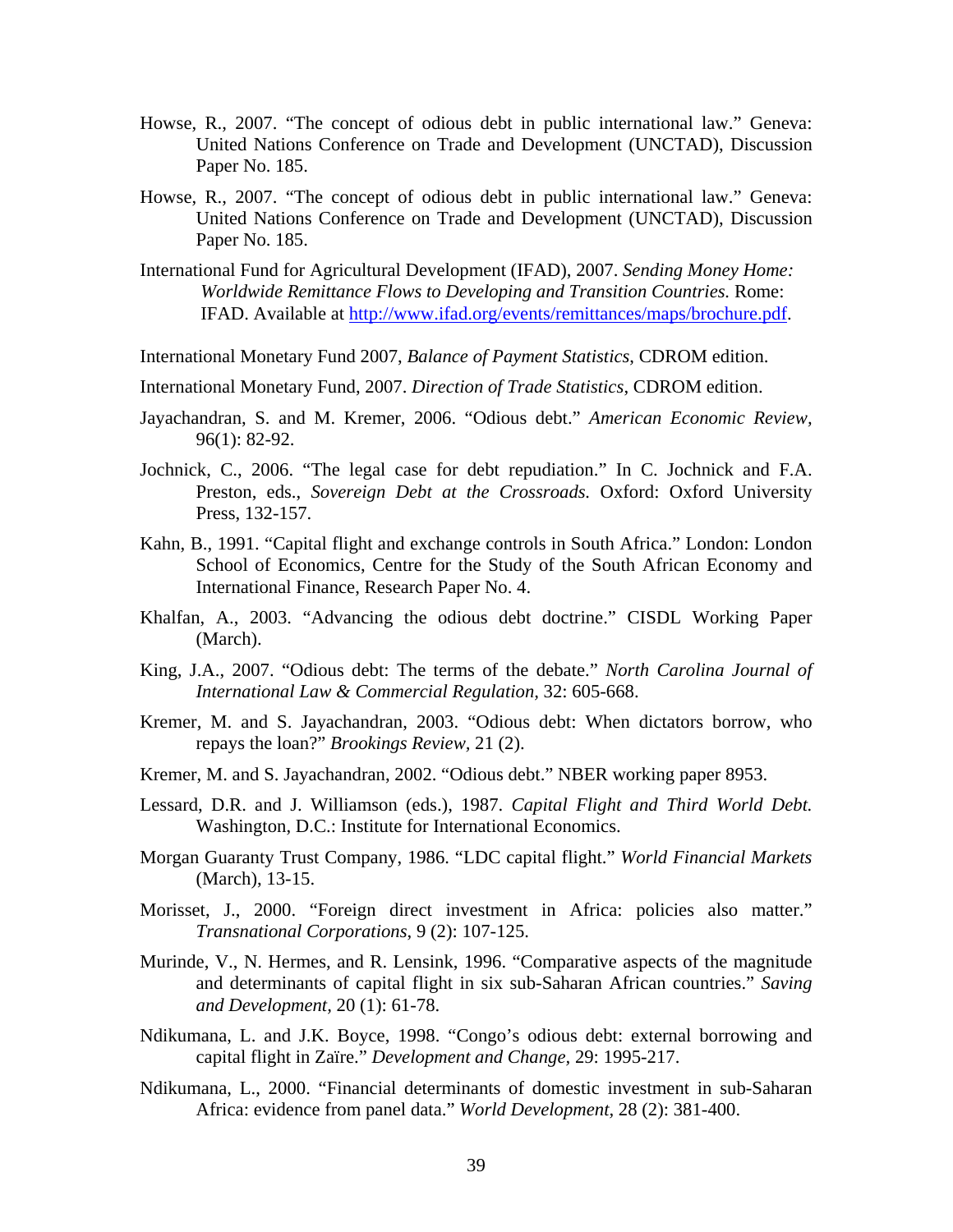- Ndikumana, L. and J.K. Boyce, 2003. "Public debts and private assets: explaining capital flight from sub-Saharan African Countries." *World Development,* 31 (1): 107-130.
- Nyarko, Y., 2007. "Theoretical foundations of capital flight." Paper presented at the Senior Policy Seminar on Capital Flight in Sub-Saharan Africa: Implications for Macroeconomic Management and Growth, Pretoria, October 30 – November 2.
- Sack, A.N., 1927. *Les Effets de Transformations des Etats sur leur Dettes Publiques et Autres Obligations Financières.* Paris: Recueil Sirey.
- *The Financial Times*, 1999. "Nigeria seeks help in tracing billions 'taken' by former military leaders." 23 July, p. 5.
- UNECA (United Nations Economic Commission for Africa), *Economic Report on Africa 2007: Accelerating Africa's Development Through Diversification*. Addis Ababa: UNECA.
- UNODC (United Nations Office on Drugs and Crime) and World Bank, 2007. *Stolen Asset Recovery (StAR) Initiative: Challenges, Opportunities, and Action Plan.* Washington, D.C.: World Bank.
- Walker, R. and N. Nattrass, 2002. "Don't owe, won't pay! a critical analysis of the Jubilee SA position on South African government debt." *Development South Africa*, 19 (4): 467-481.
- Watts, Robert, 2002. "Calling the Swiss to account." *Sunday Telegraph* (London), November 10, accessed via LexisNexis.
- World Bank, 1985. *World Development Report 1985*. Washington, D.C.: World Bank.
- World Bank, *Global Development Finance* 2006.

World Bank, *World Bank Africa Database* 2006.

- World Bank, *World Development Indicators* 2006.
- World Bank, 2006. *Global Economic Prospects 2006: Economic Implications of Remittances and Migration.* Washington, DC: World Bank.
- World Bank, 2007. Remittances Data Set. Washington, DC: World Bank, Development Prospects Group. Available at [http://siteresources.worldbank.org/EXTDECPROSPECTS/Resources/476882-](http://siteresources.worldbank.org/EXTDECPROSPECTS/Resources/476882-1157133580628/RemittancesData_updated2007.xls) [1157133580628/RemittancesData\\_updated2007.xls](http://siteresources.worldbank.org/EXTDECPROSPECTS/Resources/476882-1157133580628/RemittancesData_updated2007.xls)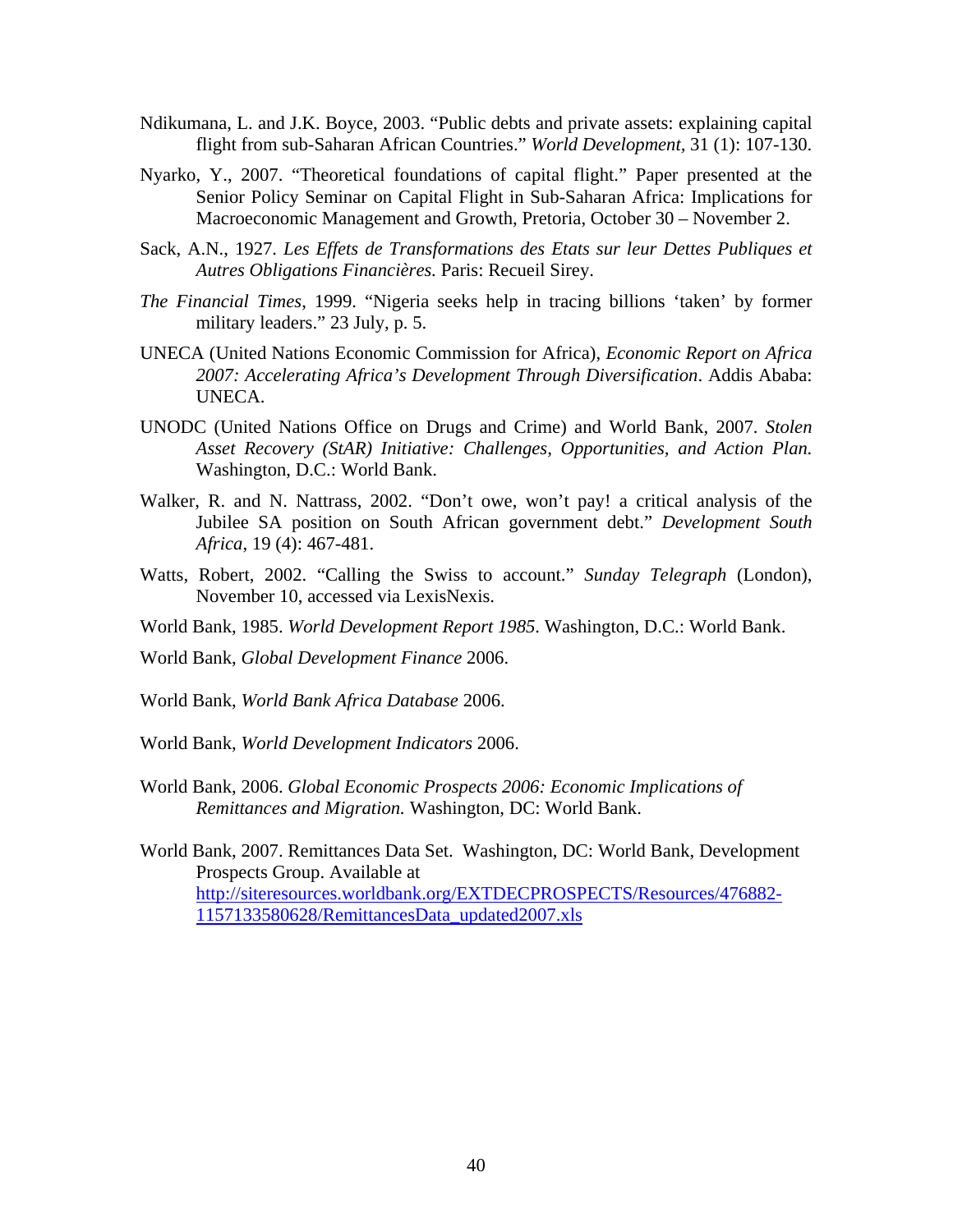Table 1: Total capital flight (million 2004 dollars and % of GDP), stock of accumulated capital flight (million dollars and % of debt stock) over 1970-2004 period

|                          |           |             | net foreign | total         | stock of       |
|--------------------------|-----------|-------------|-------------|---------------|----------------|
|                          |           | stock of KF | assets      | <b>KF/GDP</b> | <b>KF/Debt</b> |
| name                     | real KF   | in 2004     | in 2004     | $(\%)$        | (%)            |
| Angola                   | 42178.8   | 50950.6     | 41430.0     | 215.6         | 535.2          |
| <b>Benin</b>             | $-3989.7$ | $-7663.9$   | $-9580.3$   | $-98.6$       | $-399.9$       |
| Botswana                 | 1127.9    | $-1086.9$   | $-1610.9$   | 12.6          | $-207.4$       |
| <b>Burkina Faso</b>      | 3076.9    | 4670.6      | 2934.6      | 73.6          | 269.0          |
| <b>Burundi</b>           | 2073.6    | 2566.6      | 1181.2      | 312.2         | 185.3          |
| Cameroon                 | 18378.9   | 27287.7     | 17791.8     | 116.5         | 287.4          |
| Cape Verde               | 2190.9    | 2707.1      | 2190.1      | 231.1         | 523.6          |
| Central African Republic | 1943.8    | 2774.1      | 1696.4      | 148.7         | 257.4          |
| Chad                     | 1337.7    | 2345.6      | 644.3       | 31.1          | 137.9          |
| Comoros                  | $-176.3$  | $-168.7$    | $-474.5$    | $-47.8$       | $-55.2$        |
| Congo, Dem. Rep.         | 19572.5   | 36737.6     | 24896.7     | 295.1         | 310.3          |
| Congo, Rep.              | 14950.4   | 17474.8     | 11645.4     | 344.3         | 299.8          |
| Cote d'Ivoire            | 34349.4   | 54000.6     | 42261.2     | 222.0         | 460.0          |
| Ethiopia                 | 17031.5   | 22526.0     | 15951.9     | 175.0         | 342.6          |
| Gabon                    | 8580.8    | 11997.6     | 7847.9      | 118.7         | 289.1          |
| Ghana                    | 8503.7    | 11208.4     | 4173.3      | 98.7          | 159.3          |
| Guinea                   | 551.2     | 1048.9      | $-2489.6$   | 14.6          | 29.6           |
| Kenya                    | 2665.4    | 6369.3      | $-456.9$    | 16.6          | 93.3           |
| Lesotho                  | 407.4     | 893.4       | 129.8       | 29.8          | 117.0          |
| Madagascar               | 7430.9    | 9570.8      | 6108.5      | 170.3         | 276.4          |
| Malawi                   | 2527.8    | 3825.4      | 407.5       | 132.9         | 111.9          |
| Mali                     | $-372.0$  | $-425.4$    | $-3741.8$   | $-7.6$        | $-12.8$        |
| Mauritania               | 2319.1    | 4006.0      | 1709.2      | 151.2         | 174.4          |
| <b>Mauritius</b>         | $-962.8$  | 650.1       | $-1643.8$   | $-16.0$       | 28.3           |
| Mozambique               | 10677.7   | 14273.4     | 9622.9      | 180.6         | 306.9          |
| Niger                    | $-5975.7$ | $-8732.6$   | $-10682.6$  | $-195.7$      | $-447.8$       |
| Nigeria                  | 165696.7  | 240781.0    | 204891.3    | 230.0         | 670.9          |
| Rwanda                   | 3366.8    | 5889.5      | 4233.8      | 183.5         | 355.7          |
| Sao Tome and Principe    | 723.3     | 1059.1      | 696.9       | 1265.9        | 292.4          |
| Senegal                  | $-8885.0$ | $-13077.3$  | $-17015.7$  | $-114.3$      | $-332.0$       |
| Seychelles               | 2700.9    | 2986.3      | 2371.5      | 384.1         | 485.7          |
| Sierra Leone             | 4607.7    | 7005.4      | 5282.6      | 424.7         | 406.6          |
| South Africa             | 18266.0   | 17492.3     | 7552.7      | 8.5           | 176.0          |
| Sudan                    | 9218.7    | 16325.0     | $-3006.7$   | 43.0          | 84.4           |
| Swaziland                | 1263.9    | 1342.6      | 872.5       | 50.2          | 285.6          |
| Tanzania                 | 5185.2    | 9963.4      | 2163.9      | 45.8          | 127.7          |
| Togo                     | $-3481.6$ | $-4064.6$   | $-5876.9$   | $-168.9$      | $-224.3$       |
| Uganda                   | 4982.0    | 6853.7      | 2031.4      | 73.0          | 142.1          |
| Zambia                   | 9769.5    | 19814.3     | 12535.5     | 180.2         | 272.2          |
| Zimbabwe                 | 16162.0   | 24556.0     | 19758.5     | 344.2         | 511.9          |
| Sample total             | 419975.7  | 606733.7    | 398433.6    | 81.8          | 291.3          |

Notes: for Burkina Faso, last year where KF is available is 2003; so totals, stocks, and ratios refer to 2003 Sources: Ndikumana and Boyce 2003; series updated (1997 to 2004) and sample expanded using information from: IMF, *International Financial Statistics*; IMF, *Balance of Payments Statistics*; IMF, *Direction of Trade Statistics;* IMF, various country online information in "Selected issues and statistical appendix"; World Bank, *Global Development Finance;* World Bank, *World Development Indicators*.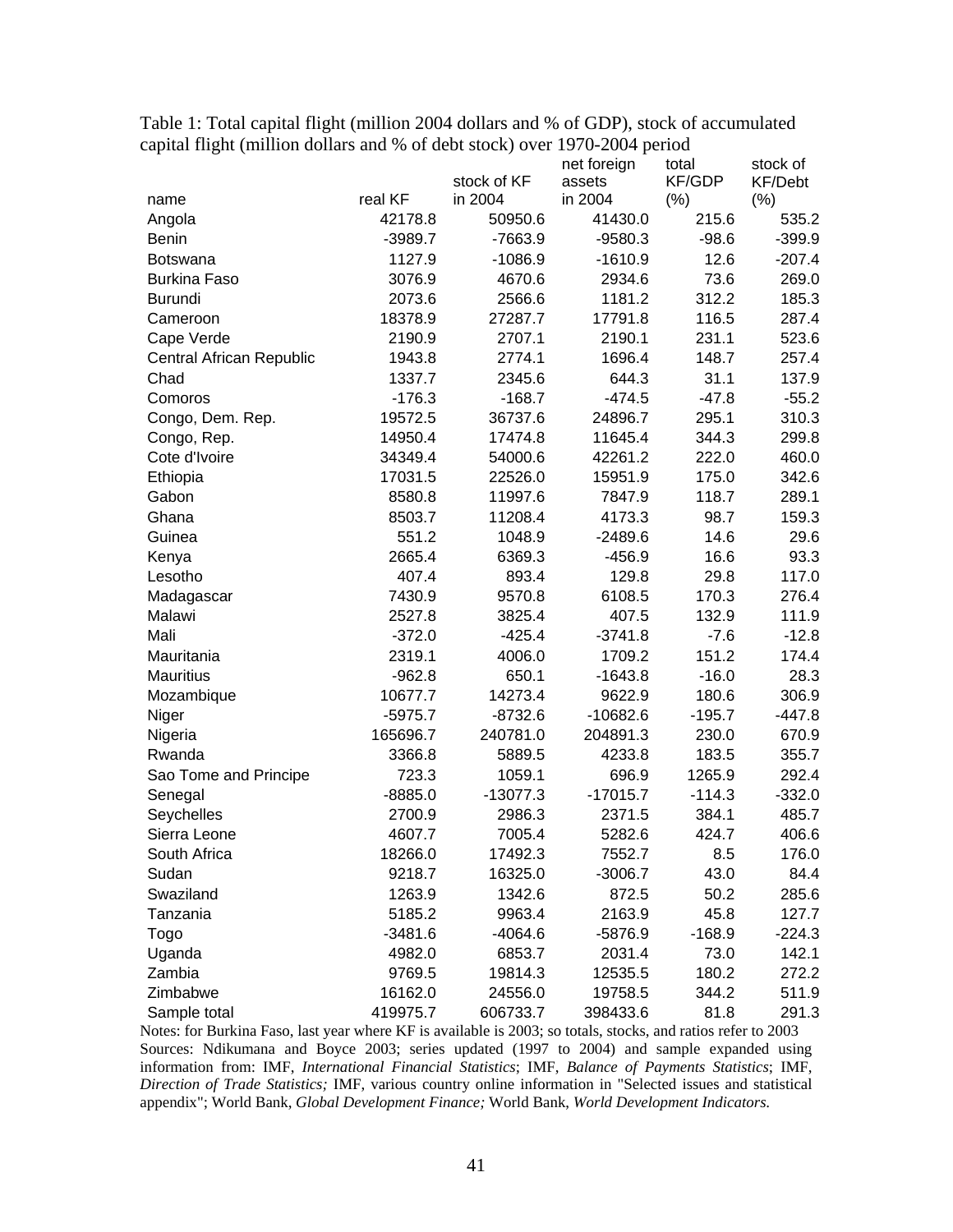|                             | <b>Regressions with debt flows</b> |          |                  | <b>Regressions with debt stock</b> |          |                  | Combined        |
|-----------------------------|------------------------------------|----------|------------------|------------------------------------|----------|------------------|-----------------|
|                             | (change in debt)                   |          |                  |                                    |          |                  | regression      |
| <b>Variables</b>            | OLS <sup>a</sup>                   | FE       | $iv_{F}(FE)^{b}$ | OLS <sup>a</sup>                   | FE       | $iv_{F}(FE)^{b}$ | FE <sup>c</sup> |
|                             |                                    |          |                  |                                    |          |                  |                 |
|                             | (1)                                | (2)      | (3)              | (4)                                | (5)      | (6)              | (7)             |
| Change in debt              | 0.606                              | 0.603    | 0.451            |                                    |          |                  | 0.625           |
|                             | (0.00)                             | (0.00)   | (0.00)           |                                    |          |                  | (0.00)          |
| Debt stock                  |                                    |          |                  | 0.045                              | 0.044    | 0.049            | 0.033           |
|                             |                                    |          |                  | (0.00)                             | (0.00)   | (0.00)           | (0.00)          |
| $1st$ lag of capital flight | 0.280                              | 0.172    | 0.180            | 0.269                              | 0.157    | 0.158            | 0.174           |
|                             | (0.00)                             | (0.00)   | (0.00)           | (0.00)                             | (0.00)   | (0.00)           | (0.00)          |
| $2nd$ lag of capital flight | 0.129                              | 0.031    | 0.032            | 0.132                              | 0.031    | 0.032            | 0.022           |
|                             | (0.00)                             | (0.19)   | (0.20)           | (0.00)                             | (0.26)   | (0.25)           | (0.36)          |
| Lagged real GDP growth      | $-0.084$                           | $-0.066$ | $-0.069$         | $-0.056$                           | $-0.044$ | $-0.039$         | $-0.073$        |
|                             | (0.00)                             | (0.01)   | (0.01)           | (0.06)                             | (0.17)   | (0.22)           | (0.00)          |
|                             |                                    |          |                  |                                    |          |                  |                 |
| F (with p-value)            | 41.6                               | 108.9    | 4.1              | 17.6                               | 15.8     | 3.4              | 90.9            |
|                             | (0.00)                             | (0.00)   | (0.00)           | (0.00)                             | (0.00)   | (0.00)           | (0.00)          |
| overall R-sq                | 0.39                               | 0.37     | 0.39             | 0.22                               | 0.20     | 0.20             | 0.37            |
| between R-sq (FE)           |                                    | 0.71     | 0.77             |                                    | 0.69     | 0.67             | 0.60            |
| within $R$ -sq $(FE)$       |                                    | 0.28     | 0.27             |                                    | 0.05     | 0.05             | 0.29            |
| <b>Observations</b>         | 1137                               | 1137     | 1117             | 1138                               | 1138     | 1137             | 1136            |

**Table 2 External borrowing (annual flows) and capital flight** 

Notes:

The numbers in parentheses are p-values.

 $a^a$  OLS = with robust standard errors, taking account of outliers.

 $\mu$ <sup>b</sup> iv<sub>\_FE</sub> = instrumental-variable fixed-effects estimation where change in debt and stock of debt are considered as endogenous.

 $\epsilon$  The combined regression includes the second lag of the stock of debt, given that by construction, the change in debt is dependent on the contemporaneous and first lag of the stock of debt.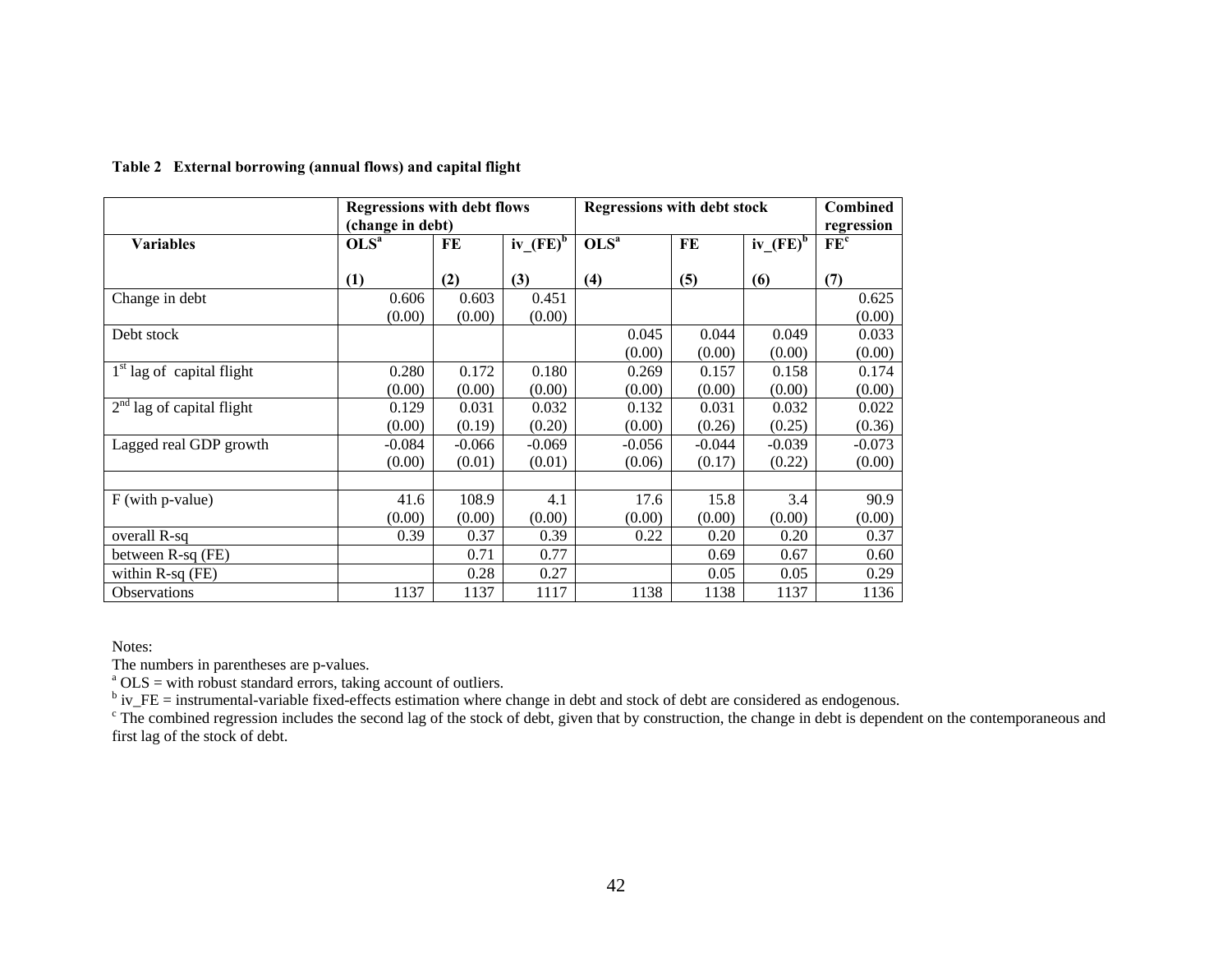| <b>Explanatory</b>   | <b>Inflation</b> | <b>Interest rate</b> | Credit/GDP | Fuel exports/ | <b>Fuel export</b> |
|----------------------|------------------|----------------------|------------|---------------|--------------------|
| variable             | differential     | differential         |            | total exports | share*Polity2      |
|                      |                  |                      |            |               |                    |
|                      | (1)              | (2)                  | (3)        | (4)           | (5)                |
| Change in debt       | 0.644            | 0.550                | 0.531      | 0.591         | 0.494              |
|                      | (0.00)           | (0.00)               | (0.00)     | (0.00)        | (0.00)             |
| Debt stock $(2^{nd}$ | 0.043            | 0.044                | 0.049      | 0.045         | 0.029              |
| lag)                 | (0.00)           | (0.00)               | (0.00)     | (0.01)        | (0.15)             |
| $1st$ lag capital    | 0.121            | 0.139                | 0.110      | 0.091         | 0.241              |
| flight               | (0.00)           | (0.00)               | (0.00)     | (0.01)        | (0.00)             |
| $2nd$ lag capital    | 0.047            | 0.036                | 0.051      | 0.023         | 0.019              |
| flight               | (0.08)           | (0.22)               | (0.03)     | (0.51)        | (0.69)             |
| Lagged growth        | $-0.052$         | $-0.059$             | $-0.068$   | $-0.072$      | $-0.063$           |
|                      | (0.05)           | (0.02)               | (0.00)     | (0.07)        | (0.09)             |
| Inflation            | 0.015            |                      |            |               |                    |
| variability          | (0.09)           |                      |            |               |                    |
| Interest rate        |                  | $-0.0005$            |            |               |                    |
| differential         |                  | (0.86)               |            |               |                    |
| Credit/GDP           |                  |                      | $-0.037$   |               |                    |
|                      |                  |                      | (0.27)     |               |                    |
| Fuel exports         |                  |                      |            | $-0.019$      | $-0.018$           |
|                      |                  |                      |            | (0.75)        | (0.79)             |
| Polity2 index        |                  |                      |            |               | 0.39               |
|                      |                  |                      |            |               | (0.02)             |
| Fuel                 |                  |                      |            |               | $-0.005$           |
| exports*Polity2      |                  |                      |            |               | (0.28)             |
| overall R-sq         | 0.39             | 0.26                 | 0.22       | 0.21          | 0.30               |
| between R-sq         | 0.49             | 0.17                 | 0.18       | 0.08          | 0.40               |
| within R-sq          | 0.40             | 0.28                 | 0.25       | 0.29          | 0.29               |
|                      |                  |                      |            |               |                    |
| observations         | 719              | 784                  | 976        | 496           | 364                |

**Table 3: Capital Flight: Effects of other factors: inflation, financial development, fuel exports** 

#### **Notes:**

The numbers in parentheses are p-values.

All equations estimated with country fixed effects.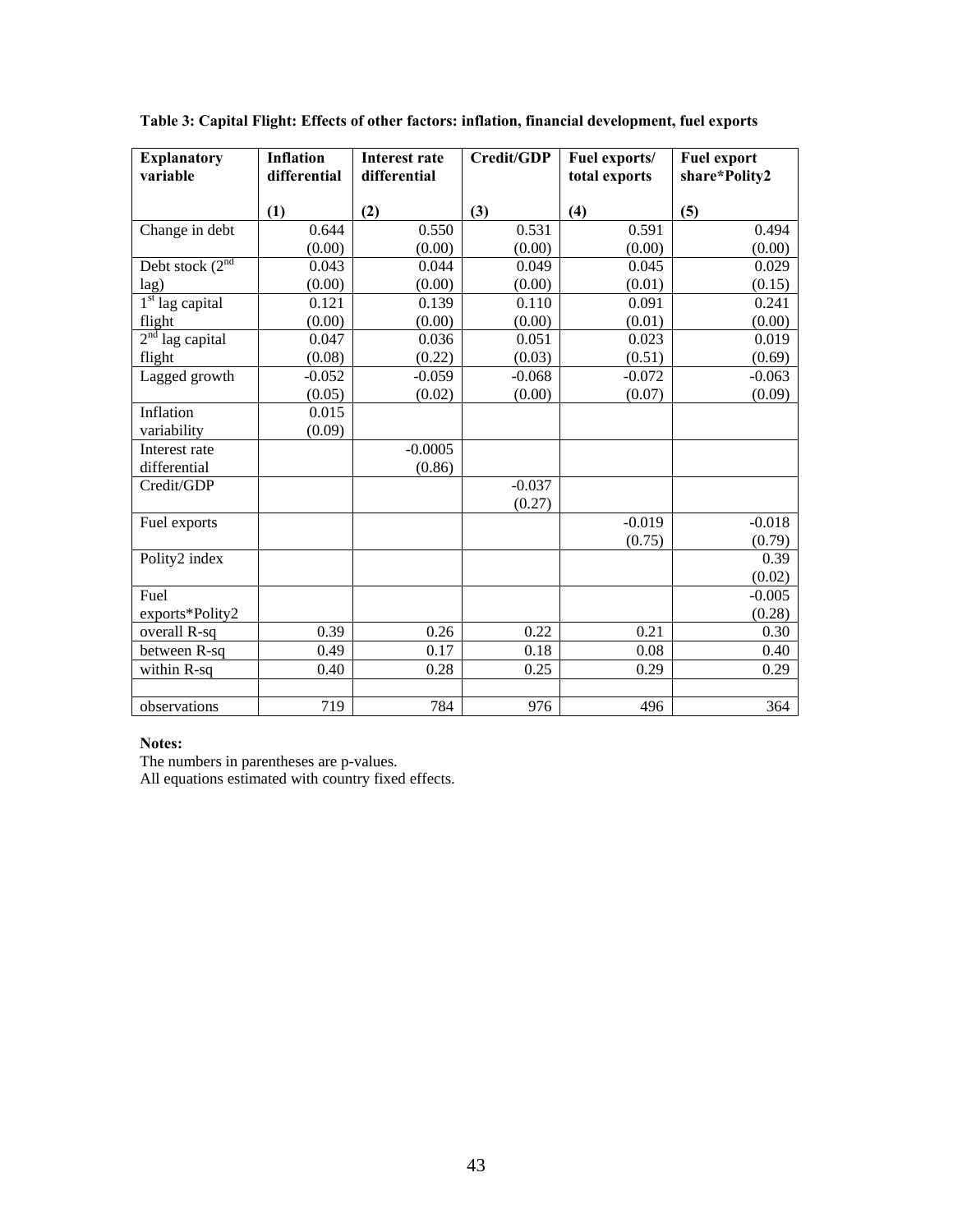|                  | <b>Regressions with debt flows</b> |        |             | <b>Regressions with debt stock</b> |        |                          | Combined       |
|------------------|------------------------------------|--------|-------------|------------------------------------|--------|--------------------------|----------------|
|                  | (change in debt)                   |        |             |                                    |        |                          | regression     |
| <b>Variables</b> | OLS <sup>a</sup>                   | FE     | IV $(FE)^b$ | OLS <sup>a</sup>                   | FE     | $IV$ <sub>(FE)</sub> $b$ | $IV_{F}E)^{b}$ |
|                  |                                    |        |             |                                    |        |                          |                |
|                  | (1)                                | (2)    | (3)         | (4)                                | (5)    | (6)                      | (7)            |
| Change in        | 0.013                              | 0.009  | 0.145       |                                    |        |                          | 0.151          |
| debt             | (0.00)                             | (0.30) | (0.00)      |                                    |        |                          | (0.00)         |
| Stock of debt    |                                    |        |             | 0.0003                             | 0.018  | 0.002                    | 0.10           |
|                  |                                    |        |             | (0.00)                             | (0.00) | (0.62)                   | (0.01)         |
| $1st$ lag of     | 0.822                              | 0.676  | 0.663       | 0.796                              | 0.661  | 0.675                    | 0.659          |
| foreign bank     | (0.00)                             | (0.00) | (0.00)      | (0.00)                             | (0.00) | (0.00)                   | (0.00)         |
| liabilities      |                                    |        |             |                                    |        |                          |                |
| $2nd$ lag of     | 0.056                              | 0.072  | 0.129       | 0.061                              | 0.040  | 0.065                    | 0.102          |
| foreign bank     | (0.00)                             | (0.04) | (0.06)      | (0.00)                             | (0.26) | (0.07)                   | (0.01)         |
| liabilities      |                                    |        |             |                                    |        |                          |                |
| Lagged real      | $-0.016$                           | $\sim$ | 0.004       | $-0.014$                           | 0.011  | 0.0002                   | 0.0006         |
| GDP growth       | (0.00)                             | 0.001  | (0.62)      | (0.00)                             | (0.17) | (0.98)                   | (0.95)         |
|                  |                                    | (0.87) |             |                                    |        |                          |                |
|                  |                                    |        |             |                                    |        |                          |                |
| $F$ (with $p-$   | 3260                               | 203.3  | 1.52        | 3150                               | 219    | 1.98                     | 1.50           |
| value)           | (0.00)                             | (0.00) | (0.02)      | (0.00)                             | (0.00) | (0.00)                   | (0.03)         |
| overall R-sq     |                                    | 0.754  | 0.681       |                                    | 0.710  | 0.752                    | 0.65           |
| between R-sq     |                                    | 0.996  | 0.968       |                                    | 0.852  | 0.991                    | 0.88           |
| (FE)             |                                    |        |             |                                    |        |                          |                |
| within R-sq      |                                    | 0.469  | 0.342       |                                    | 0.488  | 0.474                    | 0.65           |
| (FE)             |                                    |        |             |                                    |        |                          |                |
| Observations     | 962                                | 962    | 959         | 963                                | 963    | 962                      | 962            |

**Table 4: Regression results with an alternative proxy for capital flight (foreign bank liabilities)** 

Notes:

The numbers in parentheses are p-values.

 $a^a$  OLS = with robust standard errors, taking account of outliers.

 $b$  iv\_FE = instrumental-variable fixed-effects estimation where change in debt is considered as endogenous.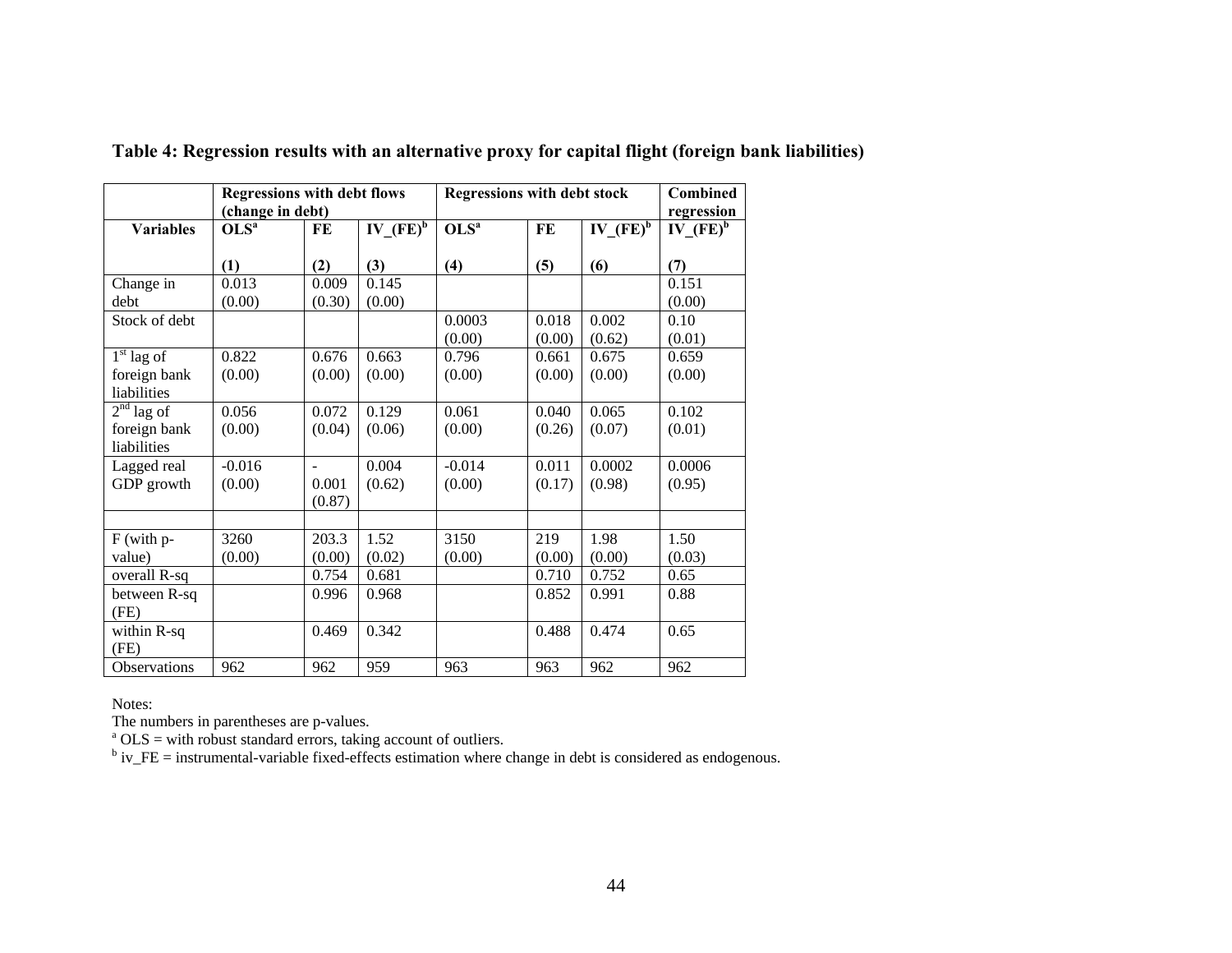#### **APPENDIX A: Algorithm for the computation of capital flight**

#### *Definition of capital flight*

We define capital flight as the difference between total capital inflows and recorded foreign exchange outflows. In a given year *t* for a country *i* capital flight is computed as:

$$
KF_{it} = \Delta DEBTADJ_{it} + DFI_{it} - (CA_{it} + \Delta RES_{it})
$$
\n(A1)

where Δ*DEBTADJ* is the change in total external debt outstanding adjusted for exchange rate fluctuations (see below), *DFI* is net direct foreign investment, *CA* is the current account deficit, and Δ*RES* is net additions to the stock of foreign reserves.

#### *Adjustment for exchange rate fluctuations*

To correct for potential discrepancies due to exchange rate fluctuations, we adjust the change in the long-term debt stock for fluctuations in the exchange rate of the dollar against other currencies. For country *i*, the U.S. dollar value of the beginning-of-year stock of debt at the new exchange rates is obtained as follows:

$$
NEWDEBT_{i,t-1} = \sum_{j=1}^{7} (\alpha_{ij,t-1} * LTDEBT_{i,t-1}) / (EX_{jt} / EX_{j,t-1}) +
$$
  
\n
$$
IMFCR_{i,t-1} / (EX_{SDR,t} / EX_{SDR,t-1}) + LTOTHER_{i,t-1} + LTMULT_{i,t-1} +
$$
 (A2)

$$
LTUSD_{i,t-1} + STDEBT_{i,t-1}
$$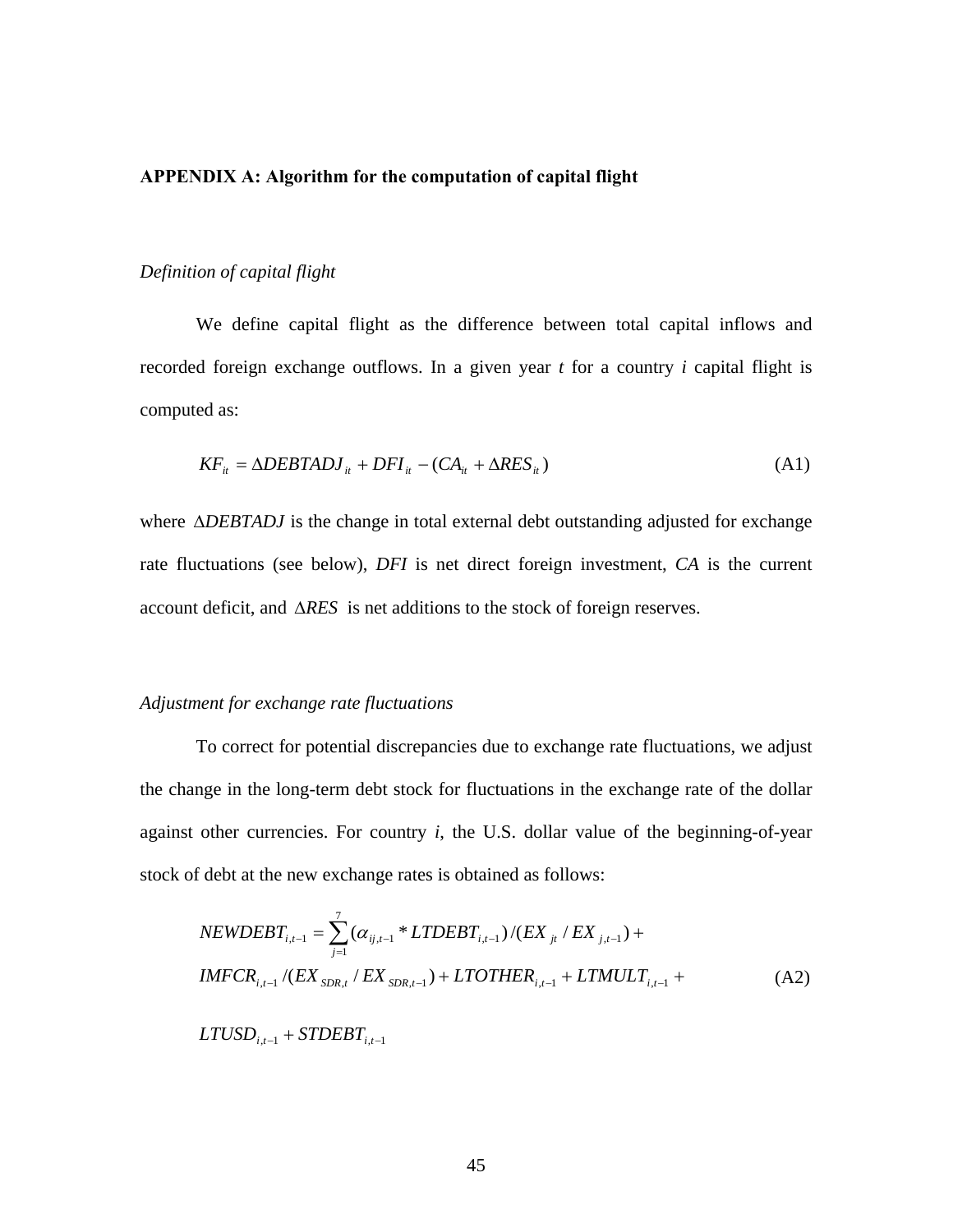<span id="page-47-0"></span>where *LTDEBT* is the total long-term debt;  $\alpha_{ij}$  is the proportion of long-term debt held in currency *j*, for each of the seven non-US currencies;<sup>[1](#page-47-0)</sup> *EX* is the end-of-year exchange rate of the currency of denomination against the dollar (expressed as units of currency per U.S. dollar); *IMFCR* is the use of IMF credit; *LTOTHER* is long-term debt denominated in other unspecified currencies; *LTMULT* is long-term debt denominated in multiple currencies; *LTUSD* is long-term debt denominated in U.S. dollars; and STDEBT is shortterm debt.

The exchange rate adjustment is obtained as:

$$
ERADJ_t = NEWDEBT_{t-1} - DEBT_{t-1}
$$
\n(A3)

We then obtain the adjusted change in debt as:

$$
\Delta DEBTADI_t = \Delta DEBT_t - ERADI_t \tag{A4}
$$

Since  $\triangle DEBT_t = DEBT_t - DEBT_{t-1}$ , it follows that (4) is equivalent to:

$$
\Delta DEBTADI_t = DEBT_t - NEWDEBT_{t-1} \tag{A4'}
$$

#### *Adjustment for debt write-offs*

We adjust the change in debt to account for debt write-offs, given that they reduce the stock of debt although they have no corresponding flow of debt service. Hence, they lead to an overstatement of debt service and an understatement of the change in debt obtained as the change in annual debt stocks over consecutive years. We add the value of

<sup>&</sup>lt;sup>1</sup> The seven currencies are the euro (from 2000); French franc and the Deutsche mark (up to 2000); Swiss franc, Yen, SDR, and British pound.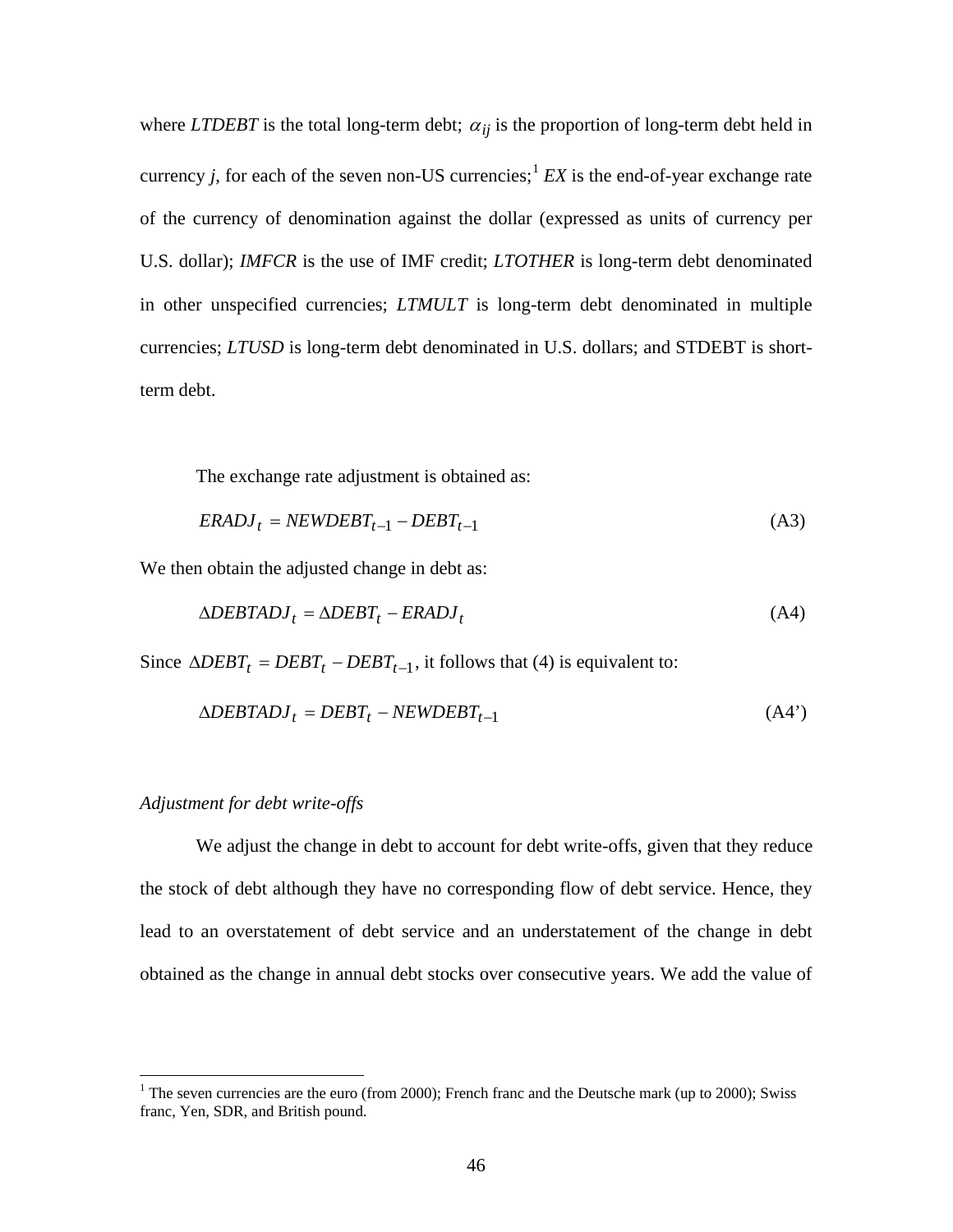<span id="page-48-0"></span>debt write-offs (absolute value, in 2004 dollars) to the estimated capital flight in equation (A1).

#### *Adjustment for trade misinvoicing*

1

We estimate trade misinvoicing by comparing the country's export and import data to those of its trading partners.<sup>[2](#page-48-0)</sup> We assume that the trade data from industrialized countries are relatively accurate, and interpret the discrepancy between these and the data from their African trading partners as evidence of misinvoicing. For an individual African country *i* in year *t,* export discrepancies with the industrialized countries (*DXIC*) are computed as follows:

$$
DXIC_{it} = PXIC_{it} - (XIC_{it} *CIF_{t})
$$
\n(A5)

where *PXIC* is the value of the industrialized countries' imports from the African country as reported by the industrialized trading partners, *XIC* is the African country's exports to industrialized countries as reported by the African country, and *CIF* is the c.i.f/f.o.b factor, representing the costs of freight and insurance.<sup>[3](#page-48-0)</sup> A positive sign on *DXIC* indicates export underinvoicing.

Import discrepancies with the industrialized countries (*DMIC*) are computed as:

$$
DMIC_{it} = MIC_{it} - (PMIC_{it} * CIF_t)
$$
\n(A6)

 $2^2$  The trade misinvoicing adjustment could not be calculated in the case of South Africa due to lack of consistent data.

<sup>3</sup> The series for the c.i.f./f.o.b. factor reported in the IMF's *Direction of Trade Statistics Yearbooks* are in some cases anomalous both in terms of absolute values and year-to-year variations. For example, the reported c.i.f./f.o.b. factor for Congo-Zaïre is higher than that of land-locked Burundi. Hence we use the average factor for each year for Africa as a whole in our computations.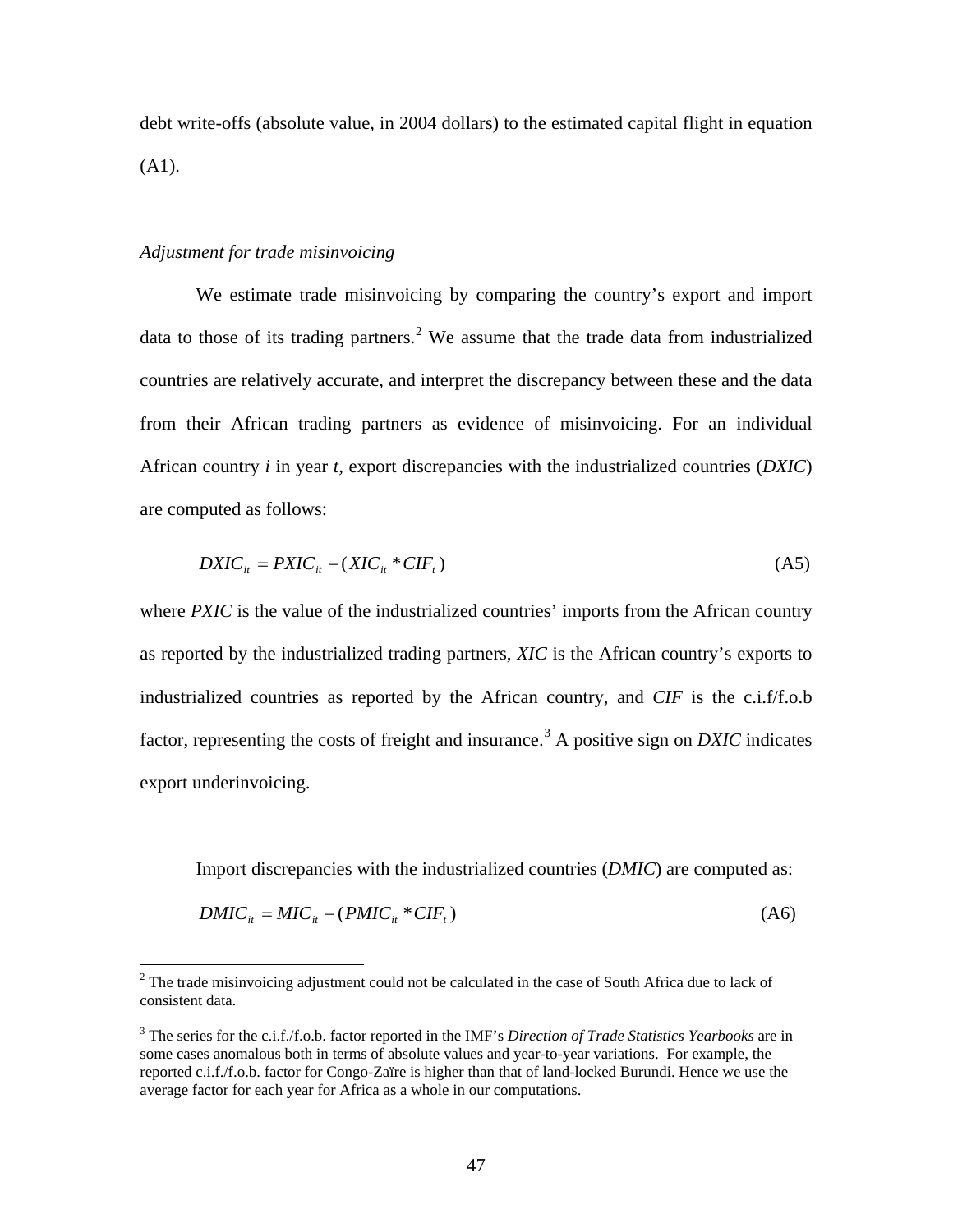<span id="page-49-0"></span>where *MIC* is the African country's imports from industrialized countries as reported by the African country, and *PMIC* is the industrialized countries' exports to the African country as reported by the industrialized trading partners. A positive sign on *DMIC* indicates net overinvoicing of imports; a negative sign indicates net underinvoicing.

 To obtain global totals, we multiply these discrepancies by the inverse of the average shares of industrialized countries in the African country's exports (*ICXS*) and imports *ICMS*.<sup>[4](#page-49-0)</sup> We obtain total trade misinvoicing as the sum of export discrepancies and import discrepancies:

$$
MISINV_{it} = \frac{DXIC_{it}}{ICXS_i} + \frac{DMIC_{it}}{ICMS_i}
$$
(A7)

Adding trade misinvoicing to the initial estimate of capital flight from equation (A1) we obtain adjusted capital flight as:

$$
ADJKF_{it} = KF_{it} + MISINV_{it} \tag{A8}
$$

#### *Adjustment for underreporting of remittances*

 $\overline{a}$ 

A number of sub-Saharan African countries receive substantial inflows of remittances from their citizens who are working in Europe and, to a lesser extent, the United States and other industrialized countries. These inflows are often underreported in the African countries' official balance-of-payments (BoP) statistics. Officially recorded

<sup>4</sup> In some cases, the data reported in the IMF *Direction of Trade Statistics Yearbooks* show occasional wide, unexplained fluctuations in the shares of industrialized countries in some African countries' exports and imports. In our calculations, we use the average shares for each country over the 1970-2004 period, except for the 30 countries contained in the Boyce and Ndikumana (2003) for which the average shares is for the 1997-2004 period (given that capital flight series for 1970-96 are taken from Boyce Ndikumana (2003) and only converted into 2004 dollars).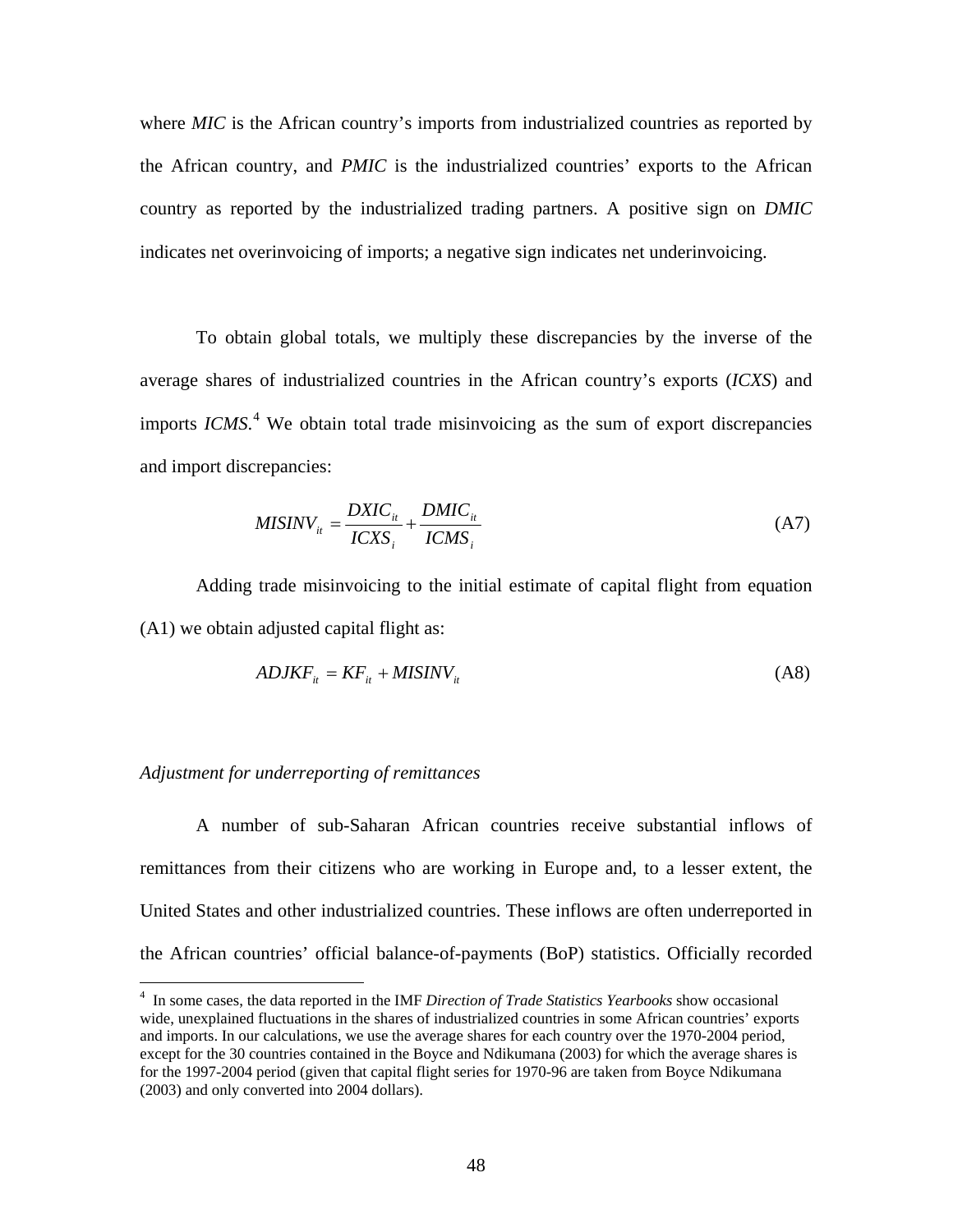<span id="page-50-0"></span>remittances enter into the BoP statistics primarily under three headings: "workers' remittances, compensation of employees, and migrant transfers."<sup>[5](#page-50-0)</sup> Econometric analysis suggests that underreporting in the BoP statistics is particularly large in Africa, with unrecorded remittances accounting for more than half of total remittance flows (World Bank, 2006: 92).

Unrecorded remittance inflows have an effect on capital flight estimates analogous to that of unrecorded export earnings: the amount of foreign exchange entering the African country is greater than what is captured in the official BoP. This foreign exchange could be used to finance (recorded or unrecorded) imports, or it could enter the formal banking system and ultimately add to the central bank's official reserves, or it could go into capital flight. Regardless of its actual use, omitting these inflows from residual-based estimates of capital would lead to underestimation of its true magnitude.

Alternative estimates of remittance inflows have been reported by the International Fund for Agricultural Development (IFAD, 2007). These were derived by combining data on total numbers and locations of migrant workers in 2006 with survey data, for various host-origin country pairs, on the percentage of migrants who send remittances and the average amount of these remittances. In general, these estimates

1

<sup>&</sup>lt;sup>5</sup> Summary BoP measures of remittance inflows and outflows for the years 1970-2006 are available from World Bank (2007). For discussion of the methodology by which these measures were extracted from the BoP accounts, see World Bank (2006, pp. 105-108). The World Bank (2006, p. 91) speculates that the share of formal (recorded) as opposed to informal (unrecorded) remittances rose in response tightened financial regulations after September 11, 2001. On the other hand, IFAD (2007, p. 7) suggests that by increasing the cost of using formal channels, the same regulatory changes may have led to greater reliance on informal remittance networks. In the absence of direct evidence on this matter, we assume no overall change in the share of unrecorded remittances.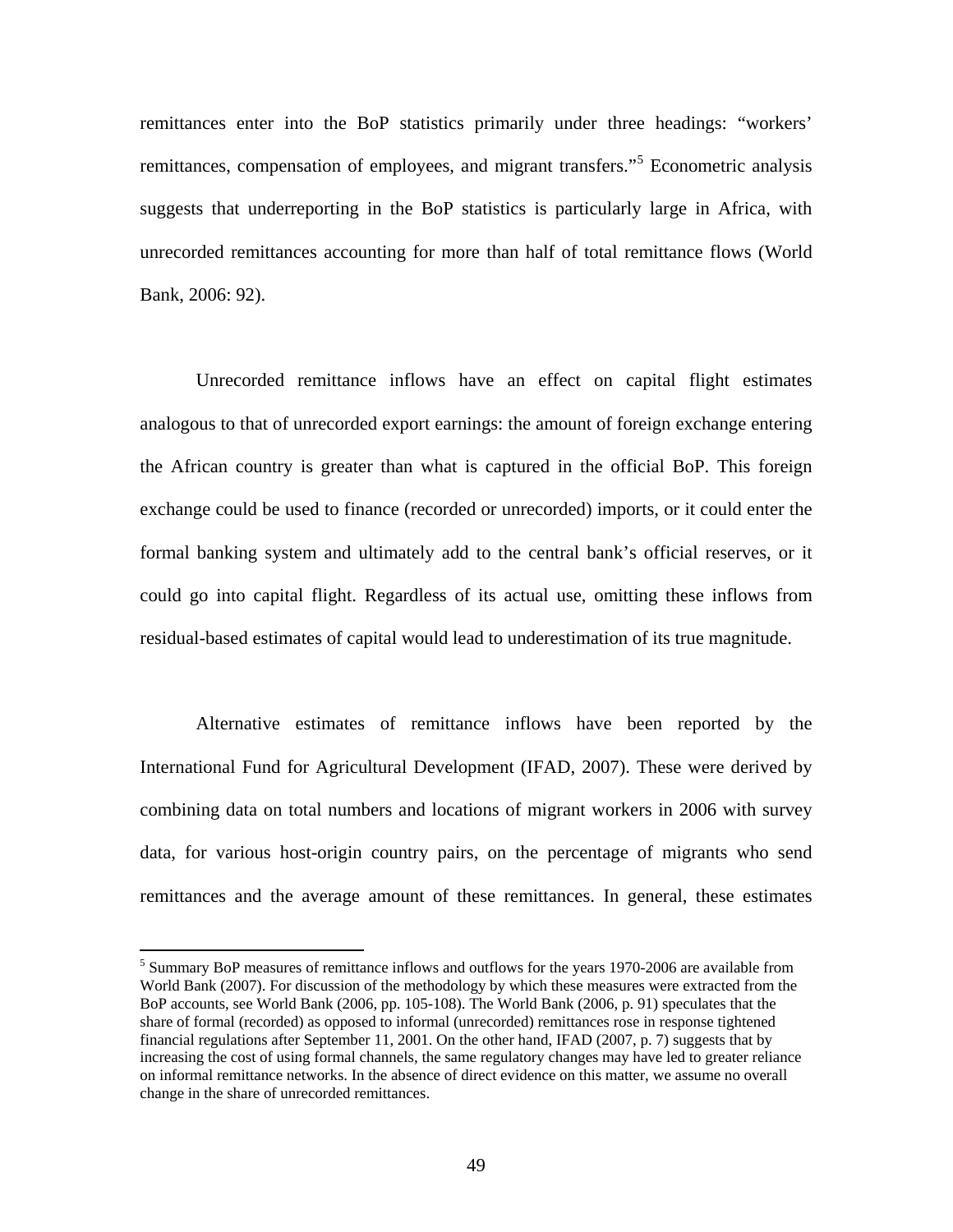<span id="page-51-0"></span>support the view that the official BoP data understate the true magnitude of remittance flows, at times substantially. The IFAD estimate of the remittance inflows from industrialized countries to Nigeria in 2006 amounted to \$5.4 billion, for example, compared to the BoP measure of \$3.3 billion. In Angola, to take another example, the IFAD estimate shows an inflow of \$969 million whereas the BoP data report no remittances whatsoever.

The IFAD estimates include remittance inflows from all countries, including intra-African transfers. The data on number of migrants and their remittance behavior appears to be less reliable for intra-African flows. Accordingly, we estimate the volume of unreported remittances by comparing estimated inflows from industrialized countries to the total inflows recorded in the official BoP statistics.<sup>[6](#page-51-0)</sup> In principle, the latter should be larger because it is meant to include remittances from the entire world, not only from the industrialized countries. Where, instead, the former estimates exceed the latter, we take this as strong evidence of underreporting. We calculate the discrepancy based on 2006 data (the year for which the alternative estimates are available), and extrapolate from this to estimate discrepancies for earlier years based on the trend in overall African remittance inflows reported in the BoP statistics:

$$
RID_{it} = (ARI_{i,2006} - BPRI_{i,2006}) * BPRI_t / BPRI_{2006}
$$
 (A9)

where  $RID_{it}$  = remittance inflow discrepancy in country *i* in year *t*;  $ARI_{i}$ ,  $2006$  and  $BPRI_{i}$ , *<sup>2006</sup>* are the alternative and BoP measures, respectively, of remittance inflows in country *i*

<u>.</u>

<sup>&</sup>lt;sup>6</sup> We are grateful to Dr. Manuel Orozco of the Inter-American Dialogue in Washington, DC, for providing us with the African remittance inflow estimates prepared for the IFAD study, disaggregated and crosstabulated by sending countries.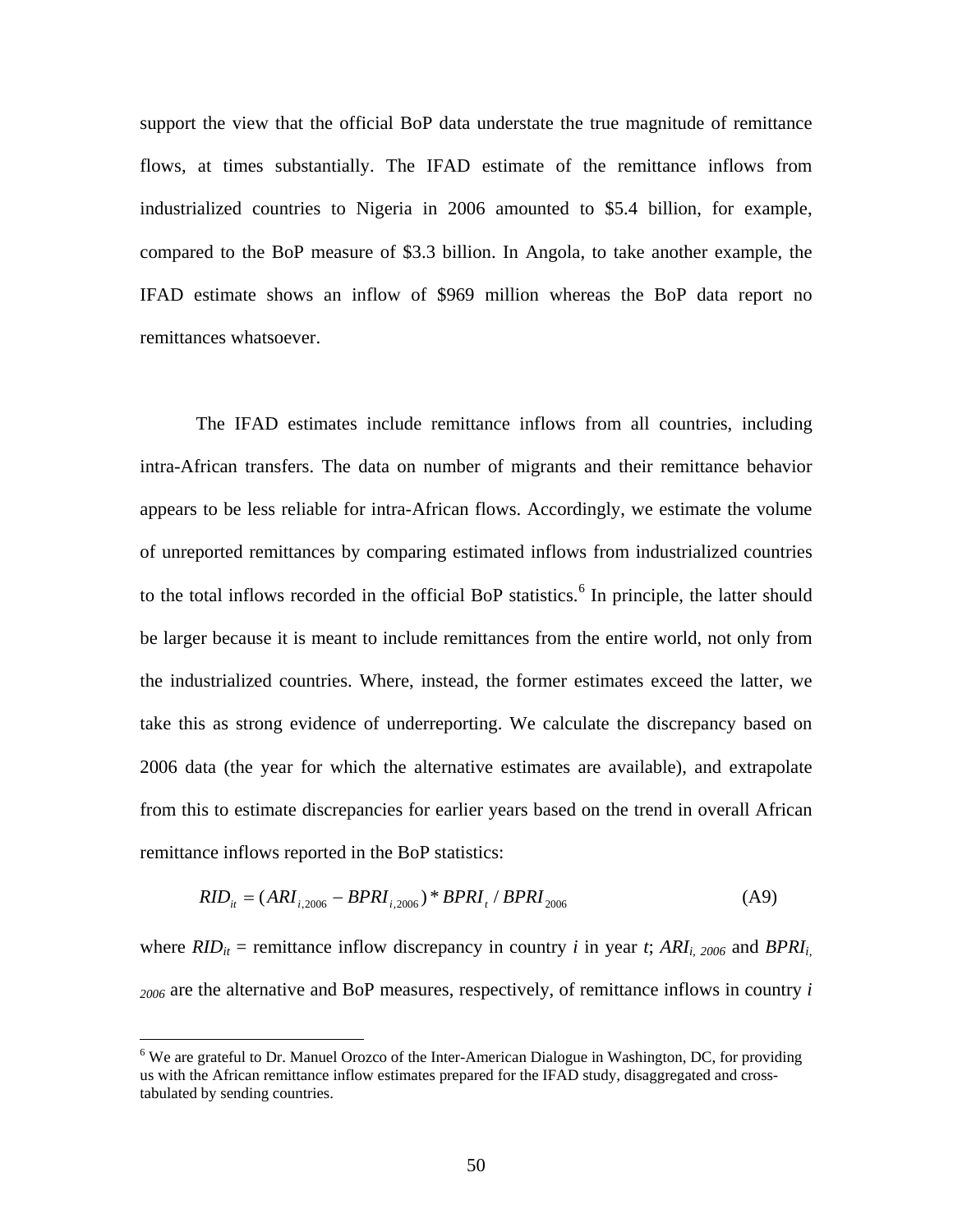in the year 2006; and  $BPRI_t$  and  $BPRI_{2006}$  are the BoP measures of remittance inflows to African countries as a whole in years *t* and 2006, respectively.

Adding these estimated discrepancies to the adjusted estimate of capital flight from equation (A8) we obtain corrected capital flight as:

$$
CADJKF_{it} = ADJKF_{it} + RID_{it} \tag{A10}
$$

#### *Inflation adjustment*

To make annual capital flight estimates comparable over an extended period of time, we convert nominal flows to constant dollars, using the US producer price index for this purpose. Real capital flight (adjusted for trade misinvoicing) is calculated as:

$$
RADJKF_{it} = CADJKF_{it}/PPI_t
$$
\n(A11)

where *PPI* is the US producer price index (base 2004=1.00).

#### *Adjustment for interest earnings*

We compute the stock of interest-earnings adjusted capital flight (*SADJKF*) as follows:

$$
SADJKF_{ii} = SADJKF_{i,t-1}(1+TBILL_{ii}) + CADJKF_{ii}
$$
\n(A12)

where *TBILL* is the interest rate on short-term US Treasury bills.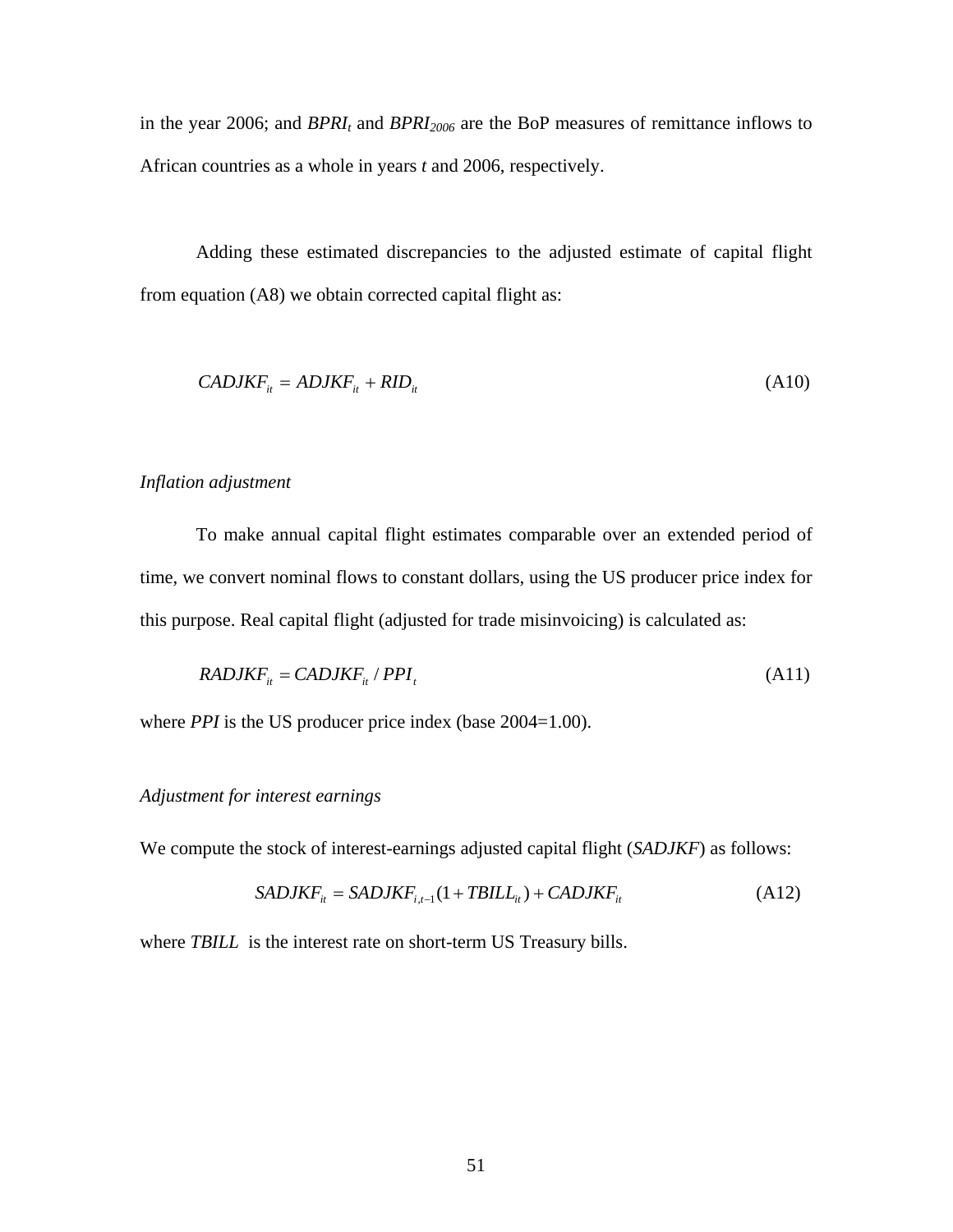## **Appendix B: Tables**

# **Table B1: Real capital flight (million 2004 \$) for 40 sub-Saharan African countries, 1970-2004**

| <b>YEAR</b>         | 1970     | 1971     | 1972     | 1973     | 1974     | 1975     | 1976      | 1977      | 1978      |
|---------------------|----------|----------|----------|----------|----------|----------|-----------|-----------|-----------|
| Angola              |          |          |          |          |          |          |           |           |           |
| <b>Benin</b>        |          |          |          |          | 81.1     | $-4.6$   | $-178.7$  | $-94.7$   | $-161.4$  |
| <b>Botswana</b>     |          |          |          |          |          | $-131.4$ | $-129.6$  | $-45.9$   | $-375.2$  |
| <b>Burkina Faso</b> | 58.2     | 57.5     | 17.8     | 22.9     | 140.9    | $-51.5$  | $-14.3$   | 124.7     | 197.3     |
| <b>Burundi</b>      |          |          |          |          |          |          |           |           |           |
| Cameroon            | $-88.6$  | $-26.7$  | $-298.2$ | $-537.3$ | $-16.8$  | 194.0    | $-95.0$   | 588.7     | 225.0     |
| Cape Verde          |          |          |          |          |          |          |           |           |           |
| Central African     |          |          |          |          |          |          |           |           |           |
| Republic            | $-16.0$  | 21.9     | 26.4     | 89.1     | $-3.6$   | $-3.0$   | 42.2      | $-18.7$   | $-14.0$   |
| Chad                |          |          |          |          |          |          |           | 136.5     | 174.0     |
| Comoros             |          |          |          |          |          |          |           |           |           |
| Congo, Dem. Rep.    | 936.9    | 321.1    | 992.7    | 2204.7   | 1778.4   | 166.0    | 592.0     | $-1695.7$ | 2445.6    |
| Congo, Rep.         |          | $-48.0$  | $-2.5$   | 143.7    | $-256.4$ | $-535.7$ | $-944.0$  | $-2.4$    | 382.1     |
| Cote d'Ivoire       | 310.3    | 356.1    | 449.5    | 555.4    | 283.8    | 992.5    | 674.6     | 2284.2    | 1645.4    |
| Ethiopia            | 47.3     | $-0.2$   | $-598.4$ | 100.0    | $-102.1$ | $-54.6$  | $-212.3$  | $-61.5$   | 113.3     |
| Gabon               |          |          |          |          |          |          |           |           | 531.8     |
| Ghana               | $-41.7$  | $-317.1$ | 385.2    | 443.0    | $-683.3$ | 215.2    | $-356.1$  | 257.5     | 128.7     |
| Guinea              |          |          |          |          |          |          |           |           |           |
| Kenya               | 49.0     | 111.7    | 104.0    | 479.9    | 611.7    | 539.8    | 423.2     | 143.8     | 282.8     |
| Lesotho             |          |          |          |          |          | 6.6      | $-74.9$   | $-0.8$    | 40.9      |
| Madagascar          | 37.4     | 1601.3   | 322.3    | $-84.6$  | 763.7    | 244.5    | $-1484.5$ | 1711.5    | $-1243.6$ |
| Malawi              | 15.1     | 104.1    | $-38.5$  | 187.9    | 166.8    | 229.2    | 193.1     | 194.7     | 80.5      |
| Mali                | 70.0     | $-98.8$  | 61.8     | 94.5     | 60.6     | $-62.1$  | $-140.4$  | $-20.8$   | 24.0      |
| Mauritania          |          |          |          | 351.6    | 471.7    | $-239.2$ | 274.0     | 82.0      | 108.5     |
| <b>Mauritius</b>    |          |          |          |          |          |          | 177.2     | 135.9     | 154.8     |
| Mozambique          |          |          |          |          |          |          |           |           |           |
| Niger               | 63.4     | 71.8     | 95.4     | 119.6    | $-207.7$ | $-222.9$ | $-368.2$  | $-369.5$  | 1.2       |
| Nigeria             | $-521.3$ | $-610.4$ | 755.5    | 4206.5   | 1696.8   | 2249.3   | 4910.0    | 10595.5   | 4981.9    |
| Rwanda              | $-119.8$ | 37.6     | 30.6     | 41.5     | 42.0     | 84.7     | 96.2      | 150.7     | 351.2     |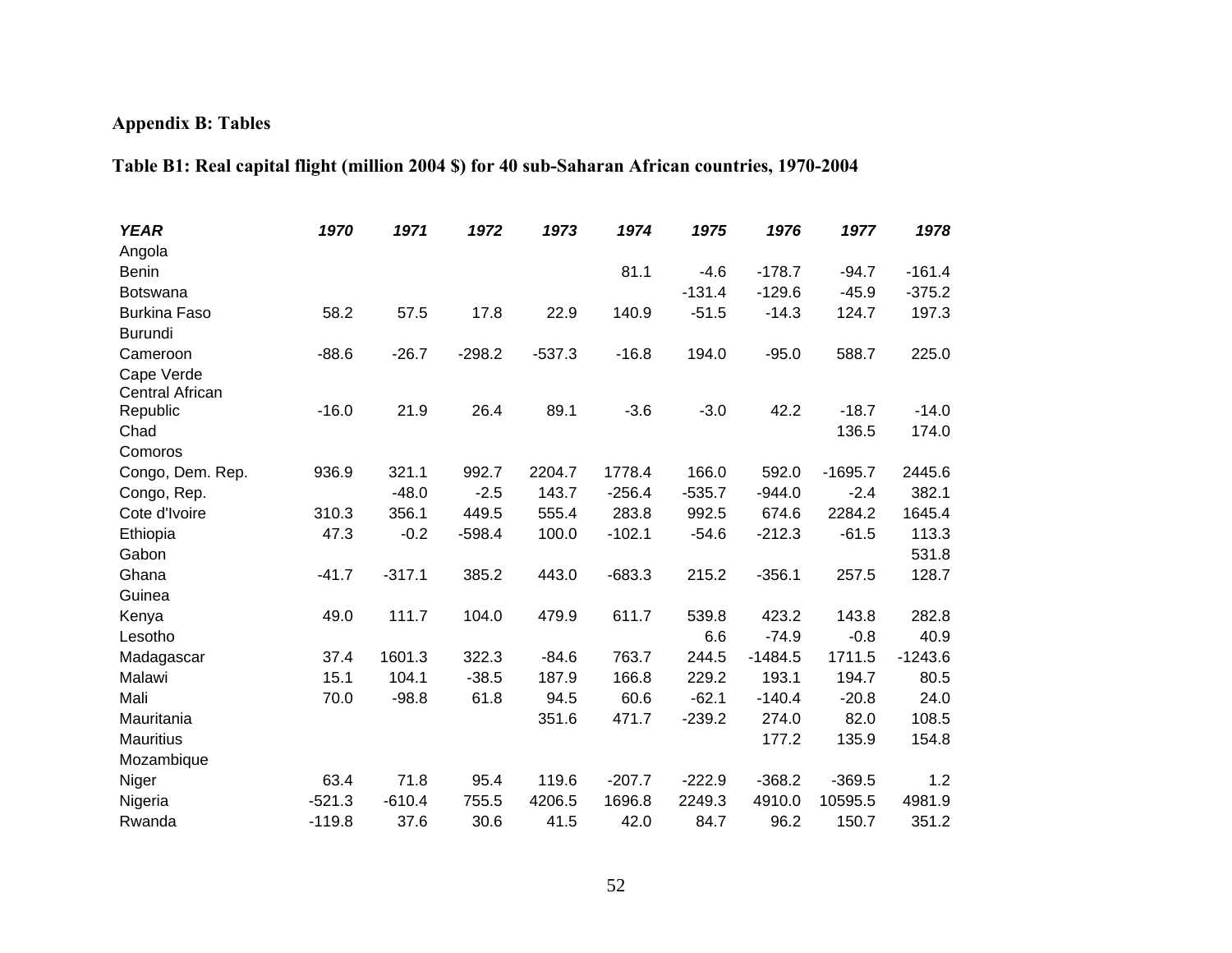| <b>Total</b>             | 2749.7 | 1310.2    | 494.9     | 8852.0   | 4279.0    | $-674.5$  | 3119.5    | 17734.5  | 13320.3  |
|--------------------------|--------|-----------|-----------|----------|-----------|-----------|-----------|----------|----------|
| Zimbabwe                 |        |           |           |          |           |           |           | 188.6    | 567.7    |
| Zambia                   | 1597.4 | 1534.0    | 125.3     | 304.1    | $-447.1$  | 136.6     | 115.6     | 729.2    | 570.0    |
| Uganda                   | 244.9  | 78.0      | 7.1       | 157.0    | 73.7      | $-26.8$   | 59.5      | $-351.9$ | $-104.3$ |
| Togo                     |        |           |           |          | 184.5     | $-211.0$  | 32.7      | 314.6    | 108.5    |
| Tanzania                 |        |           |           |          |           |           | 608.9     | 605.6    | 698.7    |
| Swaziland                |        |           |           |          | 96.0      | 68.1      | 48.2      | 63.6     | 65.3     |
| Sudan                    | 52.0   | 123.3     | $-260.5$  | 133.0    | 774.2     | 311.1     | 353.3     | 237.0    | $-248.1$ |
| South Africa             |        | $-2285.0$ | $-1724.2$ | $-509.2$ | $-1069.3$ | $-4479.3$ | $-1355.2$ | 1634.4   | 1618.3   |
| Sierra Leone             | 55.2   | 278.0     | 43.8      | 348.6    | 218.5     | $-12.1$   | 127.8     | 144.6    | 57.0     |
| Seychelles               |        |           |           |          |           |           |           |          |          |
| Senegal                  |        |           |           |          | $-379.1$  | $-77.7$   | $-255.8$  | 73.2     | $-117.4$ |
| Sao Tome and<br>Principe |        |           |           |          |           |           |           |          | 29.5     |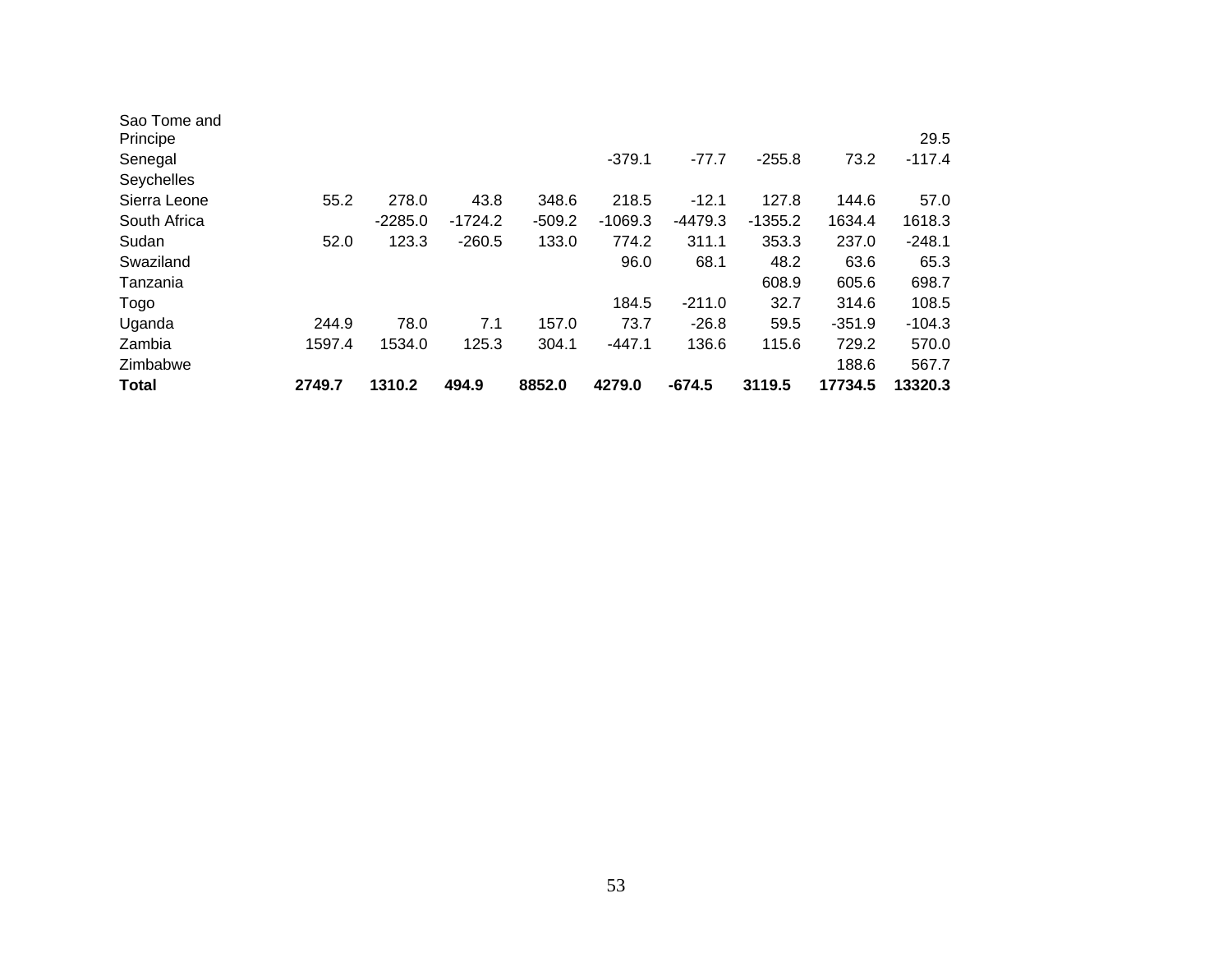## Table B1: (Continued)

| <b>YEAR</b>                      | 1979     | 1980     | 1981     | 1982     | 1983     | 1984     | 1985     | 1986     | 1987     |
|----------------------------------|----------|----------|----------|----------|----------|----------|----------|----------|----------|
| Angola                           |          |          |          |          |          |          | 3085.2   | 1103.7   | 3564.3   |
| <b>Benin</b>                     | $-187.0$ | $-683.3$ | $-606.8$ | $-882.0$ | $-105.7$ | $-107.9$ | $-195.2$ | $-64.4$  | $-63.5$  |
| Botswana<br><b>Burkina</b>       | $-89.5$  | $-205.2$ | $-167.5$ | $-188.1$ | $-220.8$ | $-108.1$ | $-73.9$  | $-100.0$ | 427.5    |
| Faso                             | 46.8     | 166.0    | 104.7    | 96.3     | 70.0     | 61.2     | $-49.2$  | 65.6     | 48.2     |
| <b>Burundi</b>                   |          |          |          |          |          |          | 116.3    | 140.5    | 235.4    |
| Cameroon                         | $-365.7$ | 358.8    | 335.3    | 454.5    | 816.5    | 2275.3   | $-199.7$ | 2571.6   | 1563.2   |
| Cape Verde<br>Central<br>African |          |          |          | 77.0     | 74.3     | 71.1     | 17.9     | 64.7     | 81.4     |
| Republic                         | 3.2      | 5.7      | 167.0    | 86.1     | 66.3     | 76.1     | 47.9     | 16.9     | 70.1     |
| Chad                             | 104.1    | 92.6     | $-0.7$   | $-20.9$  | 54.2     | $-23.3$  | 16.5     | 48.5     | 91.3     |
| Comoros<br>Congo,                |          | $-1.3$   | 3.3      | $-1.7$   | 3.7      | $-10.6$  | 6.9      | 9.5      | 5.3      |
| Dem. Rep.                        | 1043.9   | 1221.4   | 2117.0   | 747.7    | 503.1    | 75.0     | 1041.4   | 570.1    | 780.1    |
| Congo, Rep.                      | 370.0    | 613.2    | $-183.1$ | 804.9    | 560.3    | 900.4    | 885.4    | $-280.1$ | 1139.6   |
| Cote d'Ivoire                    | 332.4    | 1557.3   | 363.5    | 1143.1   | 246.6    | 279.6    | 836.2    | 1198.2   | 2013.5   |
| Ethiopia                         | $-20.2$  | $-83.2$  | 982.4    | 1985.6   | 823.0    | 322.5    | 909.4    | 581.8    | 1662.7   |
| Gabon                            | 790.9    | 473.4    | 66.9     | 270.0    | 366.9    | $-37.8$  | 42.7     | $-321.9$ | 311.5    |
| Ghana                            | 316.2    | 552.9    | $-558.7$ | 283.3    | 691.7    | 734.6    | 89.8     | $-382.9$ | 672.7    |
| Guinea                           |          |          |          |          |          |          |          | 159.5    | 277.6    |
| Kenya                            | 25.7     | 164.5    | $-316.0$ | $-80.4$  | 353.6    | $-421.5$ | 783.6    | $-231.8$ | 735.8    |
| Lesotho                          | 40.0     | 61.7     | 35.0     | 82.7     | 39.8     | 16.5     | 22.6     | 9.6      | 117.5    |
| Madagascar                       | 14.8     | $-224.4$ | $-364.7$ | 16.7     | $-57.7$  | 338.8    | 89.2     | 212.7    | 496.4    |
| Malawi                           | $-382.6$ | $-48.9$  | $-14.7$  | 13.9     | 125.6    | $-79.5$  | 182.7    | 192.5    | 229.6    |
| Mali                             | $-235.8$ | 98.7     | 108.1    | 60.5     | 128.2    | 262.6    | $-139.6$ | $-297.0$ | $-104.1$ |
| Mauritania                       | $-98.7$  | 30.4     | $-11.0$  | 114.1    | 143.0    | 172.4    | 117.4    | $-47.9$  | 31.9     |
| <b>Mauritius</b>                 | 125.7    | 204.2    | 421.1    | 164.8    | 53.6     | 42.9     | 25.7     | $-0.4$   | $-209.7$ |
| Mozambique                       |          |          |          | $-369.3$ | $-18.6$  | 1060.3   | 1671.9   | 234.8    | 217.1    |
| Niger                            | $-549.9$ | 101.3    | $-212.6$ | $-419.0$ | 33.8     | 56.4     | 17.2     | $-106.1$ | $-241.1$ |
| Nigeria                          | $-359.7$ | 2776.0   | 10997.1  | $-280.6$ | 3634.7   | 758.4    | 3131.1   | 7035.3   | 7032.7   |
| Rwanda                           | 389.8    | 279.8    | $-8.6$   | 67.2     | 60.2     | 110.7    | 122.6    | 171.1    | 202.1    |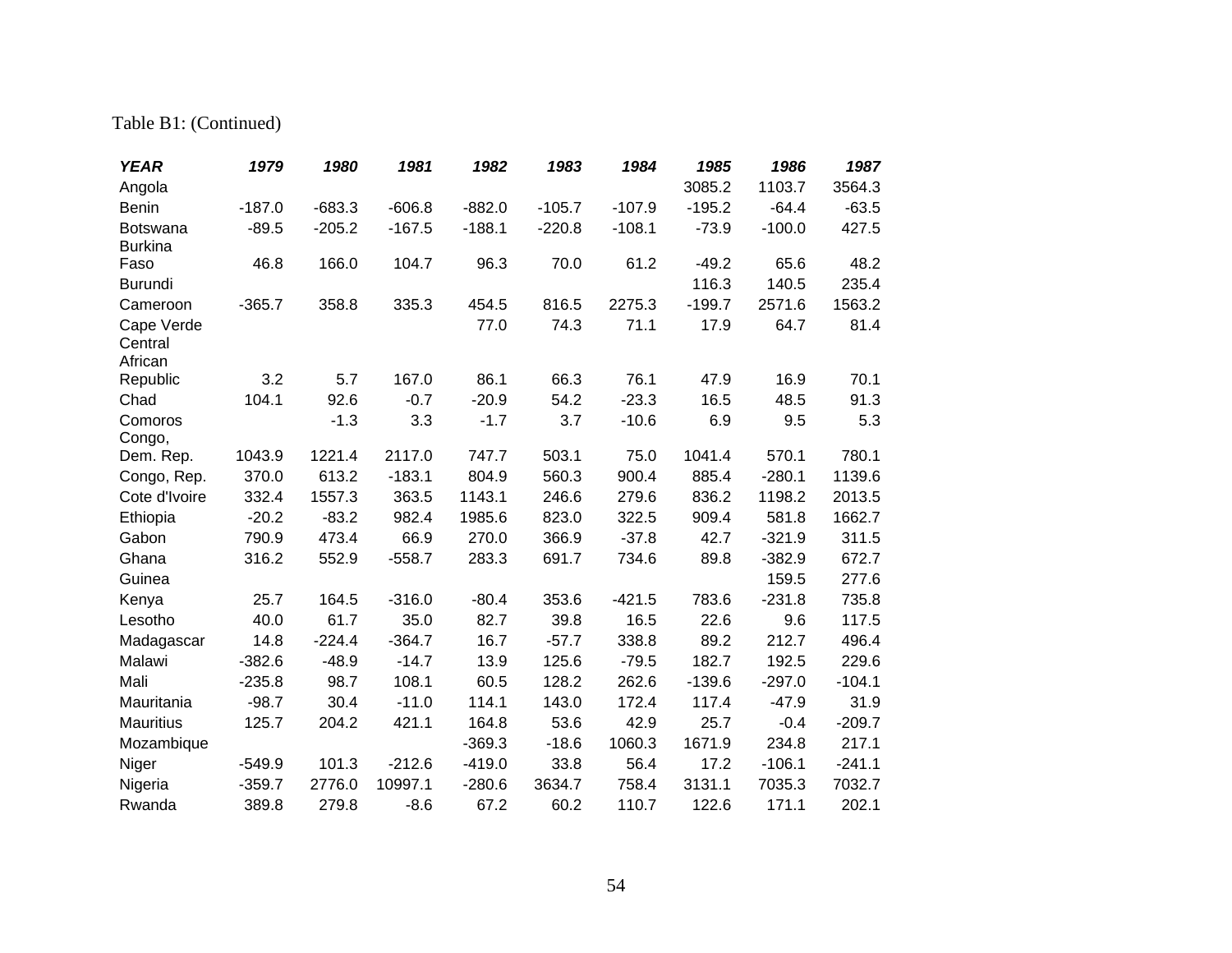| 7075.3   | 12453.5  | 12022.4   | 838.7     | 8009.6    | 9432.0   | 19164.1  | 11912.7   | 28339.8 |
|----------|----------|-----------|-----------|-----------|----------|----------|-----------|---------|
| $-22.6$  | 395.9    | 1130.1    | 1224.0    | 730.8     | 561.1    | 279.9    | 668.6     | 1275.4  |
| 1136.2   | $-261.0$ | 1097.6    | $-521.6$  | 102.7     | 381.6    | 363.3    | 1312.3    | 1014.7  |
| 373.7    | 80.9     | 251.6     | 227.2     | 205.1     | 299.8    | 40.2     | 87.8      | 378.7   |
| 184.8    | $-58.0$  | $-109.6$  | $-282.3$  | $-436.4$  | $-228.1$ | $-103.5$ | $-158.3$  | $-96.1$ |
| $-29.2$  | 857.8    | 702.6     | 494.2     | 847.2     | 648.3    | 2483.6   | $-6800.4$ | 55.3    |
| $-22.8$  | $-177.1$ | $-7.4$    | $-129.9$  | $-118.0$  | $-138.2$ | 10.6     | 88.9      | 156.5   |
| 626.5    | 1154.5   | 348.9     | $-210.0$  | $-111.5$  | 1615.3   | 457.4    | $-186.0$  | 688.1   |
| 3960.3   | 2926.0   | $-4554.4$ | $-3806.2$ | $-1674.5$ | $-562.9$ | 3394.3   | 4274.0    | 3240.4  |
| 91.7     | 127.9    | 136.7     | $-131.1$  | 153.5     | 98.0     | 15.5     | 119.8     | 175.1   |
|          |          | $-34.0$   | 63.9      | $-3.9$    | 49.3     | 100.0    | 109.1     | 88.6    |
| $-581.4$ | $-156.2$ | $-210.4$  | $-319.4$  | $-155.5$  | $-145.5$ | $-500.7$ | $-185.5$  | $-60.0$ |
| 43.9     | 51.1     | 13.8      | 3.5       | 23.8      | 26.9     | 21.8     | 28.3      | 34.5    |
|          |          |           |           |           |          |          |           |         |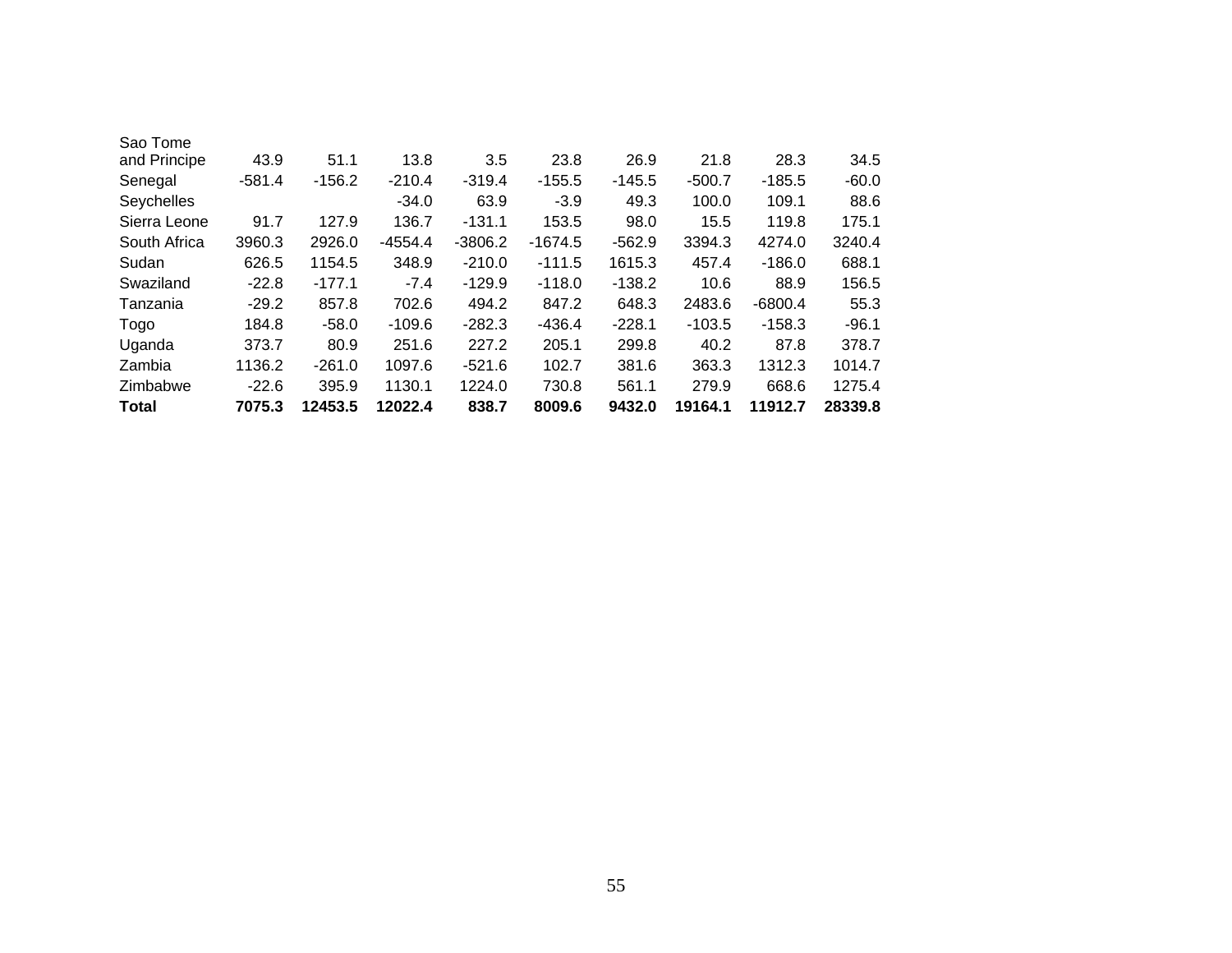## Table B1: (Continued)

| <b>YEAR</b>                      | 1988     | 1989     | 1990     | 1991     | 1992     | 1993     | 1994     | 1995     | 1996      |
|----------------------------------|----------|----------|----------|----------|----------|----------|----------|----------|-----------|
| Angola                           | 944.5    | 1619.2   | 1202.5   | 2688.1   | 2579.5   | 2113.7   | 2135.3   | 2182.4   | 5003.5    |
| <b>Benin</b>                     | $-111.3$ | 343.4    | $-83.5$  | $-203.5$ | $-16.8$  | $-191.6$ | 129.3    | 173.8    | $-28.9$   |
| <b>Botswana</b>                  | $-213.1$ | $-19.6$  | $-307.6$ | $-24.7$  | $-257.1$ | $-249.0$ | 119.2    | 209.7    | $-29.5$   |
| <b>Burkina</b>                   |          |          |          |          |          |          |          |          |           |
| Faso                             | $-2.4$   | 278.8    | 102.7    | $-26.8$  | 169.5    | 111.3    | 183.1    | 570.9    | 284.0     |
| <b>Burundi</b>                   | 50.0     | 63.6     | 155.1    | 76.6     | 118.5    | 136.5    | 87.4     | 282.7    | $-1.0$    |
| Cameroon                         | 591.0    | 1676.0   | 1365.2   | 1080.6   | 1957.3   | 628.8    | 1706.0   | 598.7    | 489.7     |
| Cape Verde<br>Central<br>African | 72.7     | 38.4     | 130.2    | 128.8    | 111.1    | 99.1     | 61.2     | 149.4    | 55.7      |
| Republic                         | 51.7     | $-2.5$   | 93.9     | 108.5    | $-74.8$  | $-2.6$   | 75.5     | 569.6    | 281.3     |
| Chad                             | 169.8    | 19.3     | 160.3    | 93.3     | 87.6     | 9.3      | 54.8     | 56.3     | 76.5      |
| Comoros<br>Congo,                | $-0.6$   | 3.9      | $-0.3$   | 21.8     | $-1.2$   | 16.1     | 75.5     | $-7.9$   | 1.5       |
| Dem. Rep.                        | $-490.9$ | $-23.6$  | 1483.4   | 869.3    | 752.4    | 532.0    | 335.5    | 973.4    | $-961.1$  |
| Congo, Rep.                      | $-331.7$ | 363.0    | $-77.2$  | 56.1     | 577.5    | 210.4    | $-140.7$ | 455.7    | $-1430.8$ |
| Cote d'Ivoire                    | 1226.2   | 1654.4   | 3211.4   | 2065.4   | 1566.4   | 1858.0   | $-118.7$ | 2029.6   | 735.5     |
| Ethiopia                         | $-422.2$ | $-202.3$ | 702.3    | 584.8    | 685.5    | 484.7    | 675.6    | 228.3    | 79.3      |
| Gabon                            | $-122.6$ | 329.0    | 486.6    | 204.6    | $-120.6$ | $-50.7$  | 480.7    | 131.8    | 323.7     |
| Ghana                            | $-163.6$ | 604.9    | 436.9    | $-24.8$  | 489.6    | 47.8     | 487.1    | 350.4    | 691.8     |
| Guinea                           | 81.9     | 24.5     | 228.7    | 64.8     | 34.6     | 317.6    | 105.8    | 8.0      | $-71.0$   |
| Kenya                            | $-275.5$ | 255.6    | 558.4    | 169.5    | $-146.6$ | $-110.1$ | $-142.4$ | 75.3     | $-735.9$  |
| Lesotho                          | 46.4     | 96.6     | 162.7    | 126.1    | 54.2     | $-2.0$   | 93.3     | $-105.3$ | $-125.7$  |
| Madagascar                       | 4.2      | 24.4     | 296.7    | 635.5    | 548.2    | 556.1    | 479.1    | 668.7    | $-41.8$   |
| Malawi                           | 189.1    | 417.1    | 155.3    | $-176.6$ | $-170.0$ | $-90.5$  | $-310.3$ | 392.0    | 121.9     |
| Mali                             | $-322.6$ | $-153.8$ | 114.7    | $-54.8$  | 363.3    | $-7.8$   | 49.1     | 118.2    | $-96.8$   |
| Mauritania                       | 2.6      | $-31.2$  | 252.1    | 49.0     | $-241.2$ | 261.9    | 109.5    | 192.7    | 202.3     |
| <b>Mauritius</b>                 | $-139.3$ | $-197.4$ | 86.8     | $-28.9$  | 26.8     | $-134.3$ | $-123.7$ | 50.4     | $-125.8$  |
| Mozambique                       | $-227.7$ | $-150.9$ | 1792.0   | 563.2    | 1010.1   | 584.5    | 2731.4   | 571.4    | 496.4     |
| Niger                            | $-151.2$ | $-281.6$ | 51.2     | $-285.8$ | 65.7     | $-63.0$  | $-66.3$  | $-132.5$ | $-454.9$  |
| Nigeria                          | 2887.1   | 3390.5   | 6663.7   | 10263.0  | 9873.0   | 5266.8   | 3753.1   | 2267.7   | 5272.3    |
| Rwanda                           | 201.2    | 125.2    | 180.0    | 147.5    | 38.9     | $-0.6$   | $-15.2$  | 121.9    | 112.8     |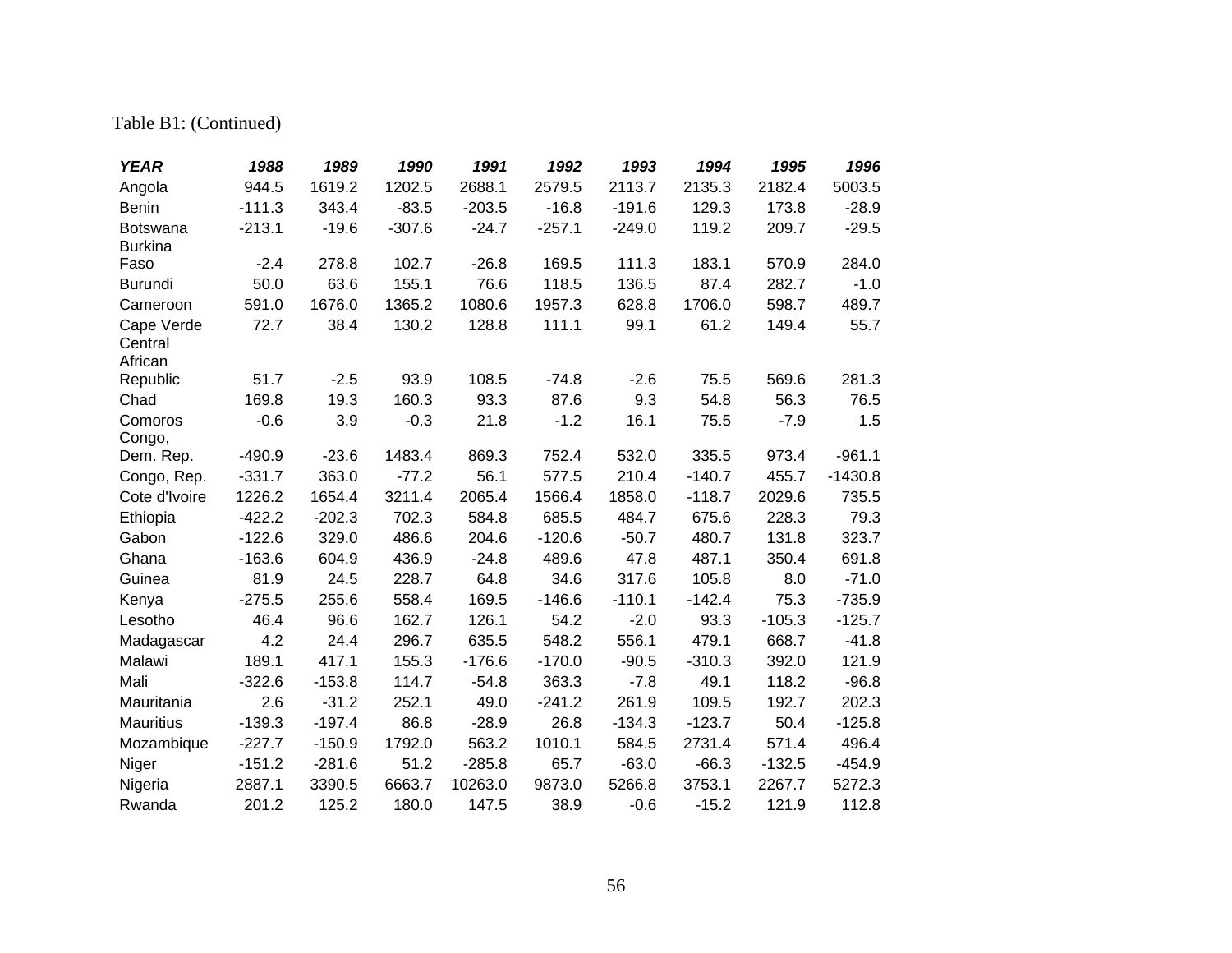| Total        | 8661.7   | 16543.7  | 24620.5  | 21741.7  | 24389.0  | 17174.3  | 16152.2  | 12056.2   | 11004.8   |
|--------------|----------|----------|----------|----------|----------|----------|----------|-----------|-----------|
| Zimbabwe     | 347.3    | 946.1    | 535.5    | 682.4    | 1462.8   | 733.2    | 70.4     | 751.5     | 630.8     |
| Zambia       | 1008.1   | 2010.2   | 1096.5   | 174.7    | 42.5     | $-593.6$ | 883.0    | $-434.6$  | $-170.2$  |
| Uganda       | $-238.1$ | $-11.8$  | 227.4    | 47.7     | 97.4     | 231.8    | 296.6    | 75.4      | $-26.8$   |
| Togo         | $-63.6$  | 216.4    | $-139.9$ | $-349.7$ | $-51.9$  | $-173.7$ | 63.7     | 189.0     | $-54.3$   |
| Tanzania     | 874.4    | 110.8    | 50.7     | $-207.1$ | $-4.3$   | 93.1     | 286.3    | 299.6     | 134.4     |
| Swaziland    | 133.8    | 138.0    | 53.1     | 149.9    | $-76.4$  | 86.8     | 84.6     | 10.8      | $-36.5$   |
| Sudan        | 70.7     | 2521.1   | 971.9    | $-229.6$ | 140.8    | 177.6    | 94.9     | $-228.2$  | $-1350.9$ |
| South Africa | 3304.0   | 635.9    | 2164.5   | 2358.4   | 2720.9   | 4763.7   | 1300.3   | $-1727.4$ | 2146.3    |
| Sierra Leone | 92.3     | 84.7     | 88.9     | 326.3    | 488.1    | 222.8    | 148.8    | $-162.7$  | 178.9     |
| Seychelles   | 193.4    | $-237.7$ | 99.6     | 167.7    | 50.3     | $-42.9$  | 129.8    | 114.4     | $-58.4$   |
| Senegal      | $-630.9$ | $-183.4$ | $-138.7$ | $-587.1$ | $-602.0$ | $-688.8$ | $-229.0$ | $-40.2$   | $-506.1$  |
| and Principe | 26.6     | 48.6     | 7.0      | 37.7     | 39.5     | 32.2     | 12.6     | 25.3      | $-7.3$    |
| Sao Tome     |          |          |          |          |          |          |          |           |           |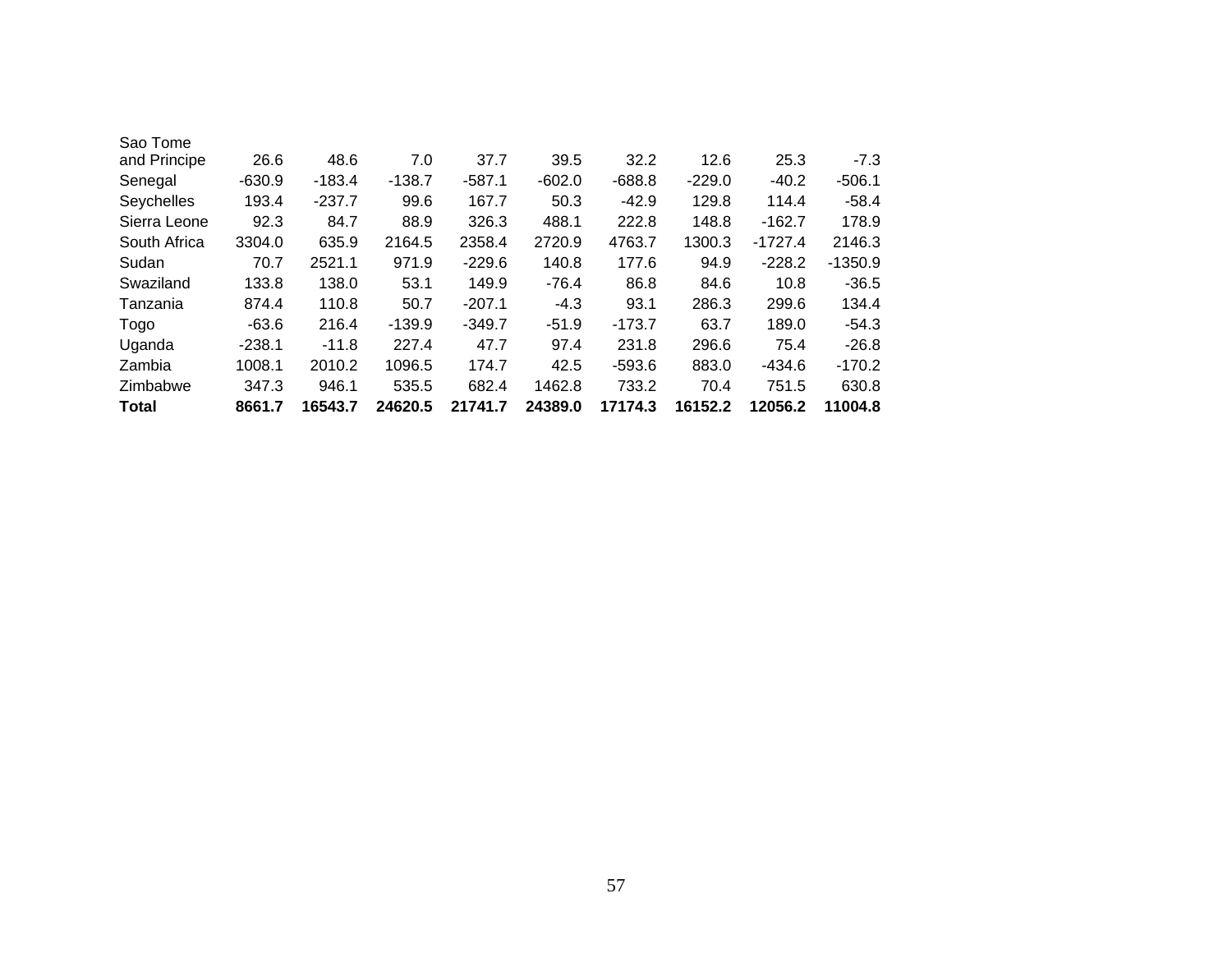## Table B1: (Continued)

| <b>YEAR</b>        | 1997     | 1998     | 1999      | 2000     | 2001      | 2002     | 2003     | 2004     |
|--------------------|----------|----------|-----------|----------|-----------|----------|----------|----------|
| Angola             | $-98.6$  | 1840.3   | 788.5     | 910.8    | 1882.3    | 2525.5   | 3345.3   | 2763.1   |
| <b>Benin</b>       | $-39.5$  | $-230.6$ | $-227.5$  | $-74.5$  | 118.4     | $-17.3$  | $-148.1$ | $-127.4$ |
| <b>Botswana</b>    | 169.1    | 200.5    | 223.8     | 211.6    | 431.6     | 630.2    | 759.5    | 681.0    |
| <b>Burkina</b>     |          |          |           |          |           |          |          |          |
| Faso               | 22.8     | 227.5    | 98.4      | $-215.9$ | $-39.0$   | $-6.1$   | 155.2    |          |
| <b>Burundi</b>     | 68.5     | 119.7    | 33.9      | 71.9     | $-58.3$   | 240.8    | 224.0    | $-88.6$  |
| Cameroon           | 2404.2   | 826.6    | $-213.9$  | 454.1    | $-1464.6$ | $-155.8$ | $-848.5$ | $-471.6$ |
| Cape Verde         | 261.7    | 74.1     | 88.3      | 56.7     | 96.9      | 111.2    | 210.6    | 58.6     |
| Central<br>African |          |          |           |          |           |          |          |          |
| Republic           | 30.5     | 43.6     | $-5.6$    | $-67.2$  | $-19.4$   | 266.5    | $-65.1$  | $-4.0$   |
| Chad               | 52.9     | 14.3     | 2.9       | $-54.7$  | 34.4      | $-612.7$ | 54.7     | 446.2    |
| Comoros            | $-193.3$ | $-196.3$ | $-10.8$   | 14.9     | 44.1      | 41.0     | $-8.8$   | 8.9      |
| Congo,             |          |          |           |          |           |          |          |          |
| Dem. Rep.          | $-581.2$ | 432.8    | $-660.8$  | $-143.8$ | $-1394.7$ | 412.3    | 1092.1   | 1104.1   |
| Congo, Rep.        | 1087.7   | 1065.8   | 1202.3    | 1172.2   | 347.3     | 769.4    | 2343.9   | 3732.2   |
| Cote d'Ivoire      | 1600.8   | 22.2     | $-633.8$  | $-457.0$ | $-506.0$  | 976.5    | 3052.6   | 543.8    |
| Ethiopia           | 375.8    | 375.5    | $-596.9$  | 457.6    | 1153.6    | 2437.5   | 1857.2   | 1759.9   |
| Gabon              | 701.2    | 358.4    | 294.5     | 725.4    | 34.6      | 522.2    | 358.0    | 1429.7   |
| Ghana              | $-107.4$ | 430.2    | $-379.1$  | 235.8    | 425.7     | 985.6    | 753.7    | 808.4    |
| Guinea             | 151.2    | 107.6    | $-191.8$  | $-357.3$ | $-212.4$  | 45.8     | $-139.2$ | $-84.7$  |
| Kenya              | 179.7    | 660.8    | $-475.9$  | $-179.9$ | $-1270.1$ | 424.0    | 250.8    | $-331.3$ |
| Lesotho            | $-182.9$ | $-143.7$ | $-24.2$   | $-63.9$  | $-289.5$  | 199.1    | 79.2     | 89.7     |
| Madagascar         | 290.0    | 515.3    | 568.2     | $-100.8$ | $-180.8$  | 592.2    | 509.3    | $-323.1$ |
| Malawi             | $-314.9$ | 461.3    | 210.2     | $-113.2$ | 17.9      | 41.3     | 156.0    | 189.8    |
| Mali               | 243.3    | $-131.4$ | $-241.5$  | $-394.2$ | $-148.8$  | 294.5    | $-20.5$  | 146.6    |
| Mauritania         | 187.9    | $-78.0$  | 247.3     | $-7.6$   | $-211.0$  | 329.9    | $-122.4$ | $-324.7$ |
| <b>Mauritius</b>   | 174.1    | 235.3    | $-322.9$  | $-614.8$ | 236.7     | $-348.0$ | $-399.7$ | $-634.1$ |
| Mozambique         | 1137.3   | 948.2    | $-1960.7$ | $-133.1$ | 852.4     | 368.3    | $-138.4$ | $-562.7$ |
| Niger              | $-270.3$ | $-124.5$ | $-192.9$  | $-445.7$ | $-455.2$  | $-416.1$ | $-236.0$ | $-379.8$ |
| Nigeria            | 1583.3   | 1495.4   | 4693.1    | 9668.2   | 3991.9    | 5101.4   | 20769.1  | 5768.2   |
| Rwanda             | 22.5     | 76.6     | 32.0      | 63.4     | 9.6       | 59.6     | 31.2     | 50.8     |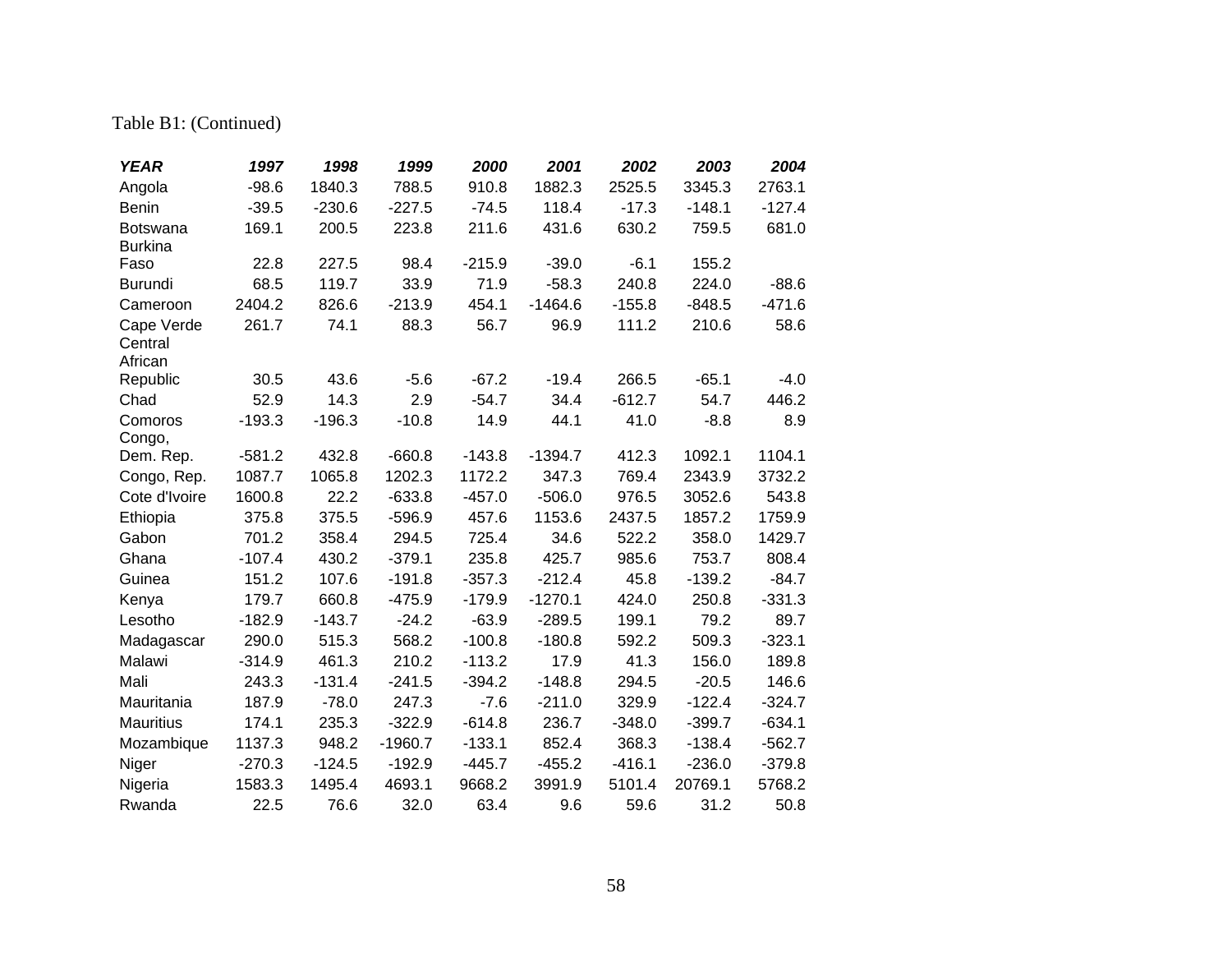| 6436.0    | 10897.0   | 2265.8   | 12076.0  | 12851.7   | 17713.4   | 36190.9   | 8767.0   |
|-----------|-----------|----------|----------|-----------|-----------|-----------|----------|
| 1885.6    | 1875.1    | 1035.8   | 268.0    | $-125.1$  | $-686.9$  | $-1278.3$ | 28.3     |
| $-444.4$  | 512.6     | $-384.2$ | $-337.1$ | $-1603.9$ | $-1325.3$ | $-473.1$  | 517.4    |
| 210.0     | $-14.1$   | $-115.0$ | 540.4    | $-69.9$   | 651.2     | 835.6     | 162.1    |
| $-178.7$  | $-45.2$   | $-166.3$ | $-449.4$ | $-398.6$  | $-280.9$  | $-564.5$  | $-176.0$ |
| $-62.2$   | 843.0     | 516.8    | 4.5      | $-643.9$  | 319.3     | 590.6     | 806.4    |
| 157.5     | $-122.4$  | 75.7     | $-54.1$  | 8.8       | 239.7     | 182.2     | 228.9    |
| $-1286.6$ | $-384.8$  | -763.8   | 167.6    | $-308.2$  | $-245.3$  | 1121.1    | 2891.9   |
| $-2826.0$ | $-2087.5$ | $-398.6$ | 2035.7   | 12307.8   | 2426.6    | 1825.7    | 11711.7  |
| 259.3     | 323.3     | 108.7    | $-86.6$  | $-51.7$   | 143.8     | 174.7     | 219.8    |
| 104.7     | 182.5     | 253.3    | 318.0    | 98.8      | 424.5     | 259.4     | 270.6    |
| $-347.6$  | 136.8     | $-329.9$ | $-971.7$ | 206.7     | 190.9     | $-351.9$  | $-740.7$ |
| 8.0       | 50.5      | 88.5     | 21.9     | 3.3       | 37.2      | $-6.2$    | 21.2     |
|           |           |          |          |           |           |           |          |

Sources: Ndikumana and Boyce 2003; series updated (1997 to 2004) and sample expanded using information from: IMF, *International Financial Statistics*; IMF, *Balance of Payments Statistics*; IMF, *Direction of Trade Statistics;* IMF, various country online information in "Selected issues and statistical appendix"; World Bank, *Global Development Finance*